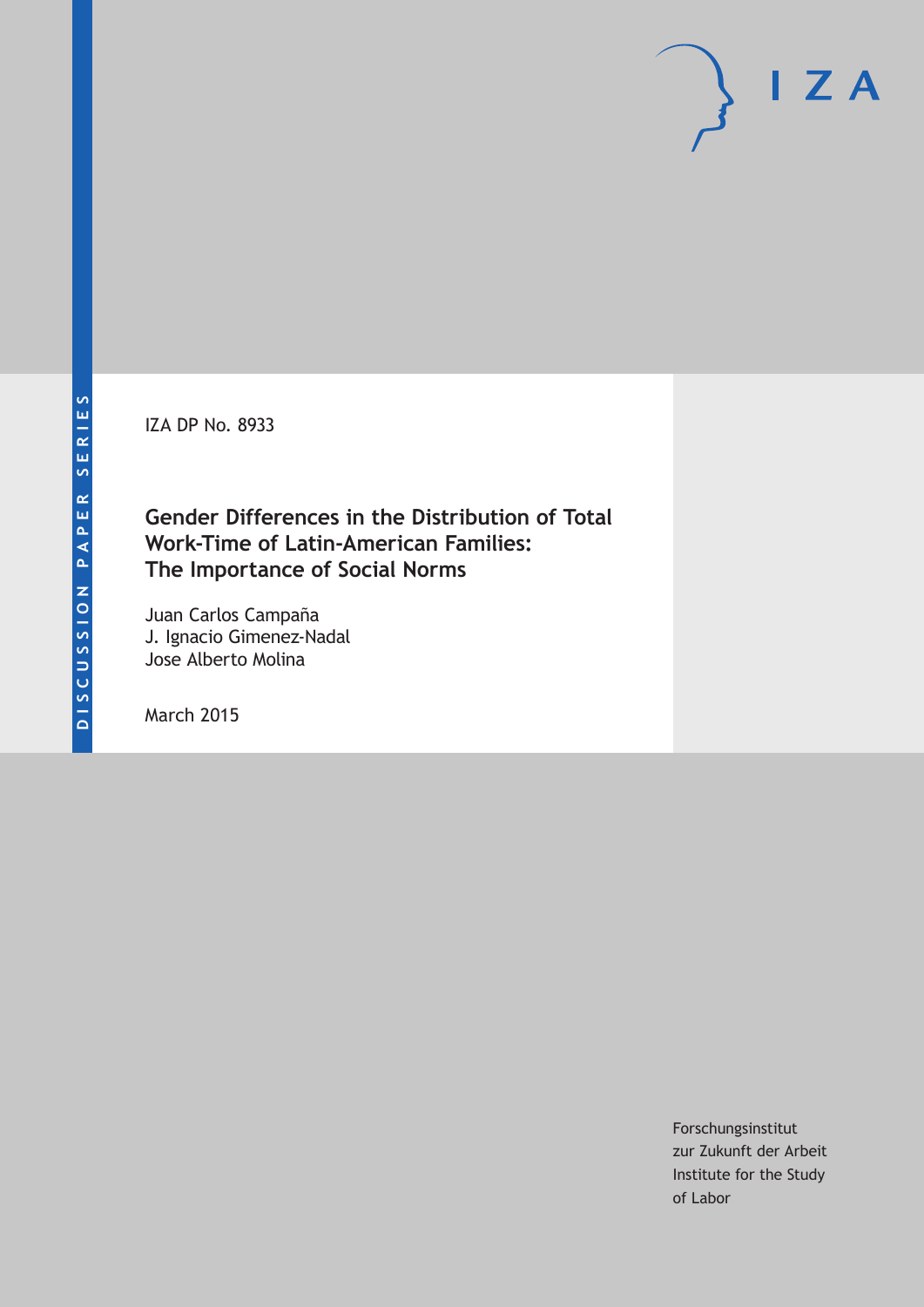# **Gender Differences in the Distribution of Total Work-Time of Latin-American Families: The Importance of Social Norms**

## **Juan Carlos Campaña**

*University of Zaragoza*

### **J. Ignacio Gimenez-Nadal**

*University of Zaragoza and CTUR*

## **Jose Alberto Molina**

*University of Zaragoza and IZA*

Discussion Paper No. 8933 March 2015

IZA

P.O. Box 7240 53072 Bonn **Germany** 

Phone: +49-228-3894-0 Fax: +49-228-3894-180 E-mail: iza@iza.org

Any opinions expressed here are those of the author(s) and not those of IZA. Research published in this series may include views on policy, but the institute itself takes no institutional policy positions. The IZA research network is committed to the IZA Guiding Principles of Research Integrity.

The Institute for the Study of Labor (IZA) in Bonn is a local and virtual international research center and a place of communication between science, politics and business. IZA is an independent nonprofit organization supported by Deutsche Post Foundation. The center is associated with the University of Bonn and offers a stimulating research environment through its international network, workshops and conferences, data service, project support, research visits and doctoral program. IZA engages in (i) original and internationally competitive research in all fields of labor economics, (ii) development of policy concepts, and (iii) dissemination of research results and concepts to the interested public.

<span id="page-1-0"></span>IZA Discussion Papers often represent preliminary work and are circulated to encourage discussion. Citation of such a paper should account for its provisional character. A revised version may be available directly from the author.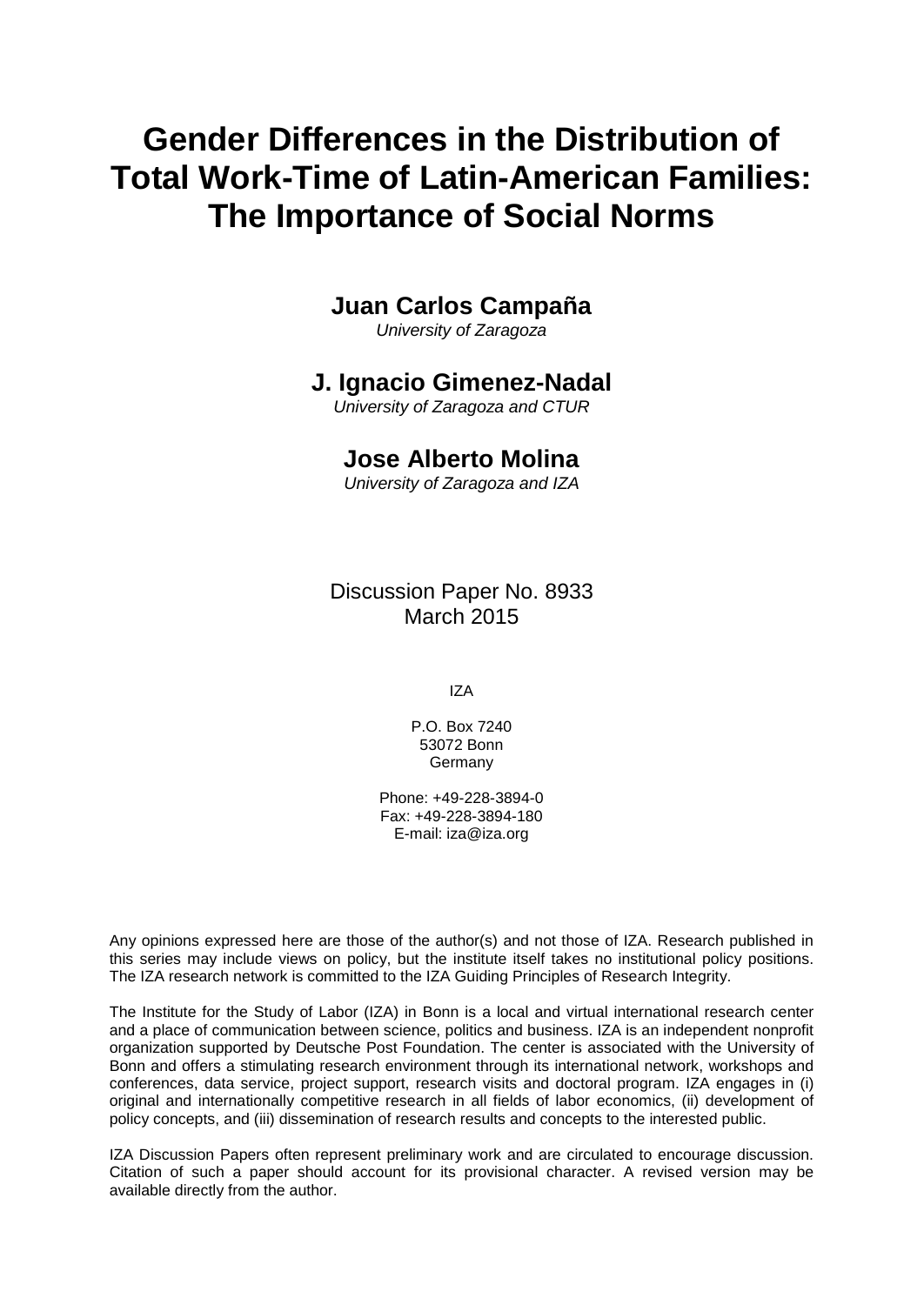IZA Discussion Paper No. 8933 March 2015

## **ABSTRACT**

## **Gender Differences in the Distribution of Total Work-Time of Latin-American Families: The Importance of Social Norms[\\*](#page-1-0)**

We analyze differences by gender in the time dedicated to total work (paid and unpaid) by families in Latin America, with particular attention to the effect of social norms. To this end, we use survey data on time use in Mexico (2009), Peru (2010), Ecuador (2012) and Colombia (2012), to estimate differential equations through OLS. Our results reveal differences between countries in terms of the gender distribution of total work (paid work plus unpaid work), with Colombia and Peru being more equitable. These two countries could be approaching a situation of "iso-work", or equality of work, in the sense that men and women spend similar amounts of time in total work. When considering the social norms that explain gender differences in the time spent in total work, we use data from the last wave (2010- 2014) of the World Values Survey (WVS). Our results indicate that the more egalitarian countries exhibit the highest levels of equality in the distribution of work. It is important to know how men and women from these four countries distribute their time in total work, in order to understand why there are clear differences by gender.

JEL Classification: D13, J22, J13, J16

Keywords: total work, Latin America, differences by gender, social norms

Corresponding author:

Ignacio Gimenez Nadal Department of Economic Analysis University of Zaragoza C/ Gran Via 2 50005 – Zaragoza **Spain** E-mail: [ngimenez@unizar.es](mailto:ngimenez@unizar.es)

This paper was partially written while Jose Alberto Molina was Visiting Fellow at the Department of Economics of the Boston College (US), to which he would like to express his thanks for the hospitality and facilities provided. This paper has benefited from funding from the Spanish Ministry of Economics (Project ECO2012-34828).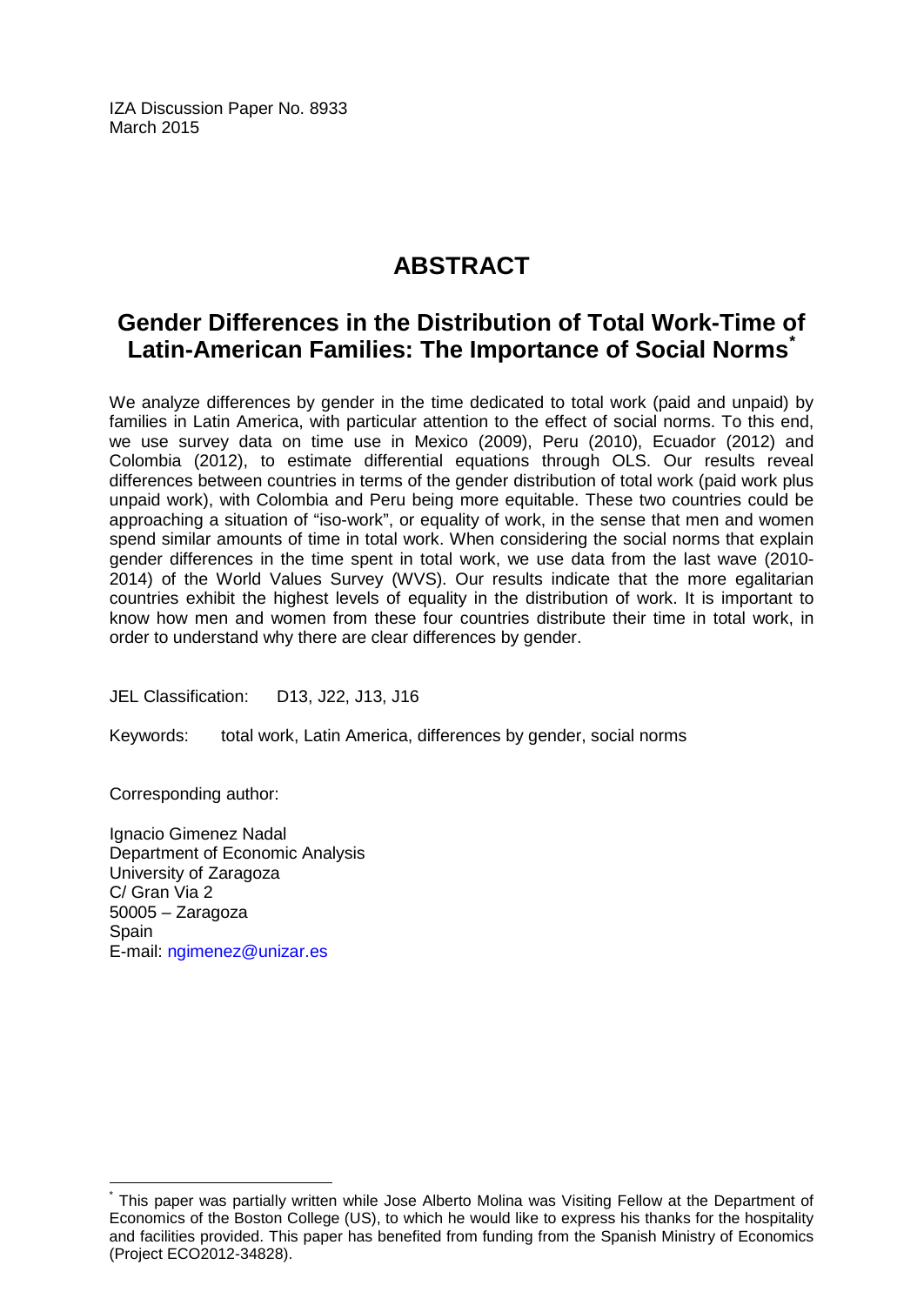#### **1. Introduction**

This study aims to analyze the differences in the time spent in total work (paid and unpaid) in four Latin-American countries. This is an important issue, since this time can be converted into money, goods, and services, which then increases consumption. Analysis of this time use will provide us with an overview of production as consumption (Fleming and Spellerberg, 1999). Furthermore, knowing the total work time of men and women will provide us with a knowledge of the time spent on leisure. Total work and leisure time are the two crucial points when discussing the so-called "gender wars" (Burda et al., 2007). It should be noted, moreover, that differences in how individuals use their time in paid and unpaid work may have implications for their daily well-being (Kahneman et al., 2004; Kahneman and Kruger, 2006; Kruger, 2007). We conduct an analysis of families in Mexico, Peru, Colombia and Ecuador that will give us an approximate view of the allocation of time in total work, for both men and women.

The majority of economic investigations in Latin America have focused on studying time spent in paid, or market work. As indicated by Burda, et al (2013), gender differentials continue to be largely ignored by economists in the study of time dedicated to total work, despite the obvious importance of looking at how people spend their time outside the labour market. One probable cause of this oversight has been the lack of available data, but this has begun to change, especially in developed countries, with more cross-country comparisons beginning to appear (Gimenez-Nadal and Sevilla, 2012; Burda et al., 2007, 2008, 2013).

In Latin-America, we find very limited evidence regarding the gender division of housework and market work. Canelas and Salazar (2014), using a variety of polls for Ecuador, Guatemala and Bolivia, conclude that, relative to men, women are discriminated against in the labour market and are burdened with the bulk of domestic household activities. To overcome the limitations of the available, heterogeneous data, in our work we provide information on four Latin-American countries, using, as a homogeneous source of data, surveys of time use in similar time periods.

To draw our comparisons, we analyse data from surveys of time use in Mexico (2009), Peru (2010), Colombia (2012), and Ecuador (2012), with respect to the uses of time spent in paid work, domestic work, childcare, and total work. We find that men in these four countries spend more time in paid work, while the women spend more time in chores and childcare. Men in Peru spend the most time in paid work, 50.93 hours per week, compared to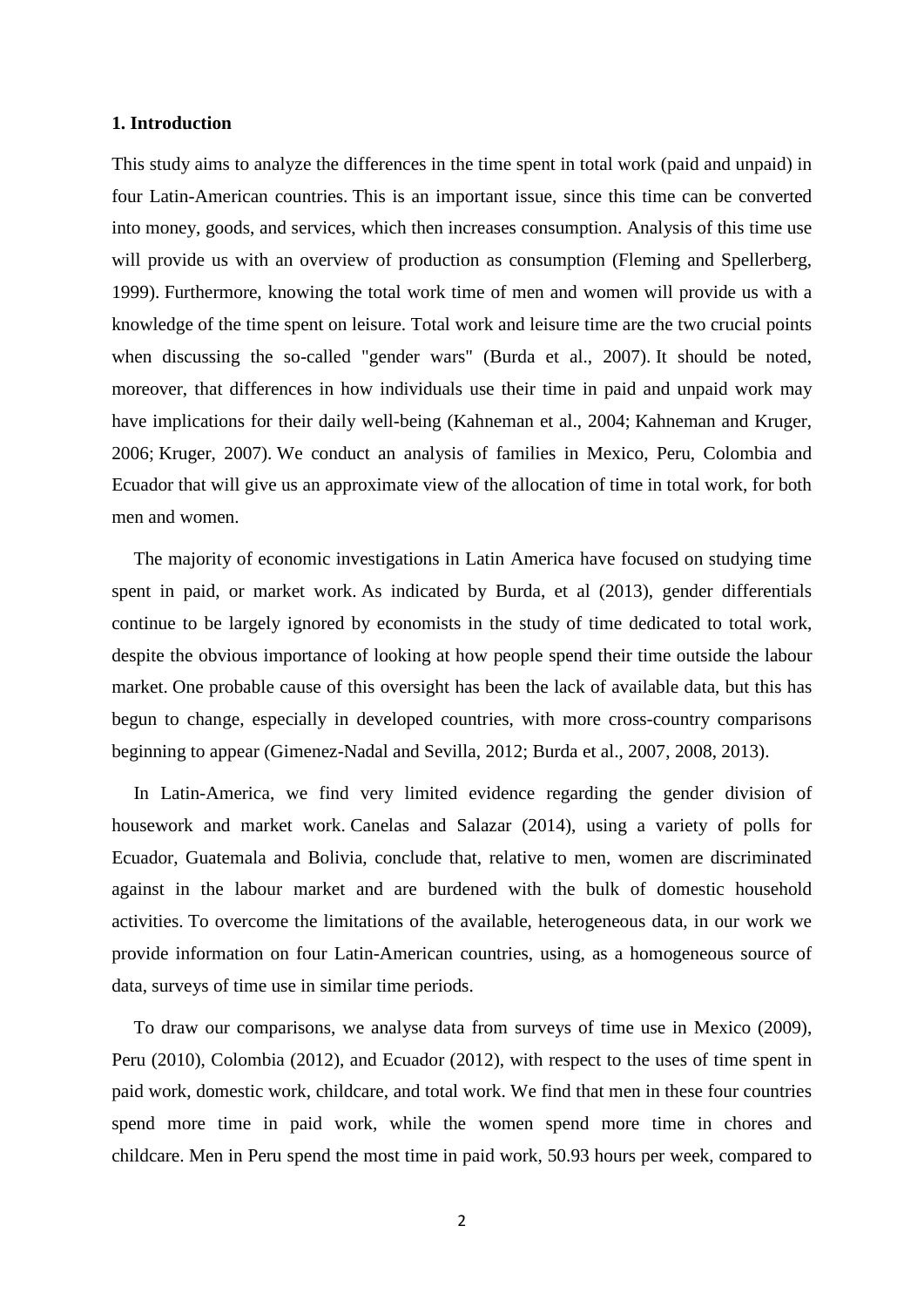Ecuador, Mexico, and Colombia, at 48.57, 49.68 and 46.91 weekly hours, respectively. Women in Mexico spend the most hours in housework, 38.91 hours per week, compared to women in Ecuador, Peru, and Colombia, at 37.54, 37.69 and 31.61 weekly hours, respectively. Women in Ecuadorian spend the most time in childcare, at 6.43 hours a week, compared to Mexico, Peru, and Colombia with 5.13, 5.48, and 4.88 hours per week, respectively.

Based on this evidence, we have combined paid work, housework and caring for children into a single activity, total work. In Ecuador and Mexico, we find quite marked differences between men and women, in favour of men: 7.34 and 3.70 hours per week, respectively, while Peru and Colombia display less discriminating behaviour. In Peru, the gender gap for women is 1.66 hours per week, and in Colombia, men devote 0.46 more hours per week to total work than do women. We use social norms as one possible explanation for the reasons behind these gender differentials. Burda et al., (2013) consider that social standards serve as a device to coordinate total work between men and women. More traditional social norms dictate that women bear the heaviest burden of total work, which, in turn, acts as a drag on economic development. To measure the effect of social standards in the four countries studied, we use information from the last wave of the world values survey (WVS, 2010- 2014) and construct an egalitarian index, following Alessina and Giuliano (2007) and Sevilla (2010), to determine which countries are more - or less - egalitarian countries. Our results confirm that the more egalitarian the country, the smaller the gender gap in total work. Considering the importance of social norms and how they influence the distribution of total work, we carry out regressions via OLS, with our results confirming that cross-country gender differences disappearing with the growth of gender equality.

In this context, we analyze heterogeneous groups within each country, as have other studies of time use (Gimenez-Nadal and Sevilla, 2014), determining three levels of education (primary, secondary, and University) and considering the presence or absence of children at home. Our results show that more egalitarian social norms tend to have a greater effect in reducing gender differences when there are no children in the home, but are less efficacious when children are present. This can be explained by the difficulties imposed by the labour market on women with children (Mateo Diaz and Rodriguez-Chamussy, 2013) and the prevailing limitations on the services offered for childcare (Araujo et al, 2013).

Section 2 presents our theoretical framework, Section 3 contains a review of the relevant literature, and Section 4 describes our data and variables, and trends in total work in the four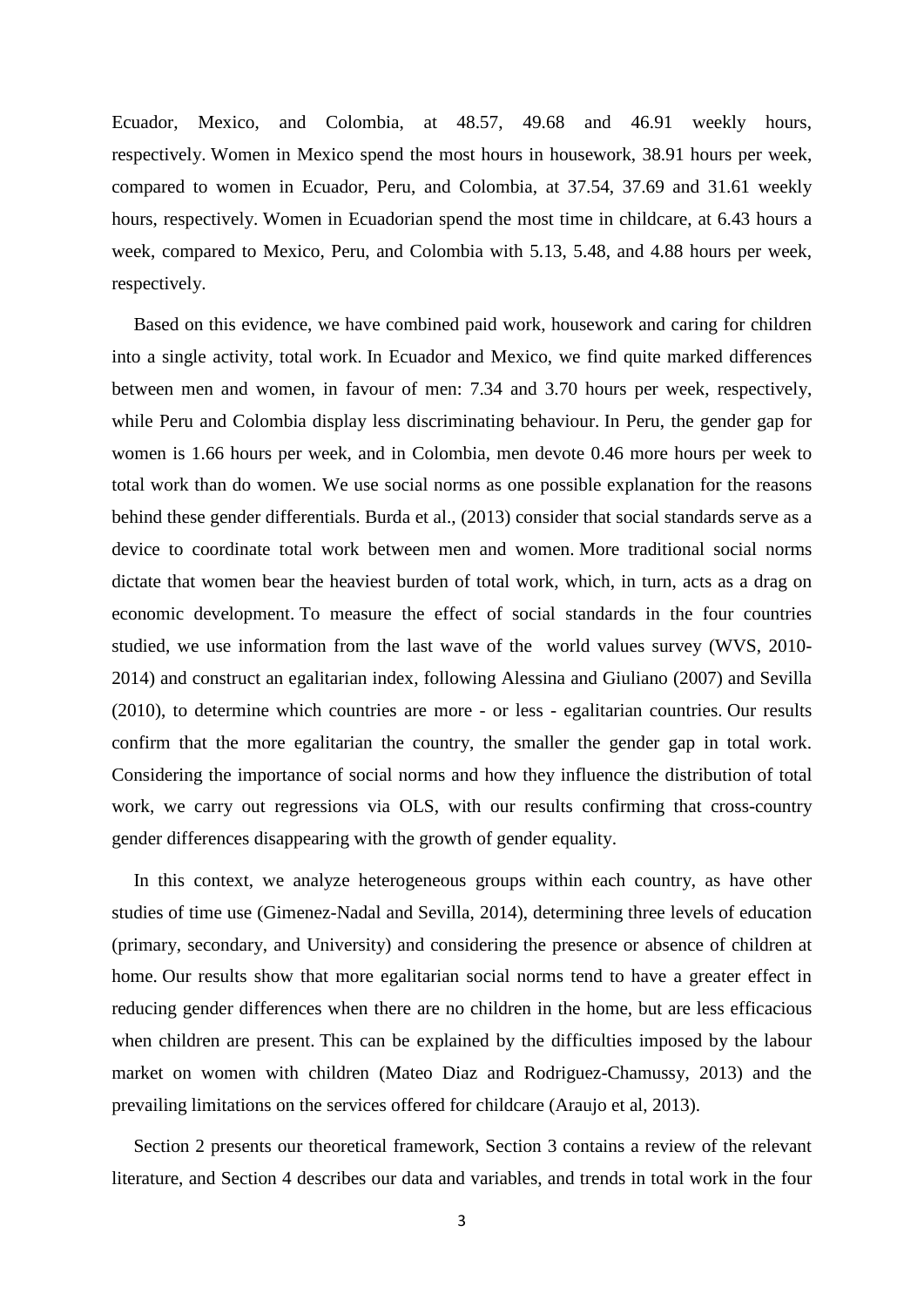countries studied. In Section 5 we deal with the relevant social norms, and Section 6 presents our descriptive results, identified by socio-demographic groups, as well as other country evidence. Our econometric analysis and empirical results comprise Section 7, and Section 8 summarizes our conclusions and policy recommendations.

#### **2 Theoretical Framework**

Our theoretical framework is based on Gimenez-Nadal and Sevilla (2014), who establish that time spent in total work is represented as:

$$
T W m = \varepsilon w^m \text{ and } TW^f = \varepsilon w^f,
$$

where "m" is male and "f" is female, and where we assume that the sensitivity of work to the wage rate "w" is equal across genders in each country. Focusing on gender differences in total work we obtain:

TW<sup>m</sup> - TW<sup>f</sup> = w<sup>m</sup> -  $\varepsilon^f$  w =  $\varepsilon \varepsilon (w^m - w^{-f}).$ 

In Australia, the Netherlands, and Norway, men devote more time to overall work (Gimenez-Nadal and Sevilla, 2012), in the Mediterranean countries they spend less time in total work than women (Burda et al., 2007).

Thus, we consider the existence of a social/gender norm in a given country that influences individual time in total work, defined as the mean time men  $(TW<sup>m*</sup>)$  and women  $(TW<sup>f*</sup>)$  should devote to total work. We measure the strength of the social norm regarding total work as,  $0 \le \phi \le \infty$ , where  $\phi = 0$  indicates that there is no binding social/gender norm and thus agents choose TW =  $\epsilon w$ , whereas when  $\epsilon \phi = \infty$ , the social/gender norm is infinitely powerful and obligates individuals to choose  $TW^m = TW^{m*}$  and  $TW^f = TW^{f*}$ . For  $\phi$ between 0 and  $\infty$ , the social/gender norm pulls total optimal choice away from work  $TW = \varepsilon w$  towards  $TW^*$ , and hence:

 $TW^m = \alpha$ (Ew<sup>m</sup>) + (1 -  $\alpha$ ) TW<sup>m \*</sup>

 $TW^f = \alpha(Ew^f) + (1 - \alpha) TW^{f*}$ 

with the weight  $0 \le \alpha \le 1$  and defined as  $\alpha = 1/1 + \Phi \epsilon$ . We establish a negative relationship between  $\alpha$  and  $\phi$ . If  $\phi = 0$ ,  $\alpha = 1$ , indicating that there is no binding social/gender norm and individuals choose freely their total work time, according to TW =  $\epsilon w$ . If  $\phi = \infty$ ,  $\alpha = 0$ ,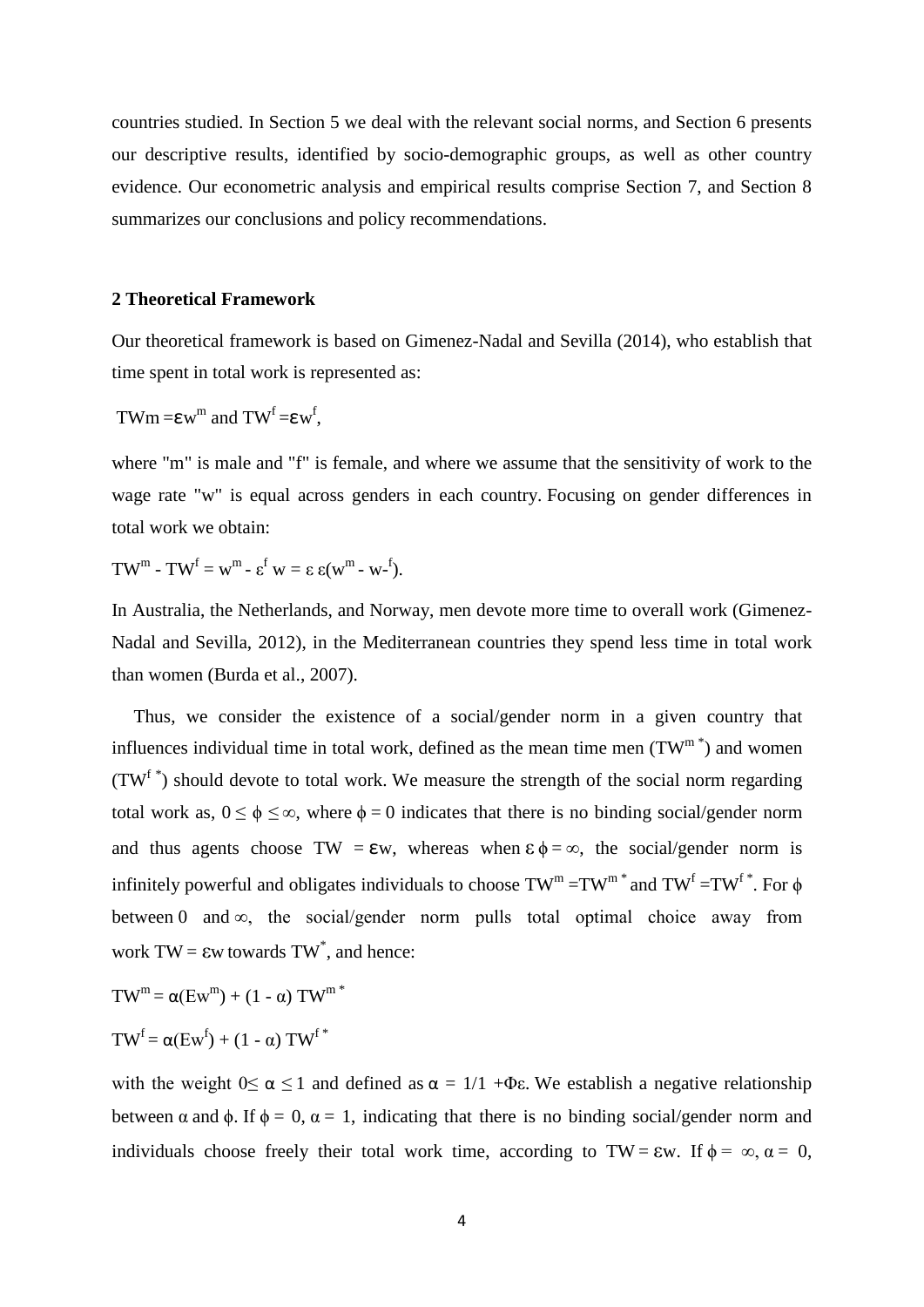indicating that the social/gender norm is infinitely powerful and obligates individuals to choose  $TW^m = TW^{m*}$  and  $TW^f = TW^{f*}$ .

Focusing on gender differences in total work time, we obtain:

$$
TW^{m} - TW^{f} = \alpha \epsilon (w^{m} - w^{-f}) + (1 - \alpha) (TW^{m} * -TW^{f*})
$$

If  $\alpha = 1$ , we could consider that there is no social/gender norm, and thus the gender difference in total work can be explained by TW<sup>m</sup> - TW<sup>f</sup> =  $\varepsilon(w^m - w^{-1})$ . Sevilla (2010) carries out a classification of 13 countries, from more to less egalitarian, showing how social norms influence the behavior of men and women, depending on countries. While countries of northern Europe, including Sweden and Norway, would be considered more egalitarian countries (approximate  $\alpha = 1$ ), countries of southern Europe, such as Spain, would be framed as being less egalitarian ( $\alpha$  < 1), thus explaining why social norms have an effect on total work time (see Garcia et al., 2010 and 2011, and Molina and Montuenga, 2009, on gender differences in time spent at work and on childcare in Spain).

#### **3 Background**

Over the past three decades one of the most significant changes in Latin-America has been the growing economic contribution of women in the region, due mainly to millions of women having entered the labour market. The rate of female labour participation on the Mainland increased from 35% in 1980 to 53% in 2007 (Pages and Piras, 2010) and between 30% and 40% of the increase in the labor force participation of women is due to changes related to educational level (Duryea et al 2004). Despite these increases in the labor force participation of women, specialization within the household has changed very little in recent decades. According to Folbre (2006), in Latin America, as in the Caribbean, the primary responsibility for the care of the sick, the elderly, and children still falls on women. While this creates well-being for households, it imposes costs on, and substantial limitations to, the female members of the family.

There is evidence from other countries. Sevilla et al., (2010), show how between 1980 and 2000 in the developed world, women doubled their participation in the labour market, from 22% to 44%. However, despite this increase, the proportion of the time devoted by women to domestic tasks and childcare has hardly changed in the same time frame (see Figure 1). As seen in Baxter (2002), Bianchi (2000), and Bittman (1999), despite the increase of women in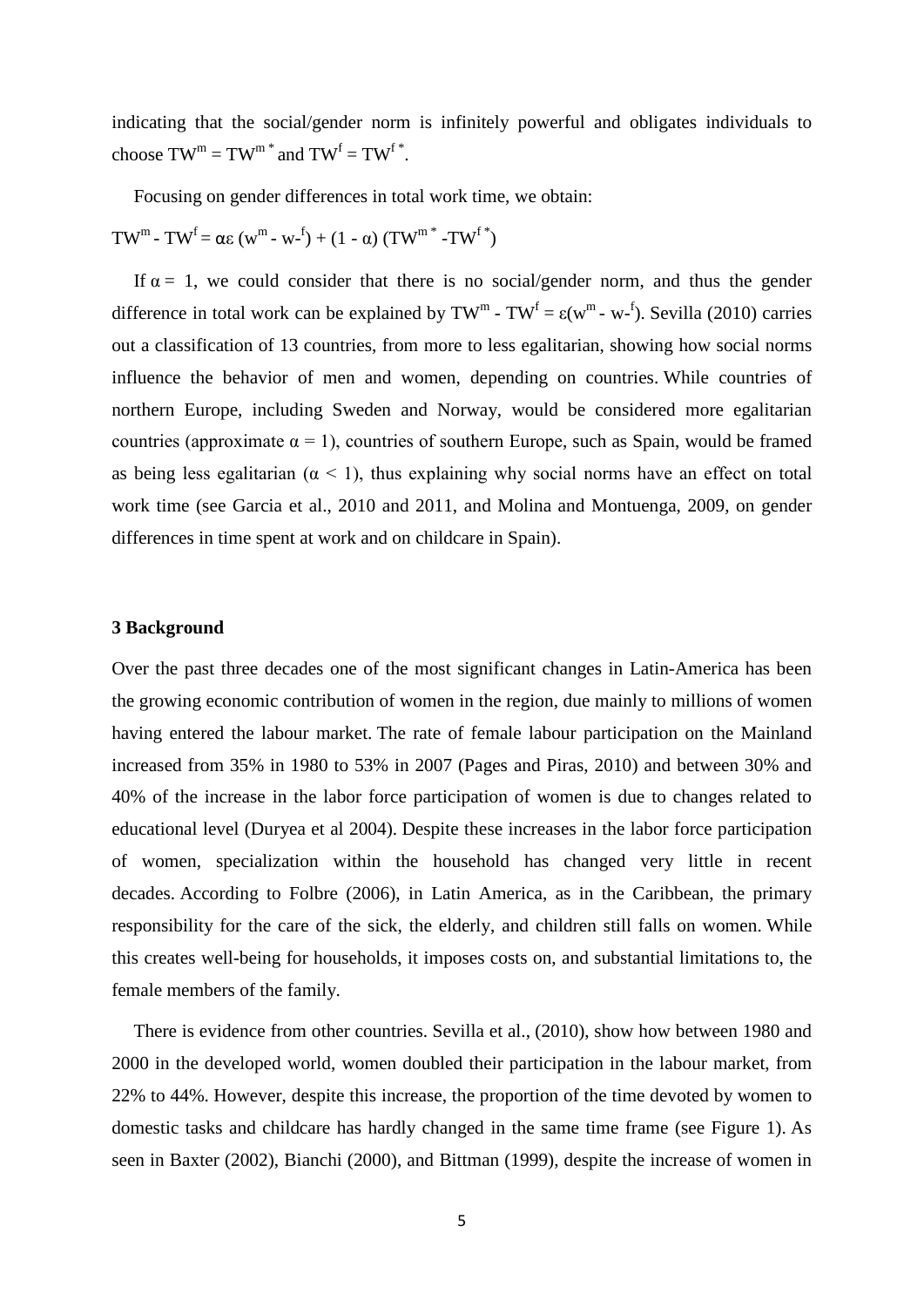the labour market, they still specialized in unpaid work. Regarding the participation of men in the home, the increase for men in housework time has been modest, to say the least. Thus, specialization in chores has undergone little change (Gershuny, 2000, and Bianchi et al., 2006). More evidence exists of the so-called *second shift*, that is, when the woman works outside the home for more hours than her husband, she still carries the greater burden of housework (Hochshild and Machung, 1989). In recent decades, differences in the distribution of the time spent in total work (paid and unpaid work) has become somewhat more equal, especially in the developed countries, even getting to the point where some men carry more of the load of total work than women (see Giménez-Nadal and Sevilla, 2012).

Burda et al., (2013) point out that, even though men spend more time in the labour market, and women are more involved in home production, the inter-gender distribution of total work is equal in certain countries. Comparing the Catholic and non-Catholic developed countries; these authors show that, in the case of the non-Catholic countries, total work time is nearly equal by gender, while women in Catholic countries invest more time in total work. In general, in the 27 developed countries studied (Catholic and non-Catholic) the total workload is greater for women than for men. However, when the sample is restricted to non-Catholic countries, then the time dedicated to total work is almost the same for men and women, indicating that social norms can partially influence partially the results. This phenomenon, where the distribution of total work is equal between men and women is known as "isowork".

According to Burda, Hamermesh and Weil (2013), social gender norms are what allow for the existence of this "iso-work", since such norms serve as a coordinating device between the total work of both men and women, allowing equal opportunities between the sexes in terms of the distribution of time. Social standards exist, and are shared by others and by members of the general community (Elster, 1989). These social standards assume that individuals experience social pressure to conform to a common standard for the allocation of time. See, for example, Gimenez-Nadal et al., 2012, and Gimenez-Nadal and Sevilla, 2014, for the case of Spain, and Burda et al., (2008) for Italy. These authors show how gender social norms encourage an inegalitarian distribution of time between men and women in terms of total work, to the detriment of women, so that these countries are shifted away from "iso-work".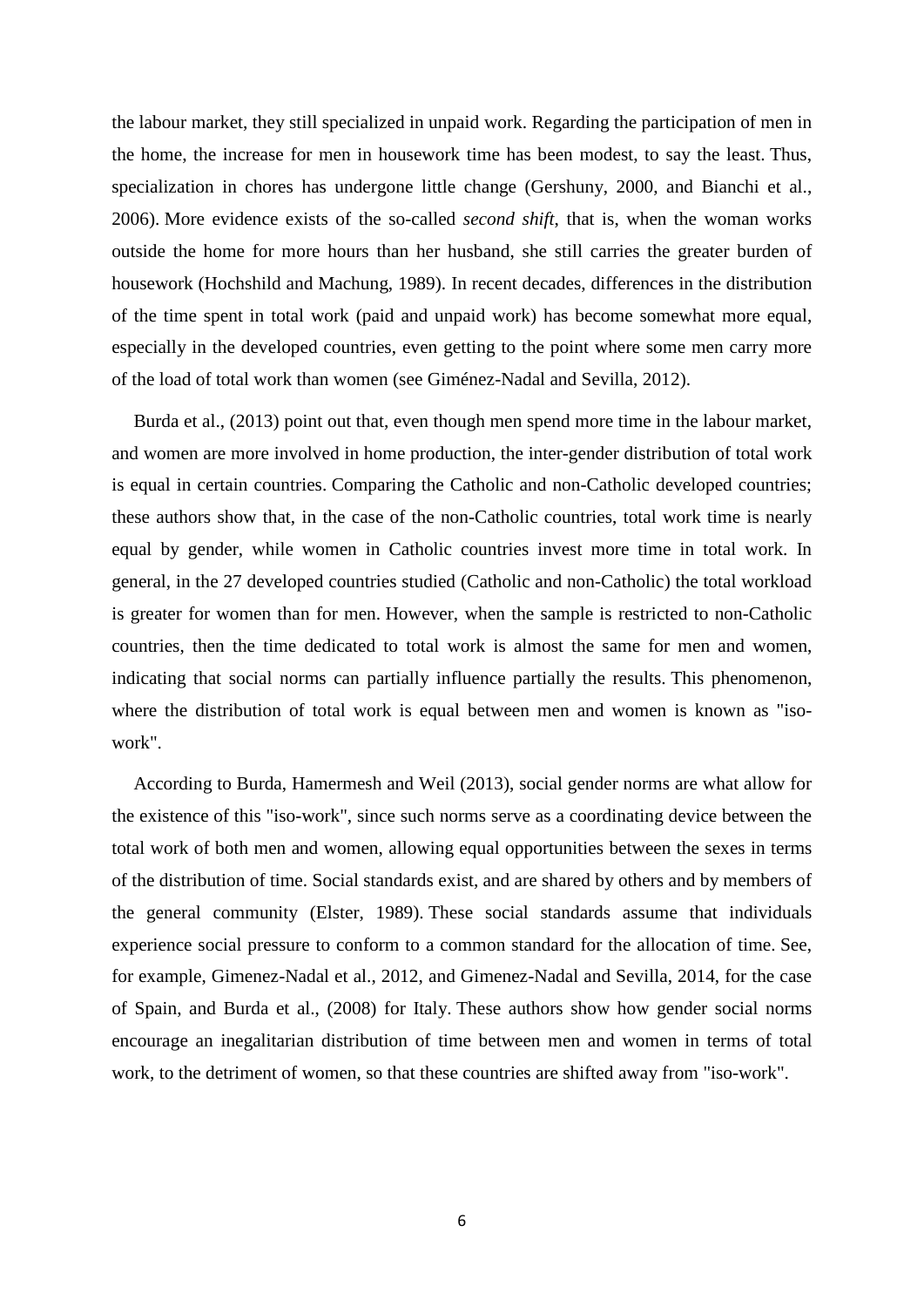#### **4. The use of time data**

#### *4.1 Description of data and variables*

Our aim is to compare four Latin American countries, with respect to total work (paid work outside the home, and unpaid work within) and the distribution of time. Time use surveys are a method of compiling timely and accurate data on the division of labour in the family context, allowing us to consider the interdependence of both paid and unpaid work.

As indicated by Stuart (2014), although information relating to unpaid work is widely available from a variety of surveys (of income and expenses, of homes and living conditions), time-use surveys are considered the primary statistical tools. Gimenez and Sevilla (2012) show that time-use surveys are the preferred method for gathering information as to the time spent on paid work, unpaid work, and leisure time. (See Aguiar et al., 2008, Krueger, 2007, and Hurst, 2007, who all use data from time use surveys).

The difficulty of obtaining this type of data for Latin American countries, differences in the years of conducting these surveys, and little comparability in terms of the number of questions related to the use of time, have limited our study to four countries: Mexico (2009), Peru (2010), Colombia (2012) and Ecuador (2012).<sup>1</sup> We can state that, in the case of these countries, these are the first independent time-use surveys, since data was only previously available through other types of survey, such as integrated household surveys<sup>.[2](#page-8-0)</sup>

The population studied are all members of households surveyed after age 12 for Mexico, Peru, and Ecuador, and from age 10 for Colombia. The first three surveys take as reference period the previous week, while for that for Colombia takes as reference period the previous day. Lists of activities based on the following international classifications are used in the data collection: Peru (ICATUS, classification international activities of use of time)<sup>[3](#page-8-1)</sup>; Mexico (CMAUT, classification of the time use)<sup>[4](#page-8-2)</sup>; Ecuador and Colombia (CAUTAL, classification of activities of the use of time for Latin America and the Caribbean)<sup>[5](#page-8-3)</sup>.

<sup>&</sup>lt;sup>1</sup> Both the databases and methodologies for the surveys of the use of time have been obtained through information published by the relevant institutes of statistics in each country. The information obtained for Mexico is from INEGI (National Institute of statistics and geography); for Peru, from INEI (Instituto Nacional de Estadística e Informática); for Colombia from DANE (National Administrative Department of statistics); and for Ecuador from INEC (National Institute of statistics and censuses).<br><sup>2</sup> For an overview of the more detailed surveys of time use in Latin-American countries, see Aguirre and Ferrari (2013)

<span id="page-8-0"></span>

<span id="page-8-1"></span><sup>&</sup>lt;sup>3</sup> ICATUS is a pilot project for the international classification of activities for time-use statistics, developed during the 1990s. The first material was prepared in 1997. The latest revision was in 2003. <sup>4</sup> The CMAUT comprises the adaptation of ICATUS to Mexico.

<span id="page-8-3"></span><span id="page-8-2"></span><sup>&</sup>lt;sup>5</sup> CAUTAL is created to meet national requirements and regional mandates, comparable with ICATUS and EUROSTAT. CAUTAL is comparable with ICATUS and CMAUT, since the scheme of ICATUS is the benchmark for CAUTAL.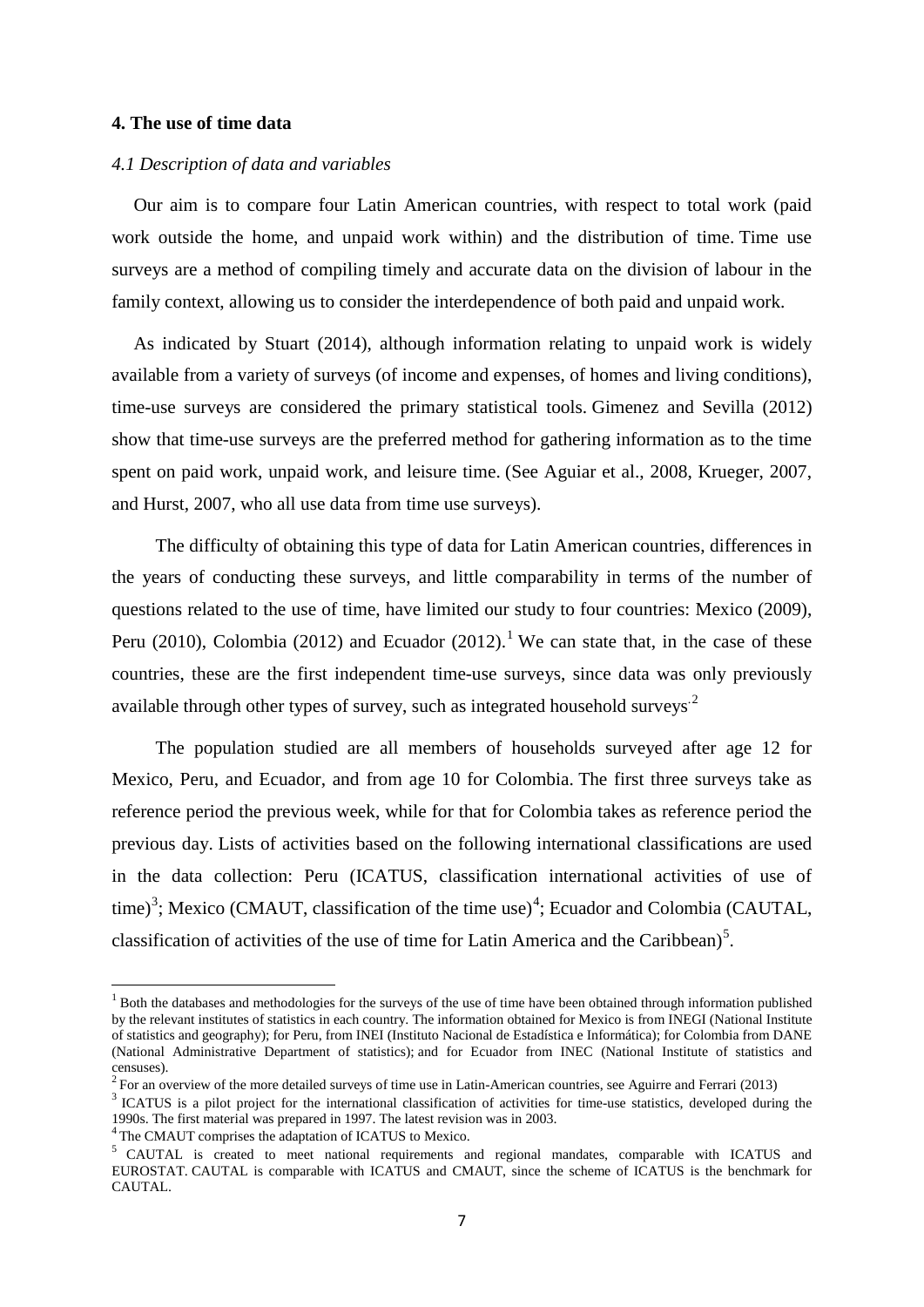The structure of ICATUS (Peru) comprises 15 main divisions: work for corporates, quasicompanies, non-profits, and public administration institutions; Work in households (Primary production activities); Work in households (Non-primary production activities);Work in households (Construction activities): work in households (Provision of paid services); Domestic services, unpaid; Unpaid provision of support and care to members of the household; Provision of unpaid services to the community and help to other homes; Study activities; Social life and participation in community activities; Attendance at cultural events, trainings and sports; Hobbies, games and other pastimes; Sports, fitness, and outdoor activities; Use of mass media; and personal care.

CMAUT (Mexico) comprises 11 divisions: structured sectors and households, domestic work unpaid, unpaid services of care and support to members of the household, nonremunerated support services to other homes and the community, study activities, social life with family, friends, other people, and the community, attendance at cultural events, training, sports and competitive, participation in games and hobbies, sports and physical exercise; use of mass media; activities and personal care.

CAUTAL (Ecuador and Colombia) comprises 9 divisions: paid work; activities related to paid work; household chores unpaid; care unpaid of household members; unpaid work for others homes, community and unpaid voluntary work; learning and study; coexistence, culture, hobbies and sport; use of means of communication; and personal care.

For purposes of comparison with prior studies of time use (Aguiar and Hurst, 2007; Giménez-Nadal and Sevilla, 2014), we restrict our sample to individuals between 21 and 65 years of age, who are not students or retirees, [6](#page-8-2) which gives us 28,492 observations for Mexico, [7](#page-9-0),243 for Peru, 76,621 for Colombia and 23,345 observations for Ecuador.<sup>7</sup> We utilise the demographic weights proposed by Katz and Murphy (1992) to ensure a constant of types of individual and days of the week. These demographic weights (see Appendix A) have been used in other time use studies (Aguiar and Hurtz, 2007, 2009; and Gimenez-Nadal and Sevilla, 2012, 2014).

The calculation of time is of weekly hours. The category of total work includes paid and unpaid work, with the latter divided into the categories of general housework and childcare. It is important to make this distinction, since, as pointed out by Sevilla et al.,

<sup>&</sup>lt;sup>6</sup> In the survey of time use for Peru, we have no data on whether individuals are retirees, but we do know that the legal retirement age is 65, so our limit is valid.

<span id="page-9-1"></span><span id="page-9-0"></span> $<sup>7</sup>$  In the case of Ecuador, we consider only those surveys that have been filled out in their entirety by each Member of the</sup> household, since parts of the survey could be filled by another Member of the household as the spouse.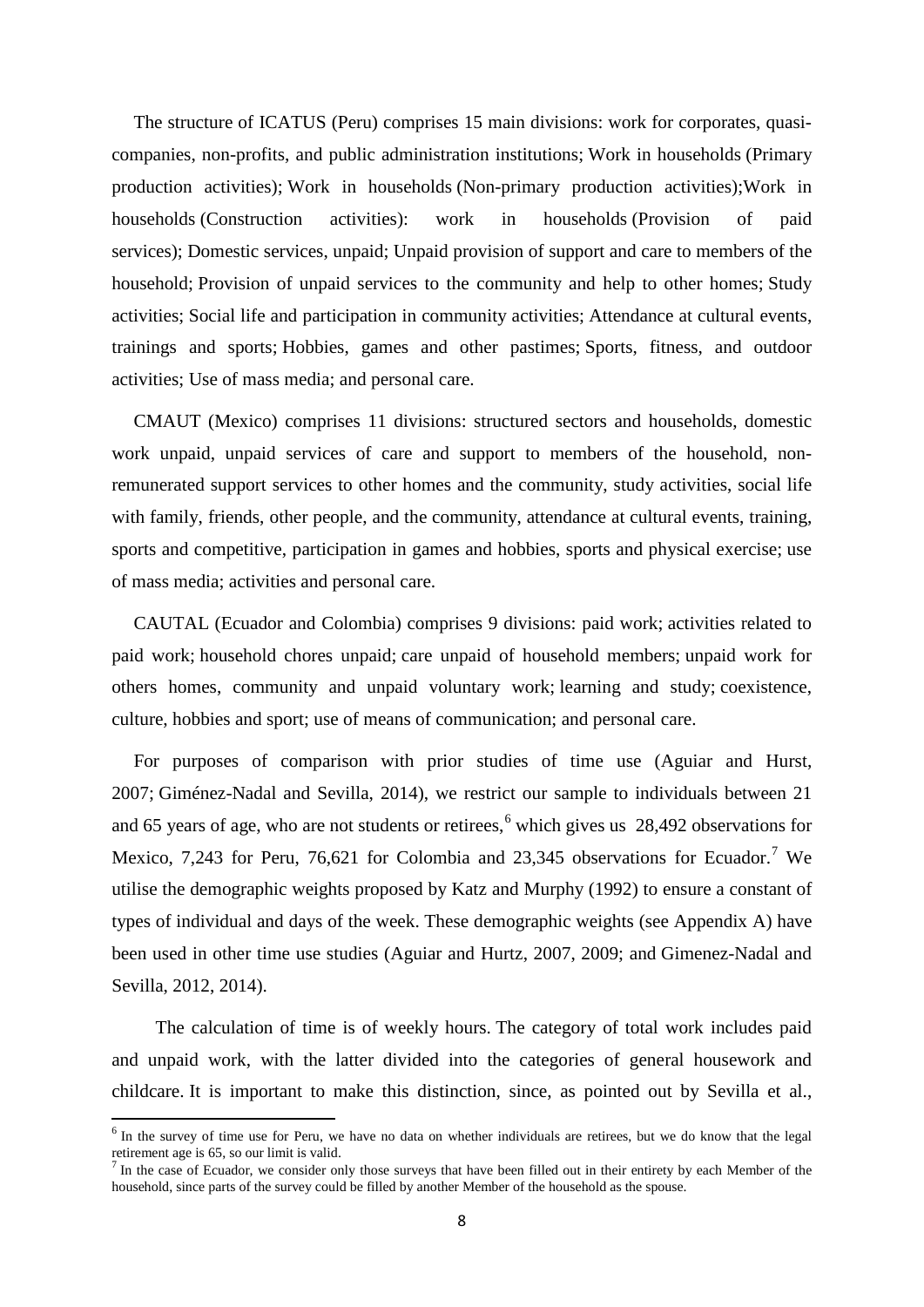(2010) and Gimenez-Nadal and Molina (2013), those women who have a better position in the labour market, rather than reduce their time dedicated to the care of children in the home, increase it. On the other hand, Kahneman, et al., (2004); Kahneman and Krueger (2006); Krueger (2007); and Guryan et al., (2008) all show that the time parents spend on children is an enjoyable activity, so we consider it necessary to separate these activities.

For comparison purposes, we use the definition of categories of time use of Aguiar and Hurst (2007), who consider separate categories for paid work, domestic work, and childcare. (See Appendix B, Tables B1 to B4 for an overview of such activities in the four countries.)

**Paid work** includes all the time spent working in the paid sector, including main job, a second job where applicable, and overtime, including paid work at home and travel allowances, etc.

**Domestic work** includes any time spent in the preparation of meals, cleaning, laundry, ironing, dusting, vacuuming, maintenance (including painting and decorating), time spent on the procurement of goods and services (that is, making purchase of groceries, shopping for items for the home), along with time spent on other productive activities at home, such as outdoor cleaning and vehicle repair.

**Childcare** includes all time spent on childcare as main activity, such as food preparation for babies and children, washing and bathing, changing diapers, putting children and babies to sleep, Babysitting, medical care, reading to or playing with babies and children, helping with homework, and supervisory duties.

#### *4.2. Trends in total work*

We analyze trends in the time devoted to work, by both men and women, in Mexico, Peru, Colombia and Ecuador. Table 1 presents the work categories, male and female time allocation, and gender differentials. It is clear that these four countries show statistically significant gender differences in favour of men in paid work, while gender differences are statistically significant in favour of women in housework and childcare. The fact that men spend more time in paid work, and women more time in housework and childcare does not vary across countries (Aguiar and Hurst, 2007; Sevilla et al., 2010; Gimenez-Nadal and Sevilla, 2012; Gimenez-Nadal and Sevilla, 2014).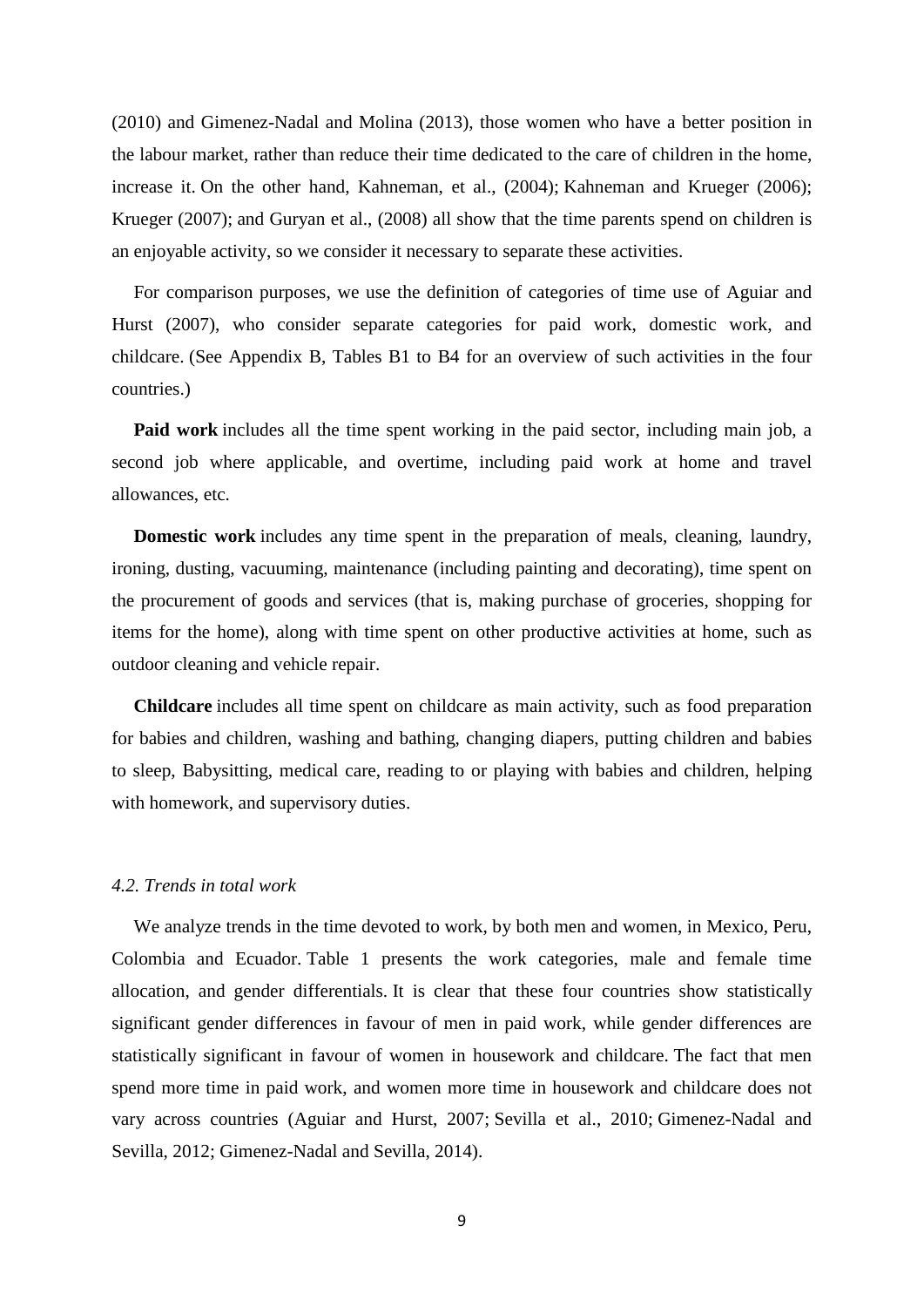(Table 1)

Despite the statistically significant differences across these four countries, it is clear that there are different trends towards a more equal sharing of the total work between men and women ("iso-work"). Ecuador presents a bias of 7.34 hours per week against women, and Mexico presents 3.70 hours per week of the same factor. These values are greater than in Peru and Colombia, with the former showing a bias of 1.66 hours per week against women, and the latter showing a bias of 0.46 hours per week of bias *against men*.

The social norms in each country can, in large part, explain these variations, and gender norms are increasingly used in economic interpretations and models (Fernandez, 2010), interpretations of the division of labour (Brines 1994; Coltrane, 2000; Alvarez and Miles, 2003; Sevilla et al, 2010) and the division of total work (Gimenez-Nadal and Sevilla, 2014).

### **5. Social norms**

Social norms are standards that must be shared and fulfilled by members of a community (Elster, 1989). Investigations such as those of Fernandez et al., (2006) and Giuliano (2007), have provided an understanding, in the US case, of how social norms influence the behavior of immigrants. Sevilla (2010) shows that more egalitarian social standards can reduce the discrimination that confronts men participating in activities traditionally considered female; for instance, men help more with household chores and childcare in more egalitarian societies, which can explain how the total workload can be higher for men in certain countries.

To analyze how social norms (culture) influence the distribution of total work in the countries studied, we construct an index to capture which countries are more egalitarian and which are less. To this end, we use the data from the world values survey (WVS), a compilation of national surveys with information on norms and values, such as tolerance of minorities, support for democracy, the role of religion, and support for gender equality. The survey has six waves, the most recent of which covers the years 2010-2014, which corresponds to our surveys of time use.

As in the time-use surveys, we consider individuals between 21 and 65 years of age, who are not students or retired, matching the regions of countries with respect to time use. This indication is particularly relevant in the case of Colombia, as its survey of time use does not contain information on one of its regions, and its survey of values does not provide data on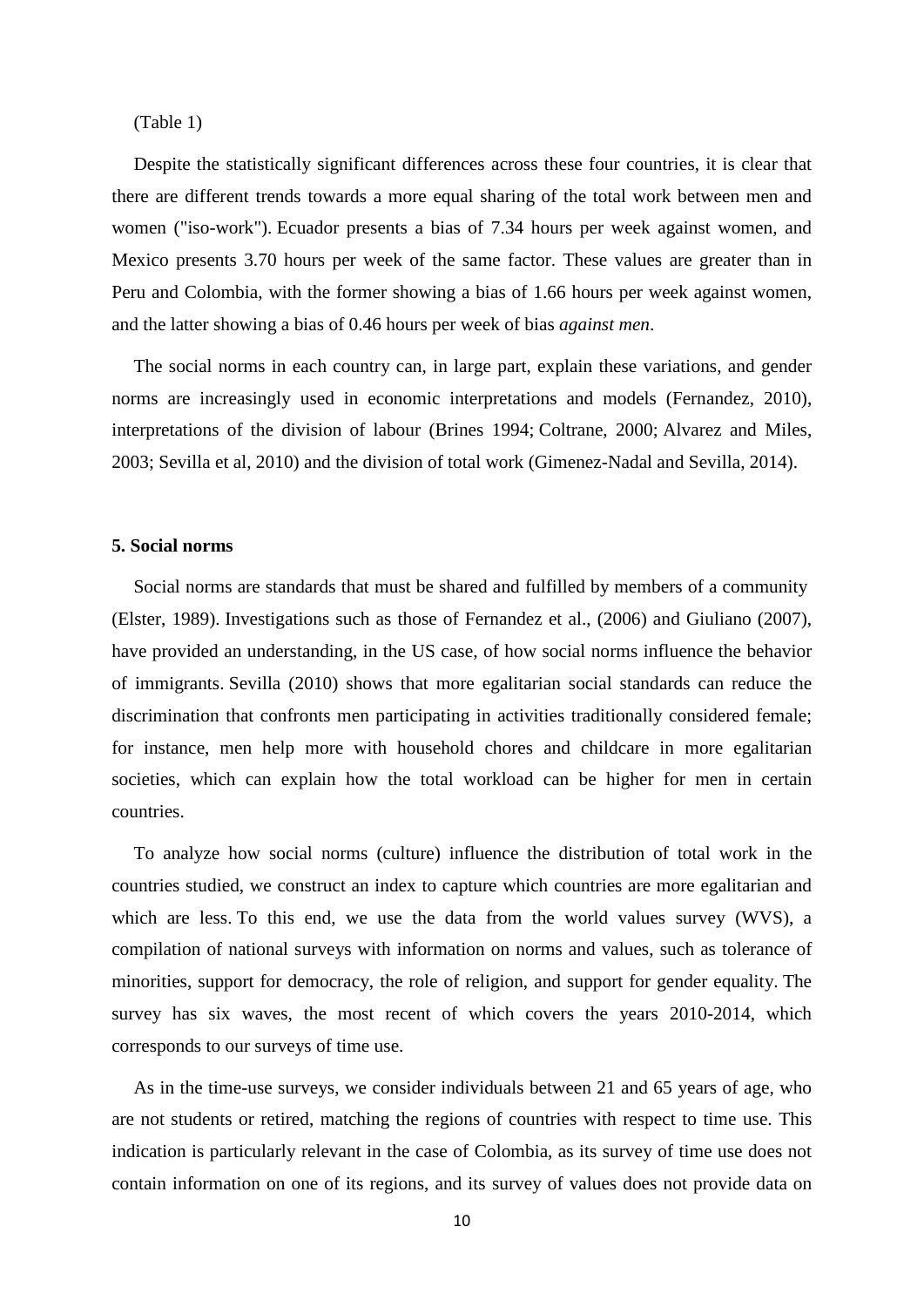another region. Thus, for our study, we consider the regions of Sierra, Costa, and Amazon for Ecuador, Center, Center-West, North, South, and South-East for Mexico, Sierra, Selva, Metropolitan Lima, and the rest of the coast for Peru, and Atlantic, Central, Eastern, Pacific, and Bogotá for Colombia.

The questions that allow us to build the index are designed to elicit individual opinions on gender equality, thus: (1) When a mother works for pay, the children suffer (2) On the whole, men make better political leaders than women do (3) A university education is more important for a boy than for a girl (4) On the whole men make better business executives than women (5) Being a housewife is just as fulfilling as working for pay. The possible responses are on a 4-point scale, thus: 1: agree strongly, 2: agree, 3: disagree 4: disagree strongly. Higher valuations would indicate that respondents in a given country are more egalitarian.

Following the work of Alesina and Giuliano (2007) and Sevilla (2010), and using the Principal Component Analysis (PCA) technique, we extract the first principal component of each of five questions of all individual responses. Thus, a weight is assigned to each question allowing us to obtain an egalitarian index.<sup>[8](#page-9-1)</sup> The weights assigned to each question are 0.24 to question (1),  $0.54$  to question (2),  $0.54$  to question (3),  $0.56$  to question (4), and  $0.20$  to question (5). Column 1 of Table 2 shows the results of the index. Ecuador (2.82) and Mexico (2.86) have the lower weightings, indicating that they are less supportive of gender equality, compared with Peru (2.97) and Colombia (2.95). (As in Table 1, countries that show major gender differences in the distribution of total work (Ecuador and Mexico), are also less egalitarian.) Columns 2 to 6 of Table 2 show percentages of responses to our five questions in support of gender equality; the higher the percentages, the more egalitarian the country.

(Table 2)

### **6 Descriptive results**

### *6.1 Results by demographic groups*

We consider three levels of education: primary (less than a high school degree), secondary (high school degree), and University (more than a high school degree), as well as the

<span id="page-12-0"></span> $8$  Principal Components Analysis (PCA) is a statistical technique that allows us to transform a number of variables that may be correlated to a number of variables that are not correlated, so-called major components that would be associated with the original variables by an orthogonal transformation.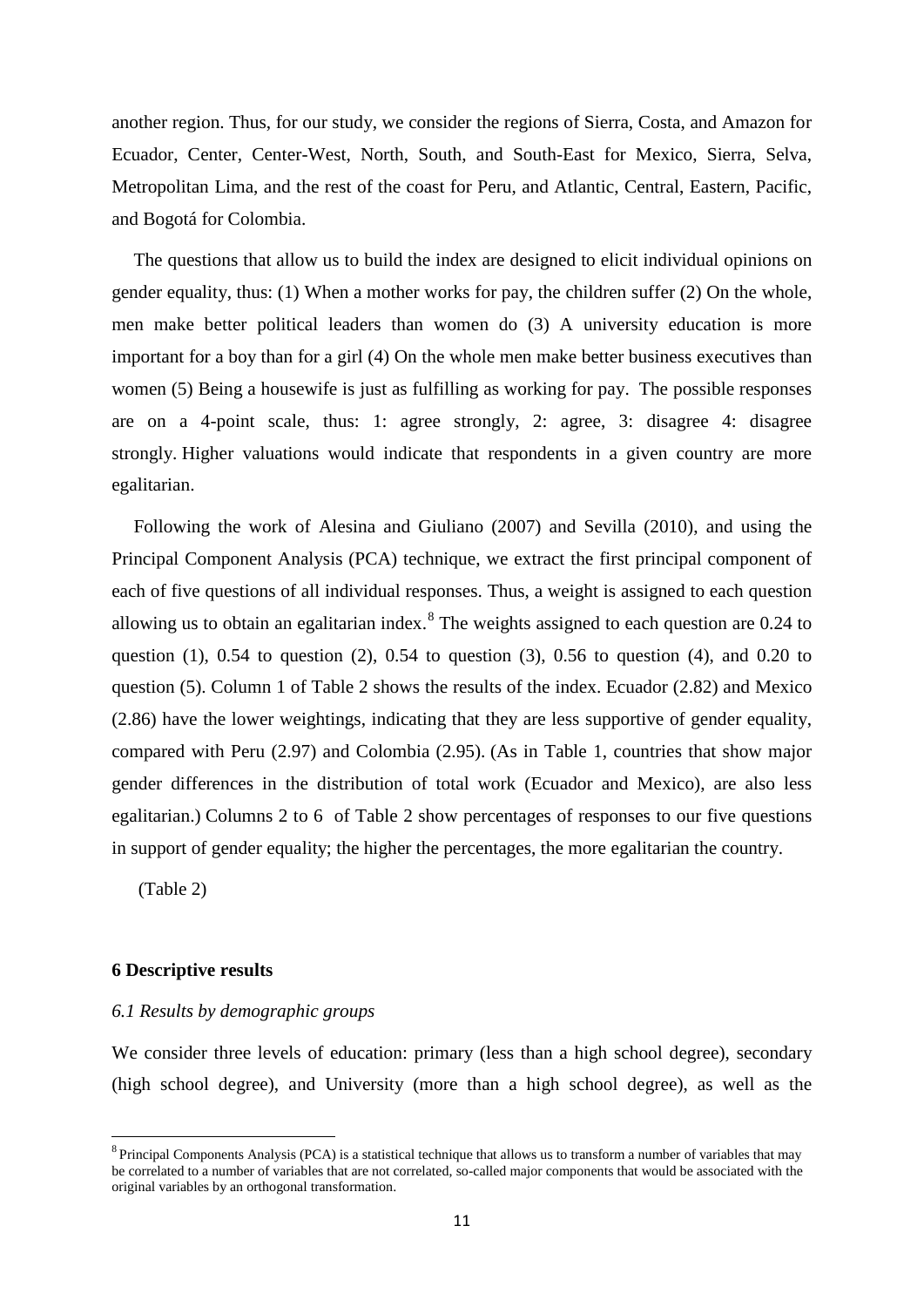presence, or not, of children in the home.<sup>[9](#page-12-0)</sup> Table 3.1 shows results from respondents with no children (and therefore no childcare component) and Table 3.2 shows results from respondents with children. We also show the time spent on various activities, gender differences, and the p-values of the difference in accordance with the level of education of men and women. We see clear differences between the two tables. It can be seen that the presence of children in the home is related to an increase in gender differences in the total work, biased against the woman. Also worthy of note is the fact that women with university education in less egalitarian countries (Ecuador and Mexico) spend more time in the total work than men with the same level of training, with or without the presence of children in the home.

(Table 3.1)

(Table 3.2)

Analyzing Table 3.1 (without children) by primary education, we observe that, on average in the four countries, men spend 45.97 hours in paid work per week and 12.68 hours unpaid work (housework), for total work of 58.65 hours, while women spend 20.02 hours in paid work per week and 37.24 hours of unpaid work (housework), for total work of 57.26 hours. Ecuador and Peru show small gender differences against women, 0.73 and 0.46 weekly hours, respectively, while Mexico and Colombia show gender gaps of gender against men of 2.36 and 4.44 hours per week, respectively.

In Table 3.2, for the same level of education, but now with children, men spend 49.59 hours in paid work per week and 11.73 hours in unpaid work (9.76 hours of chores and 1.97 hours in childcare), for total work of 61.32 hours, while women with primary educational level spend 19.09 paid work hours and 45.87 hours unpaid work (39.30 hours of chores and 6.57 hours of childcare) for total work of 64.96 hours. Thus, women have 3.64 more hours of total work than men. Country differences are more marked in less egalitarian countries: Ecuador and Mexico with 8.69 and 4.42 hours per week, respectively, while Peru shows a smaller gap of 2.62 hours weekly, and Colombia again shows men with the greater burden, 1.19 hours per week more than women. Giménez-Nadal and Sevilla (2012) argue that the presence of children changes the distribution of time between men and women. We can

<span id="page-13-0"></span><sup>&</sup>lt;sup>9</sup> 75% of Ecuadorian households, 69% of Mexican households, 75 per cent of Peruvian households, and 65 per cent of Colombian households have children present (see Table A1).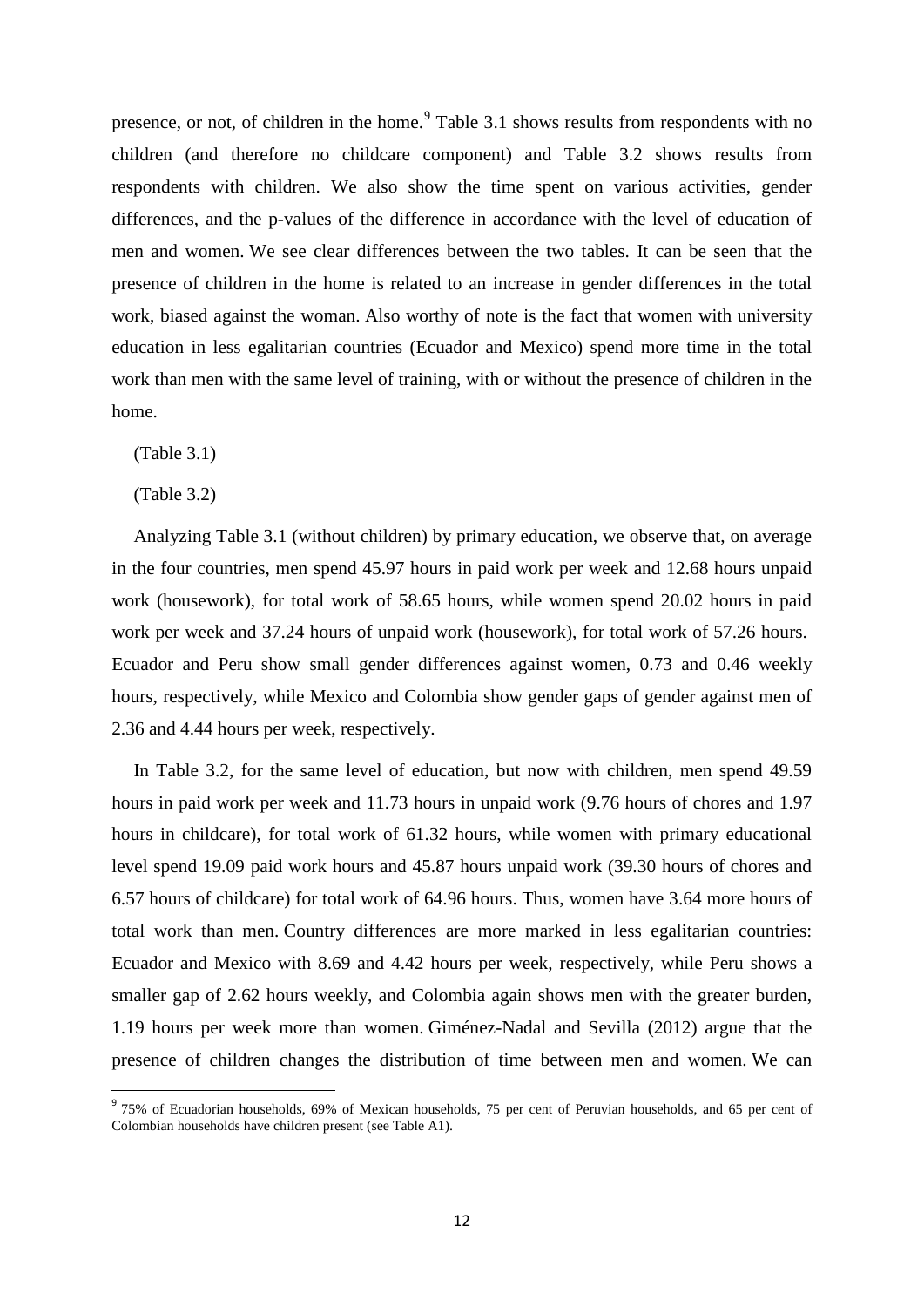confirm this argument since, as Tables 3.1 and 3.2 show, time distributions change when children are present in the home.

For those with secondary education, with no children, we observe that men devote 48.65 hours per week to paid work and 11.28 hours to unpaid work, for total work of 59.93 hours. Women, on average, spend 28.90 hours per week on paid work and 31.10 hours on unpaid housework, for total work of 60.00 hours per week. The average of our four countries shows an almost imperceptible gender gap of 0.06 hours per week. When we look at individual countries, Ecuador and Peru show small gender gaps against women of 0.98 and 0.12 hours per week, respectively, while the gap is reversed in Mexico and Colombia, showing gaps against men of 0.05 and 0.79 hours per week, respectively.

For those with secondary education, and with children, the picture is slightly different. Men spend 52.03 hours per week on paid work and 11.95 hours on unpaid work (9.30 hours of chores and 2.65 hours of childcare), for total work of 63.98 hours. Women spend 24.61 hours on paid work and 42.63 hours of unpaid work (34.43 hours of chores and 8.21 hours of childcare) for total work of 67.25 hours. This produces a gender gap against women of 3.27 hours per week, on average. By country, the differences are more marked. In Ecuador and Mexico, the gender gap is 6.86 and 4.77 hours, respectively, while Peru and Colombia have smaller gaps of 0.05 and 1.42 hours, respectively. In all four countries, these gaps are against women.

Important changes to consider in the transition from the primary level of education to the secondary is that both men and women increase their participation in the labour market (mainly women with no children), presumably because a higher education allows greater access to the labour market. This, in turn, increases the opportunity cost of time (Becker, 1965). As can be seen, the women exchange more hours of paid work for fewer hours of chores – a result that is more pronounced for women with no children. Women who have children at home, despite decreasing their time dedicated to housework, increase their time spent in the care of their children (1.63 hours per week on average), which is accounted for by Sevilla et al., (2010), through the argument that women specialize in childcare, regardless of their capacity for negotiation or relative productivity.

For those with a University-level education, with no children, a somewhat different pattern emerges. On average, men in this group spend 45.83 hours per week in paid work and 11.57 hours in unpaid housework, for total work of 57.40 hours per week. Women in the same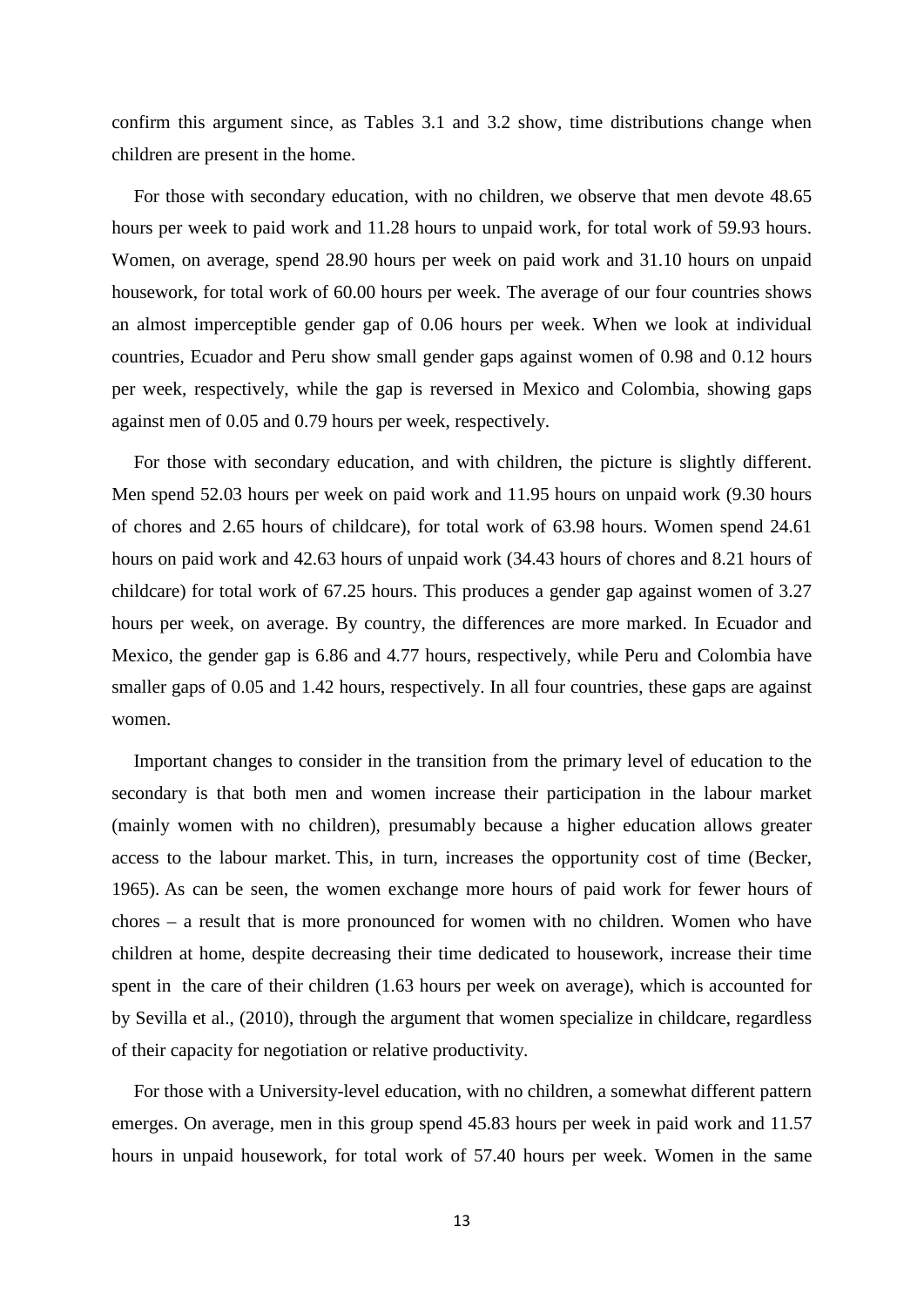group spend 35.05 hours in paid work and 24.64 hours in unpaid housework, for total work of 59.69 hours. The average gender gap is, then, 2.28 hours, against women. Focusing on the countries, Ecuador and Mexico present significant bias against women, of 6.02 and 2.03 hours per week, respectively, while in Peru and Colombia the gender gaps are much smaller, at 0.49 and 0.59 hours per week, respectively.

For those with a University-level education, and with children, men, on average, spend 48.95 hours per week in paid work and 13.28 hours in unpaid work (10.22 hours of chores and 3.06 hours of childcare), for total work of 62.22 hours. Women spend 31.19 hours in paid work and 37.28 hours in unpaid work (29.49 hours of chores and 7.79 hours of childcare) for total work of 68.47 hours, which produces a gender gap against women of 6.25 hours per week. By country, we find that the differences in the distribution of total work are much more marked in Ecuador and Mexico, with 13.05 and 8.00 hours per week, respectively, while in Peru and Colombia, the differences are much less with 0.96 and 3.00 hours per week, respectively.

In the transition from secondary education to University, we observe different preferences between men and women. University-educated men spend less time in total work than secondary-educated men, three hours less per week (with or no children in the home). University-educated women, on the other hand, spend more time on paid work compared to women with secondary education, with an average of more than six hours (with or no children in the home). Men at this level decrease their hours of work, but do not present major changes in terms of the time spent on unpaid work (in the case of Mexico, there are decreases in the time spent on unpaid work.<sup>[10](#page-13-0)</sup> Women, on the other hand, by increasing their time in paid work, reduce the time spent on housework. When children are present, women with university education spend almost the same amount of time in childcare as women with secondary education, but reduce the hours spent in housework.

The presence of children in the home appears to accentuate gender differences in total work, mainly in the cases of Ecuador and Mexico and should, as indicated by Gimenez-Nadal and Sevilla (2014) and Sevilla et al., (2010), increase the gender gap in total work in less egalitarian countries. Traditional norms of femininity dominate standards of masculinity in

<span id="page-15-0"></span><sup>&</sup>lt;sup>10</sup> In another context, Giménez-Nadal and Molina (2014), for the Spanish case, show that men who spend less time at work due to unemployment, do not spend any more time helping their spouse with domestic chores and child care, despite having more time available.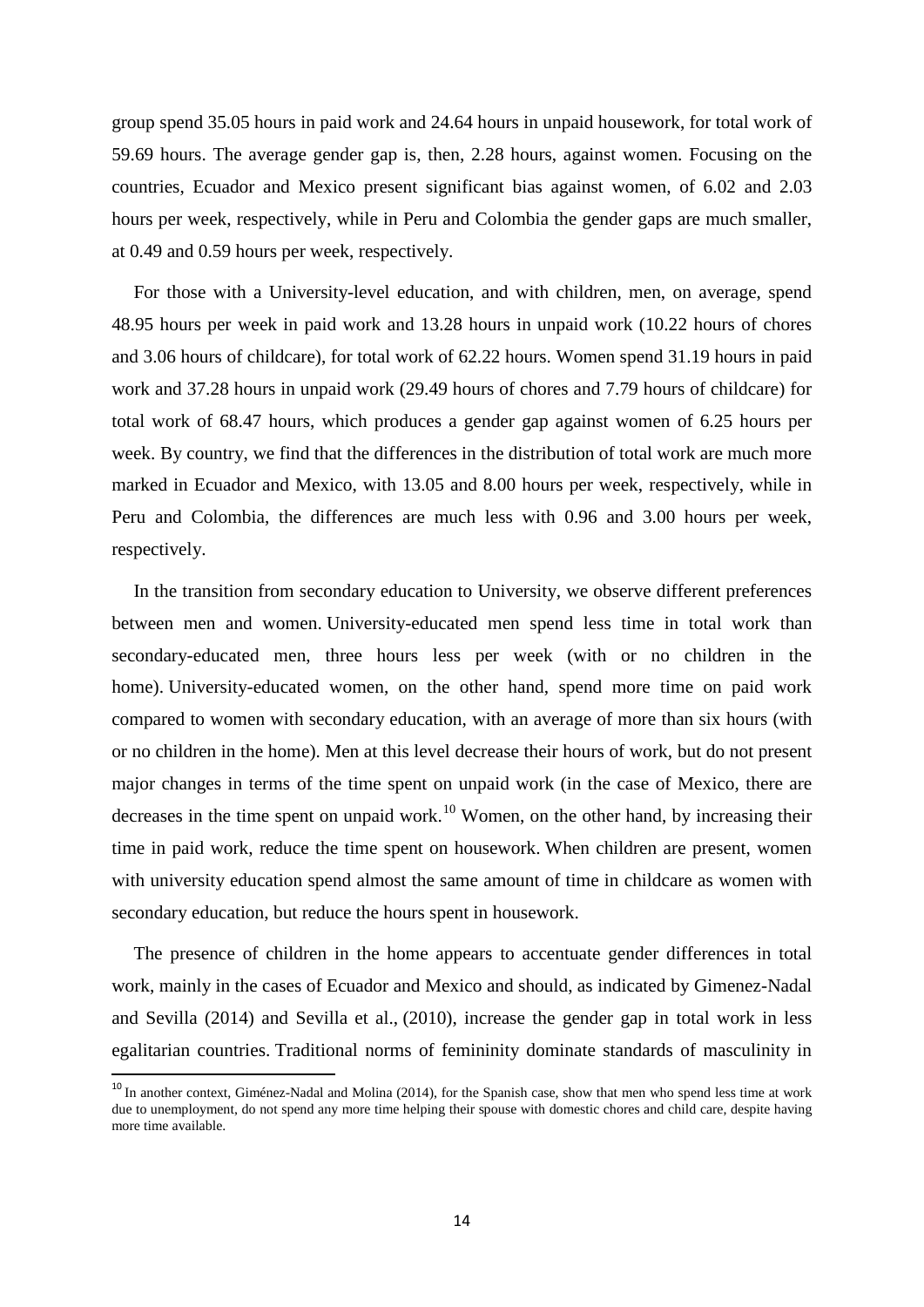these two countries. In Ecuador and Mexico, regardless of the presence of children, at the University level of education we find gender gaps against women, indicating that traditional social standards, such as those expressed by Hochschild and Machung (1989) and Arkelof and Kranton (2000), are still prevalent, as in the notion that "If a woman earns more than her husband, she must commit herself to do more domestic tasks, so that the man does not lose his identity".

#### *6.2 Results by Country*

In addition to considering the importance of social standards in the distribution of the total work between genders, and how this distribution can vary depending on level of training and the presence of children in the home, it is necessary to also consider the effects of the factors specific to each country. These factors could lead to large or small gender differentials in total work, and could bias the results if overlooked. Thus, we consider variables of income, of the labour market, and of the marriage market.

In Table 4, we consider, in column 1, GDP per capita of each country. Burda., et al (2013) show that economic development is associated with gender neutrality in the total work "isowork", and is positively correlated with higher levels of per capita GDP. Colombia, in general terms (see Table 1), is the most egalitarian country in terms of the distribution of total work, and it is also the country with the greater PIB, which confirms this hypothesis. Column 2 of Table 4 shows the female unemployment rate of the four countries. Fernandez (2007) argues that countries with more traditional norms regarding the role of women tend to have a lower labor force participation rate for women. We note that, in comparison to Ecuador (our country with the least gender equality), Mexico and Peru have a lower rate of female unemployment. In the case of Colombia, which has a higher rate of female unemployment, and is one of the two most egalitarian countries (in terms of the overall division of labour), there is a smaller share of women in paid work in comparison with other countries.<sup>[11](#page-15-0)</sup>

#### (Table 4)

Column 3 of Table 4 shows the proportion of women for every 100 men in all four countries (sex ratio). This indicator is mainly discussed in the literature of the marriage

 $11$  The male unemployment rate is also higher in Colombia, compared to the other three countries. According to the World Bank for the year 2012, the male unemployment rate for Ecuador was 3.1%, for Mexico, 4.9%, for Peru, 3.3%, and for Columbia, 8.0%.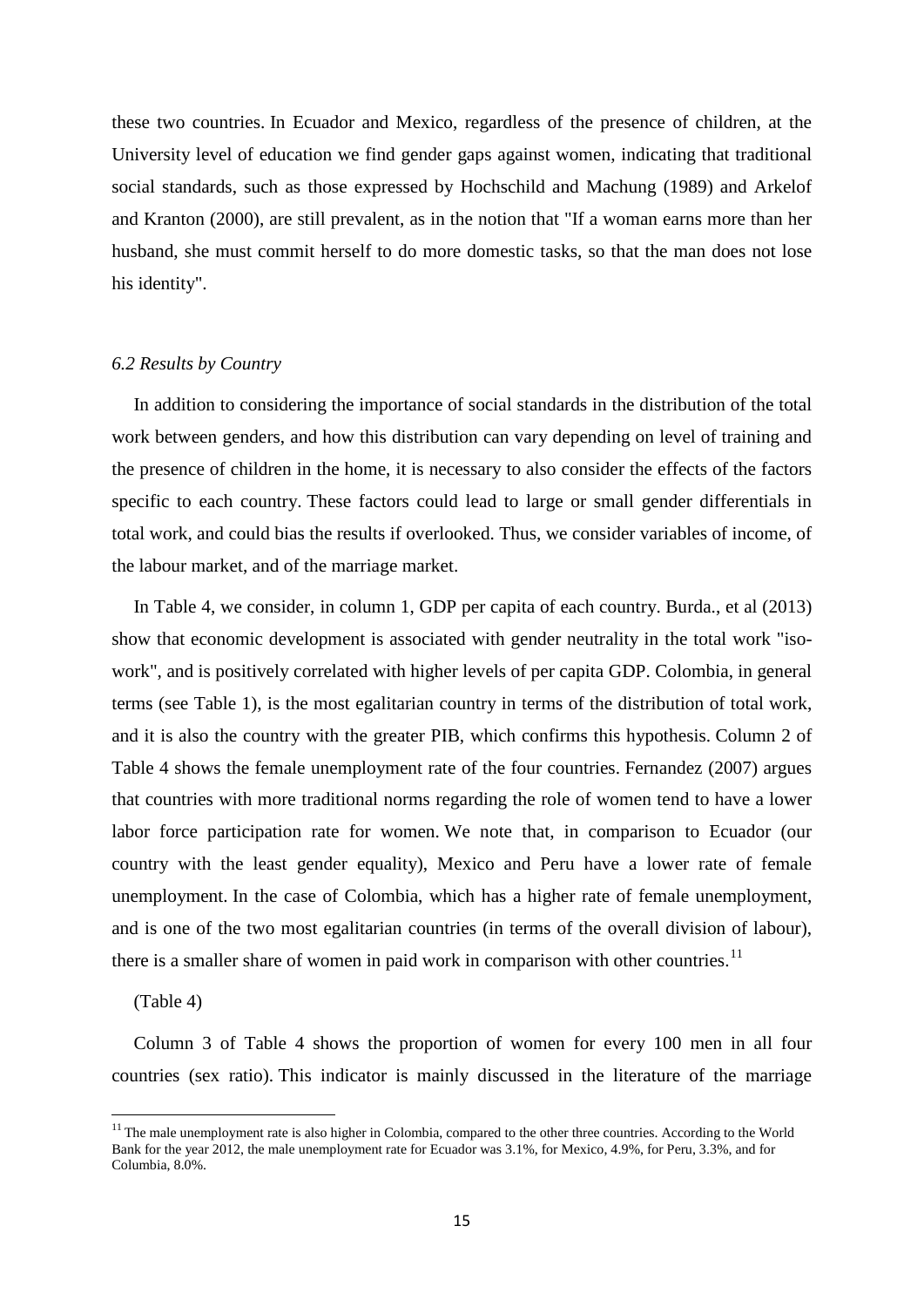market (see Grossbard and Amuedo-Dorantes, 2007, and Grossbard and Sechtman 1984). Gimenez Nadal et al (2012) argue that a lower proportion of women would make women more valued, which would imply a greater equity in the distribution of total work. We can see that this is true in the case of Peru, since it is the country with the lowest proportion of women, which may be one reason why we do not see major gender differentials in the distribution of total work (see Tables 1, 3.1 and 3.2). Column 4 of Table 4 shows fertility rates. Alessina and Giuliano (2007) relate higher fertility rates to traditional families, in which women are mainly devoted to household tasks, while men spend most of their time in the labour market. This, in turn, leads to women having a lower level of education. We note that Ecuador has the highest fertility rate of our four countries, which may be why the country is characterised by traditional behaviors that are detrimental to women in their allocation of time.

Finally, column 5 of Table 4 shows gross rates of divorce among countries. Sevilla (2010) shows that more egalitarian countries as Norway and Sweden have a higher proportion of individuals in couples, in comparison to less egalitarian countries, such as Japan and Spain. We note that both Ecuador and Mexico have higher rates of divorce than Peru and Colombia, coinciding with our rankings of which countries are more egalitarian and which not. The fact of being in a couple, or not, could also be an influential factor in total work.

#### **7. Econometric analysis and empirical findings**

We estimate the regressions of the time dedicated to total work through Ordinary Least Squares (OLS). Gershuny (2012) argues that OLS models can deliver accurate estimates of average activity times for samples and subgroups. Frazis and Stewart (2012) also prefer these models for the analysis of time-allocation decisions, while Foster and Kalenkoski (2013) discussing the analysis of childcare time, compare OLS and Tobit models, finding that the qualitative conclusions of the two models are similar.

First, we estimate through OLS:

$$
T_{ik} = \alpha + \beta_1 Woman_{ik} + \beta_2 x_{ik} + \beta_3 Z_k + \beta_4 I_k + \varepsilon_{ik} \tag{1}
$$

where  $T_{ik}$  is the time spent in total work by the individual, *Woman*<sub>ik</sub> takes value 1 if the respondent is female, and o otherwise,  $x_{ik}$  is a vector of variables that includes dummies for primary education, university education (secondary education as reference), the presence of children under age 18 in the home, and the number of members of the household, the age and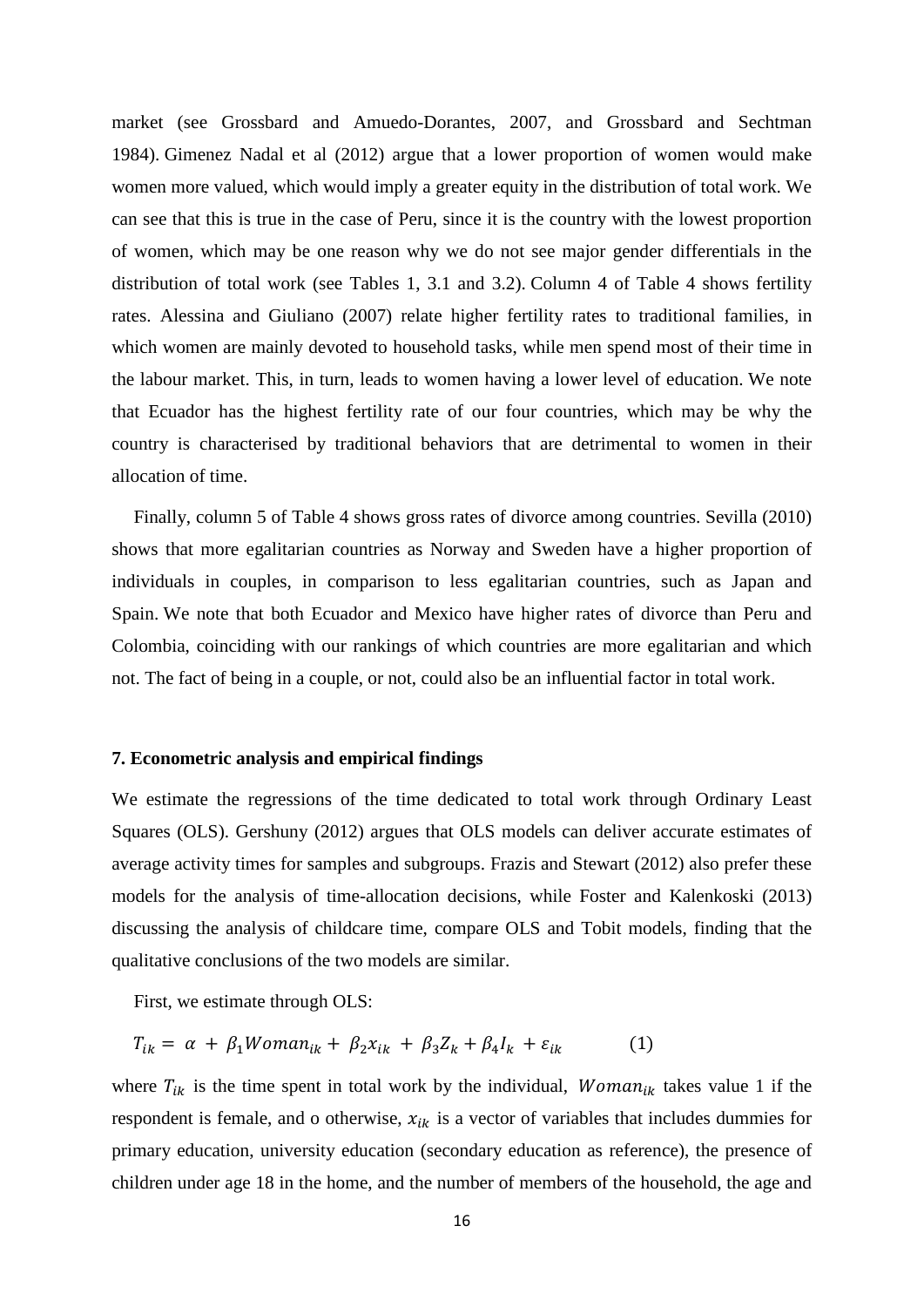age squared of the respondent,  $Z_k$  represents country-specific factors,  $I_k$  represents the variables of the countries (with Ecuador as reference), and y  $\varepsilon_{ik}$  is the error term.

The dummy variable  $Woman_{ik}$  is included to measure gender differences among countries.  $\beta_1 > 0$  indicates that women spend more time in total work than do men.

Column 1 of Table 5 shows the results of the estimation of equation 1, without considering country-specific factors, with male being the reference category. We can see that  $\beta_1$  is positive and statistically significant ( $p < 0.01$ ), indicating that there is a gender gap in total work that favours women. Columns 2 to 6 of Table 5 consider separately the country factors, as explained in Table 4. While all variables provide significant values ( $p < 0.01$ ) against women, gender gaps are not reduced, remaining at  $\beta_1 > 0$ . Column 7 includes the countryspecific factors and, although 5 variables remain significant ( $p < 0.01$ ), no changes occur, and  $\beta_1 > 0$ , that is, the gender gaps remain.

#### (Table 5)

To measure the effect of social standards, we include the variable  $EI_k$  in Equation 1. The social norms of each country are represented by the egalitarian index  $EI_k$ , whose higher values represent more egalitarian social norms, which leads to:

$$
T_{ik} = \alpha + \beta_1 Woman_{ik} + \beta_2 x_{ik} + \beta_3 Z_k + \beta_4 I_k + \beta_5 EI_k + \varepsilon_{ik}
$$
 (2)

In Table 6, column 1 (without country factors) and column 2 (with country factors) both show positive and significant values ( $p < 0.01$ ) of the variable *Woman<sub>ik</sub>*, indicating gender gaps against women,  $\beta_1 > 0$ . In column 3, the gaps disappear and this variable is no longer significant. The results in column 3 confirm that the egalitarian index is positive and significant ( $p < 0.01$ ). This coefficient, multiplied by the difference between the value of the most egalitarian country and the least (see Table 2 data on Ecuador and Peru) gives us a result that could reduce the gender gap against women by up to 1.82 hours per week.

#### (Table 6)

We now analyze how social norms influence the presence, or not, of children in the home, for the three levels of education. Column 1 of Table 7 (primary) shows that the variable Woman<sub>ik</sub> is significant (p < 0.01) and negative, with  $\beta_1$  < 0, indicating a gender gap against men. Some factors that, in part, allow us to explain this circumstance can be seen in Table 3.1. Gender roles are more defined than in the other two levels of education, in the sense that men spend more hours per week in paid work to unpaid work, while women spend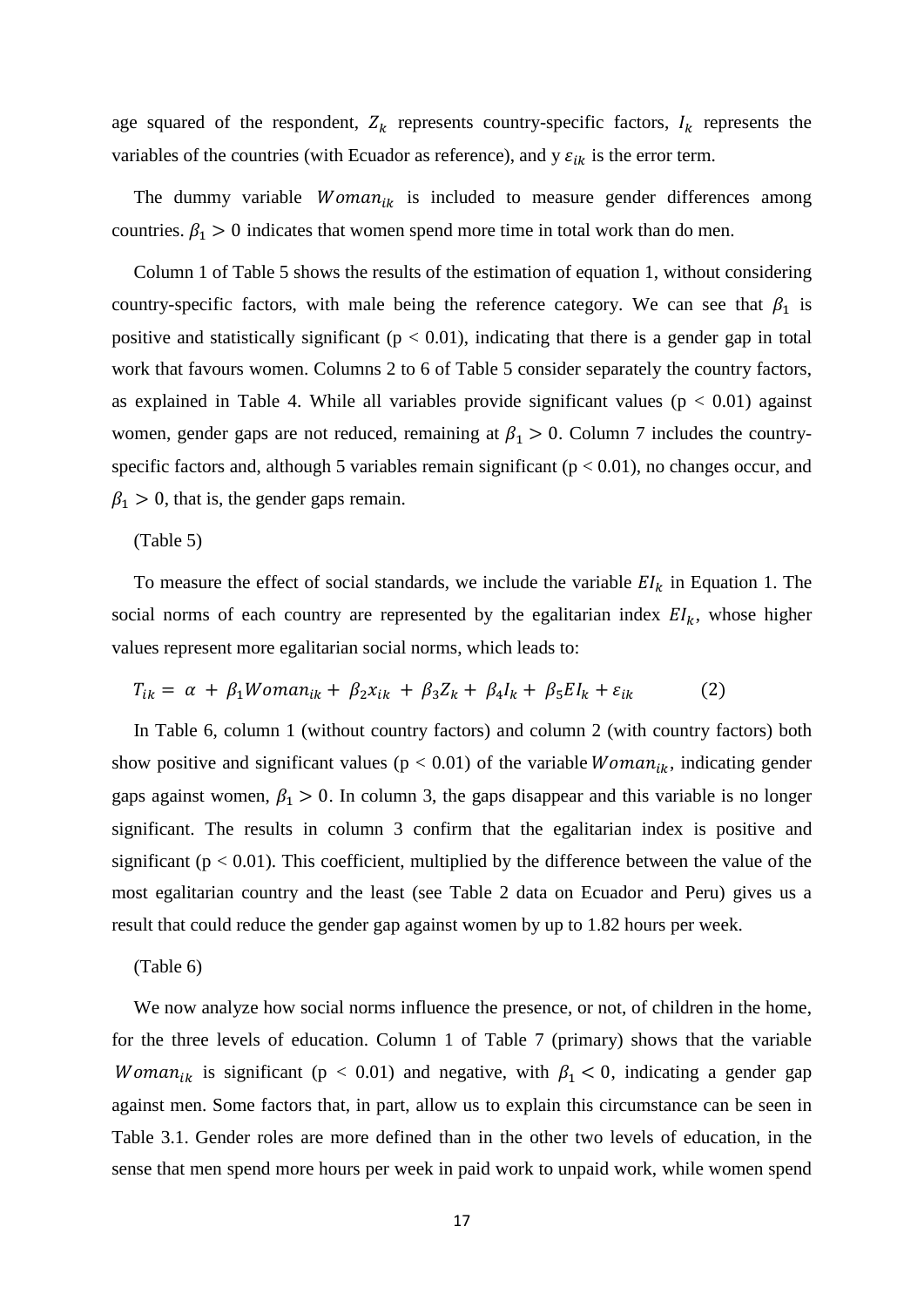more time on unpaid work compared to men and, in turn, fewer hours in paid work compared to women with higher levels of education. Column 2 of Table 7 shows that, when we take into account the more egalitarian social norms, the gender gap against men increases, since the variable *Woman<sub>ik</sub>* continues to be negative and significant ( $p < 0.01$ ), but this value is higher than in column 1. It is important to note that, at the primary level of education, only 28% approximately of households have no children present in the home (see Appendix A).

#### (Table 7)

Column 3 of Table 7 shows that the variable  $Woman_{ik}$  is not significant. Men and women increase their hours of paid work, and decrease their hours of unpaid work, with an equitable distribution of total work. Column 4 (secondary education, with egalitarian index), by including social norms, moves the gender gap against men, since the female variable is negative and significant ( $p < 0.01$ ). Men take on a greater overall workload and, as for the primary level of education, only 28% of households have no children present.

Column 5 of Table 7 (university level) shows that the variable  $Woman_{ik}$  is positive and significant ( $p < 0.01$ ), and at this level of education we find a gender gap against women, as shown by  $\beta_1 > 0$ . Column 6 (university education, with the egalitarian index) shows that the variable *Woman<sub>ik</sub>* is no longer significant and egalitarian index is positive and significant  $(p < 0.01)$ , that is to say, the gender gap against women disappears. As social norms become more egalitarian, men increase their hours of total work, and at this level of education, on average, 41.20% of households do not have children present.

We now consider households where children are present. As seen in Table 3.2 (compared to Table 3.1), men at all three education levels spend more hours per week in paid work, while women decrease their time spent in paid work, bearing, as they do, a larger burden in childcare. This is clear when we look at Table 8.

Column 1 of Table 8 (primary education) shows a gender gap against women, since the variable *Woman<sub>ik</sub>* is positive and significant ( $p > 0.01$ ). Column 2 of Table 8 shows that, for the egalitarian index to be meaningful ( $p < 0.01$ ) it should eliminate the gender bias against women. As the country is more egalitarian, the men devote more hours to total work, thus reducing gender disparities. Column 3 (secondary education) shows that the variable *Woman<sub>ik</sub>* is negative and significant ( $p < 0.01$ ), and we find a gender gap against women because  $\beta_1 > 0$ . Column 4 (secondary with egalitarian index) shows that, for the index to be meaningful,  $(p < 0.5)$ , it should eliminate the gender gap against women, but this is not the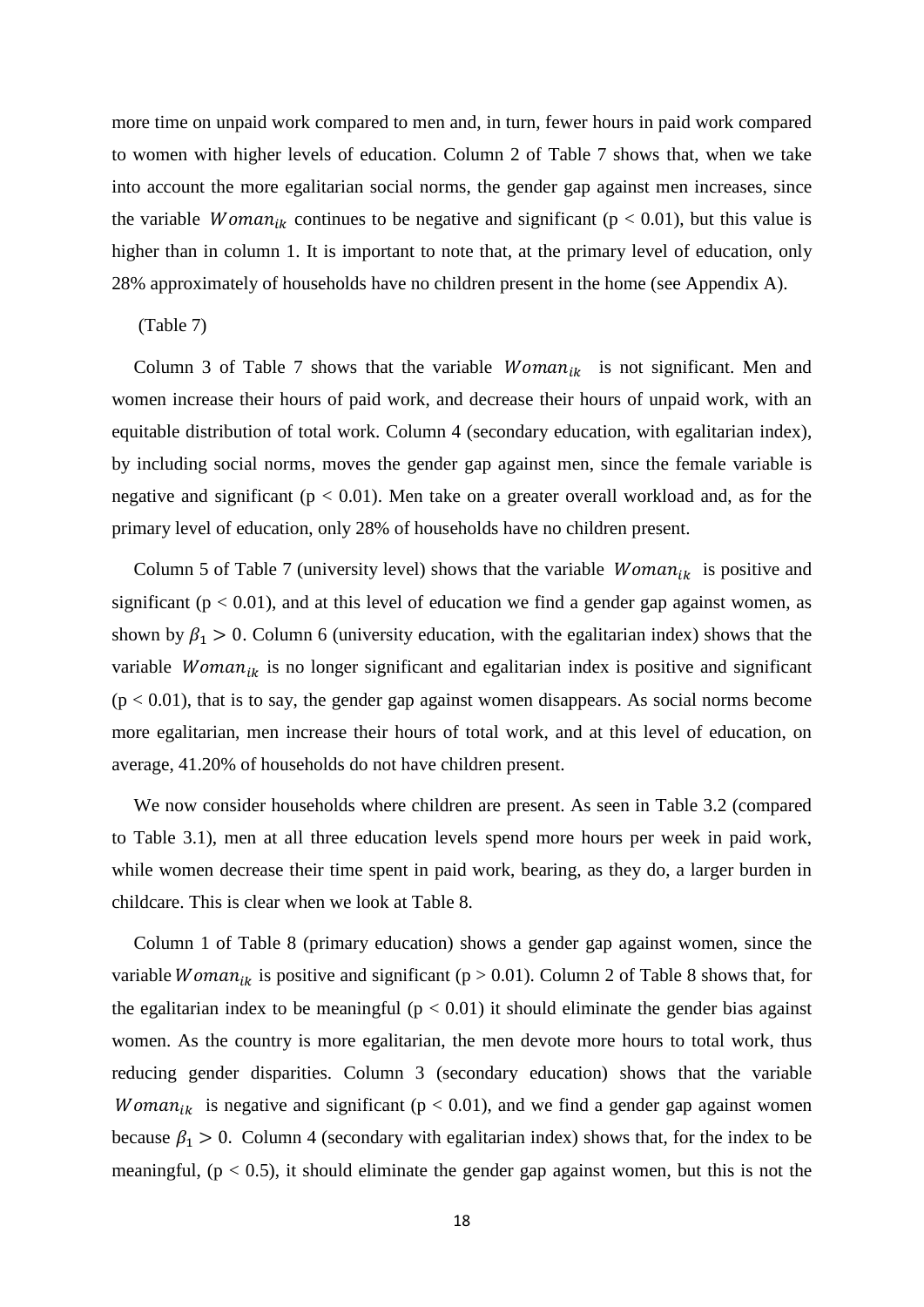case, since the variable *Woman<sub>ik</sub>* remains significant and positive, at  $\beta_1 > 0$ , but with a smaller value than in column 3. Egalitarian social norms help to reduce, but to a lesser extent, the gender gap against women. Column 5 (university) shows that the variable  $Woman_{ik}$  is positive and significant ( $p < 0.01$ ), and the gender gap is against women,  $\beta_1 > 0$ , and larger than in the other levels of education (columns 1 and 3). Column 6 (university with egalitarian index) shows that the variable women decreases somewhat, and is negative and significant, as  $\beta_1 > 0$ , showing that the gender gap against women remains important. Unlike in the other columns, the egalitarian index ceases to be meaningful, so, for this level of education, and considering the presence of children in the home, more egalitarian social norms do not help to reduce the gender bias against women. On average, more than 71% of households with primary and secondary education show the presence of children at home, while households with university education exhibit a lower percentage, with only 58.8% having children present.

#### (Table 8)

The results show that more egalitarian social norms have effects in favour of women, when there are children in the household. These social norms lead to men spending more time in total work, compared to women, and gender differences are diminished, or even disappear, as in the case of the University level of education. When children are present, we see that egalitarian social norms lose their influence as the level of education improves, which may be due to the limitations present in the labour market for mothers, when inadequate services are offered for childcare.

Other research in Latin America shows the difficulties encountered by mothers. Mateo Diaz and Rodriguez-Chamussy (2013) find major obstacles to the labour-market participation of mothers of young children. In terms of wage differentials by gender, although they are still the norm in Latin America (Gallardo and Ñopo 2009), such discrepancies are greater for mothers of young children (Piras and Ripani, 2005; Pages and Piras, 2010). The latter authors show that women with young children, in their desire to reconcile their responsibilities, take on part-time work which, combined with daily household tasks, result in long hours of total work. Araujo et al., (2013), studying childcare services, find that there are still many difficulties and problems in terms of education and childcare in Latin America, including lack of proper education and training, access to facilities, and lack of control and regulation of private sector services. It should be noted, in addition, that the provision of such services is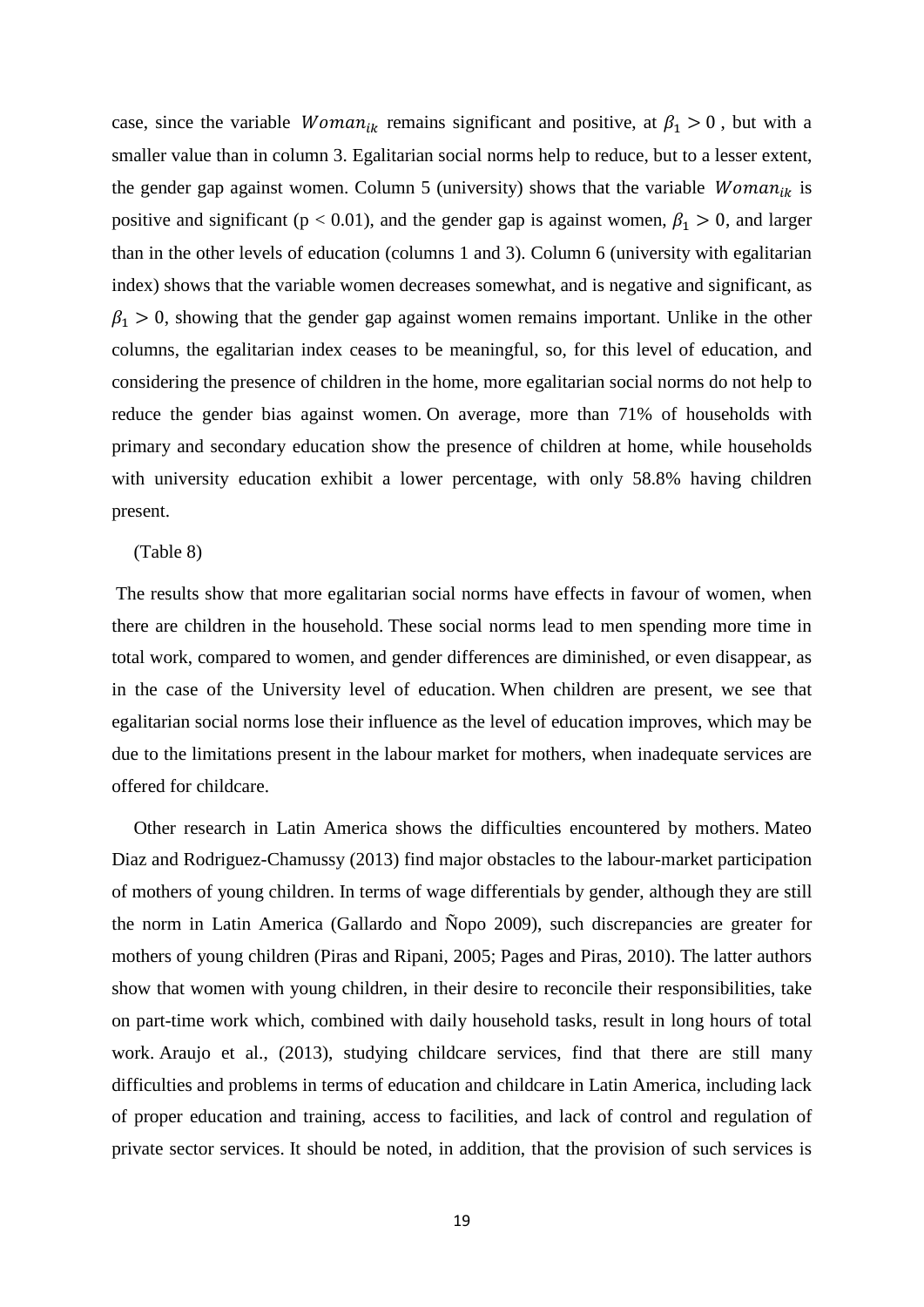generally only on a part-time basis, as shown by Berlinski et al (2011) for the case of Argentina.

The persistence of gender differentials, even for highly-educated women, may be due to the fact that, having greater human capital, such women must invest most of their time in paid work (compared to the other two levels of training), since a larger portion of the household total income may depend on them. Mateo Díaz and Rodriguez-Chamussy (2013) show that, for the higher income quintiles of income (for our four countries of studies), women contribute, on average, 43.12% of total household income. Difficulties in the labour market, inadequate provision of childcare services, and the necessity to provide a significant portion of household income, are all obstacles in the way of gender equity, that also impose limits on the effects of egalitarian social norms.

#### **8. Conclusions**

In this study, we have analyzed the time-allocation decisions, by men and women in four Latin-American countries, using time use surveys of Mexico (2009), Peru (2010), Colombia (2012) and Ecuador (2012). The results indicate that Ecuador and Mexico have greater gender differences in the distribution of total work. To explain these gender differentials, we examine the influence of the social norms of each country, by constructing an index from data contained in the last wave (2010 to 2014) of the World Values Survey WVS). This index allows us to determine that the more egalitarian of these four countries, Peru and Colombia, are those that display only minor gender differences in total work. At the same time, our econometric results confirm that gender differentials are beginning to disappear as countries become more egalitarian.

From an overview of the four countries, we divide our sample according to three levels of education (primary, secondary, and University), and as to whether, or not, there are children present in the household. Our econometric results show that more egalitarian social norms positively influence women's total work, provided that there are no children present in the home. When children are present, the egalitarian social norms lose their influence as the level of education rises. This could be due to the prevailing difficulties in the labour market for mothers with young children, and the lack of adequate child-care services available for working mothers, a problem that is more, or less, acute, depending on the country.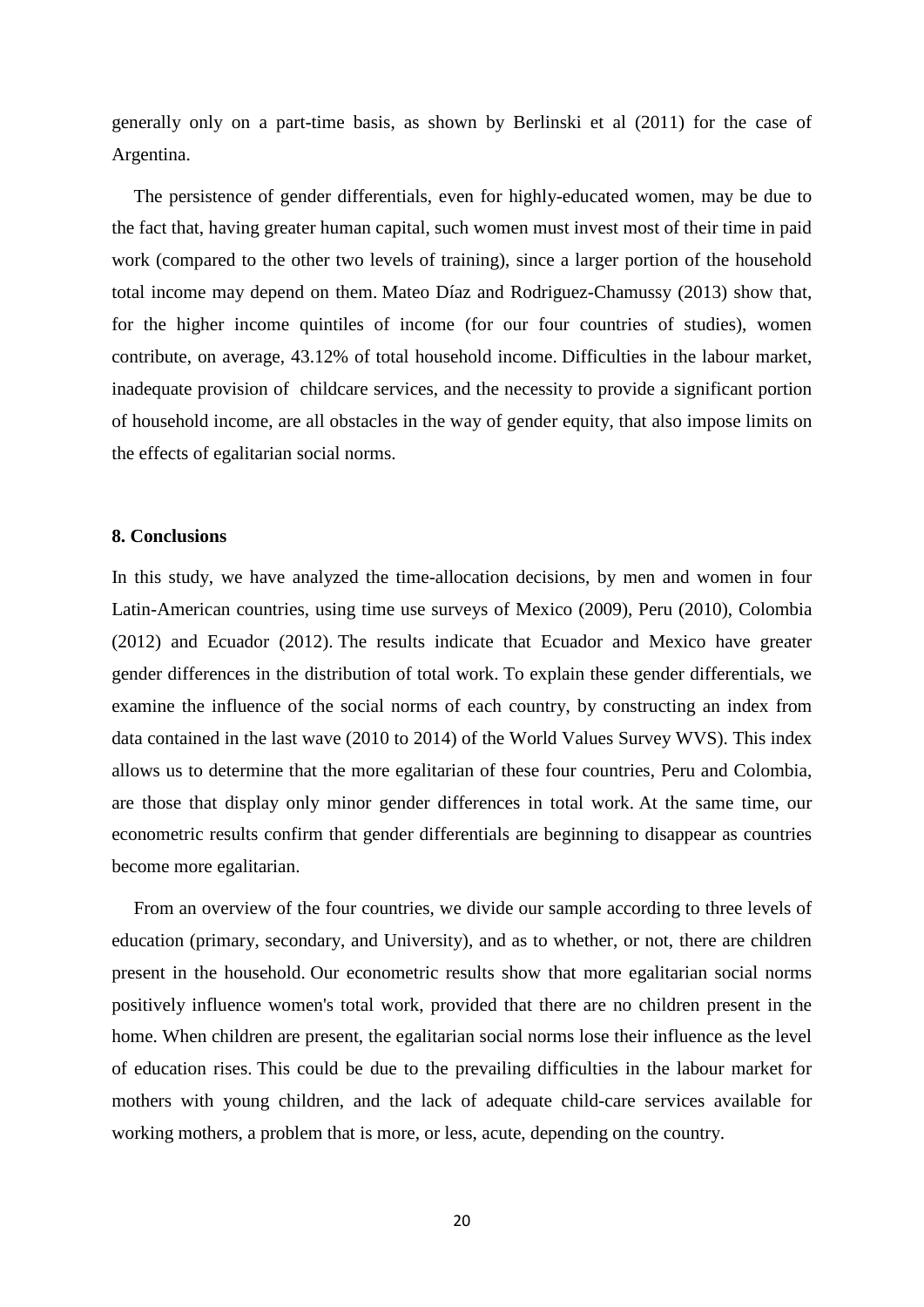Our recommendations in terms of public policy are that Governments should encourage companies to hire more women who have children, by, for example, giving tax credits for such hires. Additionally, while there has been progress in offering more – and better – childcare services, Governments can, and should, do more (Araujo et al, 2013).

### **References**

- Alvarez, B. and Miles, D. (2003) Gender-effect in housework allocation: evidence from Spanish two-earner couples, *Journal of Population Economics*, 16, 227–42.
- Aguiar, M. and Hurst, E. (2007) Measuring trends in leisure: the allocation of time over five decades, *Quarterly Journal of Economics*, 115, 969–1006.
- Aguiar, M. and Hurst, E. (2009) A summary of trends in American time allocation: 1965– 2005, *Social Indicators Research*, 93, 57–64.
- Aguirre, R., and Ferrari, F. (2013). Surveys on time use and unpaid work in Latin America and the Caribbean: Experience to date and challenges for the future. United Nations (ECLAC).
- Akerlof, George A. and Rachel E. Kranton. (2000). Economics and Identity, *Quarterly Journal of Economics* , 115 (3): 715-53.
- Alesina A, and Giuliano P (2007) The power of the family. Working Paper 13051. National Bureau of Economic Research
- Araujo, M. C., Lopez Boo, f., and Puyana, J. M. (2013).Overview of early childhood development services in Latin America and the Caribbean. Inter-American Development Bank.
- Baxter, J. (2002) Patterns of change and stability in the gender division of household labour in Australia, 1996–1997 *Journal of Sociology*, 38, 399–424.
- Becker GS (1965) A theory of the allocation of time. ECON J 75:493-517
- Berlinski S, Galiani S, and McEwan P (2011) and Preschool and nursery school Labor Market Outcomes: Evidence from a Regression Discontinuity Design. *Economic Development and Cultural Change,* 59 (2): 313-344.
- Bianchi, S. M. (2000) Maternal employment and time with children: dramatic change or surprising continuity? *Demography*, 37, 401–414.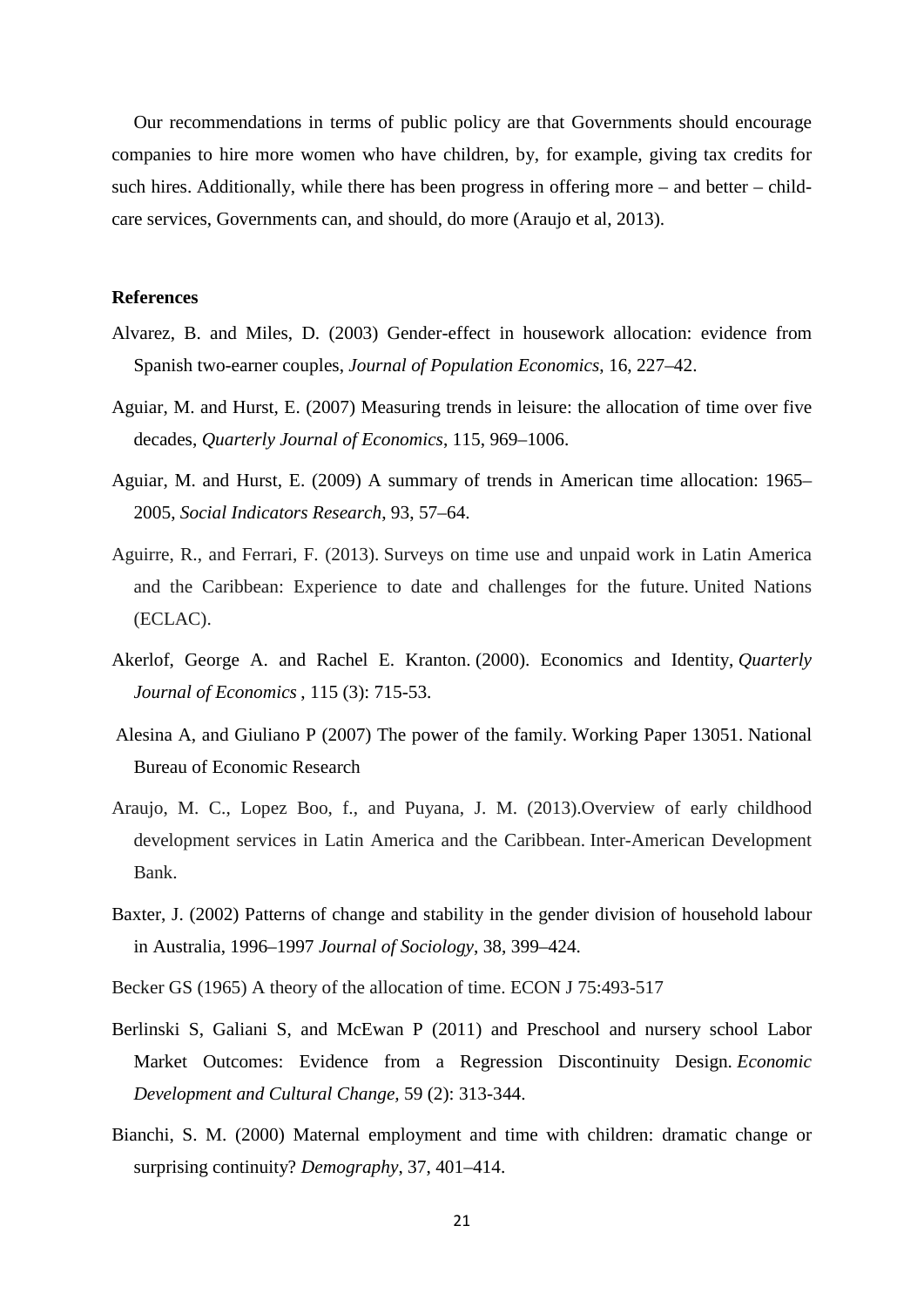- Bianchi, Suzanne M., John P. Robinson, and Melissa A. Milkie. (2006) Changing Rhythms of American Family Life. New York: Russell Sage Foundation.
- Bittman, M. (1999) Now that the future has arrived: a retrospective of Gershuny's theory of social innovation, Social Policy Research Centre, Discussion Paper, no. 110, University of New South Wales, Kensington.
- Burda M, Hamermesh and D Weil P (2007) Total work, gender and social norms. NBER Working Paper No. 13000
- Burda, M., Hamermesh, D. and Weil, P. (2008) The distribution of total work in the US and EU, in Working Hours and Job Sharing in the EU and USA: Are Americans Crazy? AreEuropeans Lazy?, Boeri, T., Burda, M. and Kramarz, f. (Eds), Oxford University Press, Oxford.
- Burda, M., Hamermesh, D. and Weil, P. (2013) Total work and gender: facts and possible explanations, *Journal of Population Economics*, 26, 239–61.
- Brines, J. (1994) Economic dependency, gender, and the division of labor at home, *American Journal of Sociology*, 100, 652–88.
- Canelas, C., and Salazar, S. (2014). Gender and ethnic inequalities in LAC countries. *IZA Journal of work & Development*, *3*(1), 18.
- Coltrane, S. (2000) Research on household work: modeling and measuring the social embeddedness of routine familywork, *Journal of Marriage and the Family*, 62, 1208–33.
- Duryea, S., A.C. Edwards and M. Ureta. (2004). "Women in the LAC work Market: The Remarkable 1990s". In: Piras, Claudia (ed.). Women at Work: Challenges for Latin America. Washington, D.C.: IDB.
- Elster, J. (1989). Social norms and economic theory. *The Journal of Economic Perspectives*, 99-117.
- Fernandez R, Fogli, Olivetti C (2006) Fertility: the role of culture and family experience, *Journal of European Economic Association*, 4 (3): 552-561
- Fernandez R. (2007) Women, work and culture *Journal of European Economic Association* , 5 (2): 305-333
- Fernandez R. (2010) Does culture matter? In: J. Benhabib, Bisin A, Jackson M (eds) Handbook of social economics, vol 1a. Elsevier, Amsterdam, pp 481-510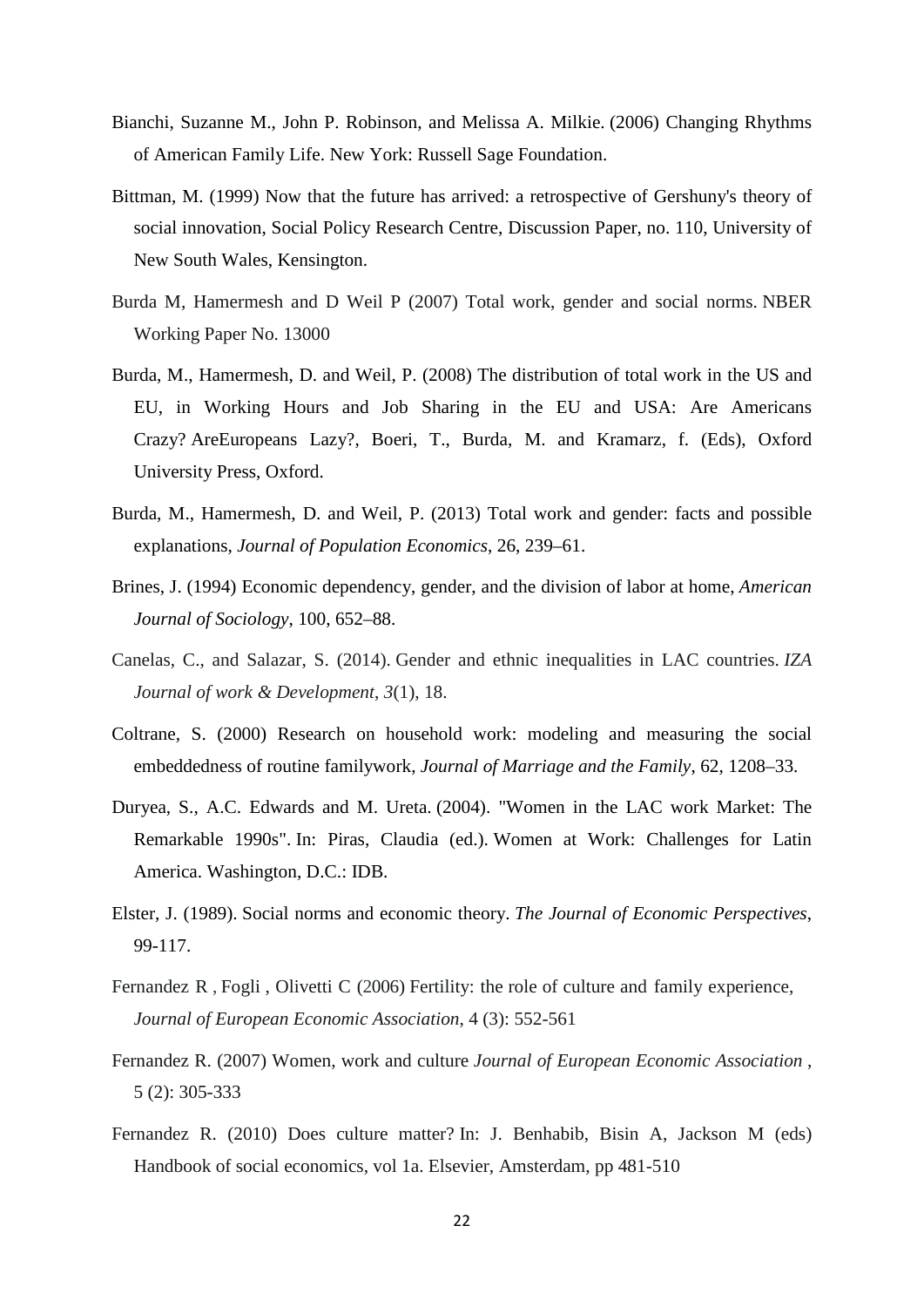- Fleming Robing and Spellerberg Anne, (1999), Using Time Use Data: A History of Time-Use Surveys and use of Time Use Data. New Zealand: Statistics New Zealand
- Folbre, N. (2006). Measuring Care: Gender, Empowerment, and the Care Economy. *Journal of Human Development*, 7 (2), 183-200.
- Foster, G. and Kalenkoski, C. (2013) and Tobit or OLS? An empirical evaluation under different diary window lengths, *Applied Economics*, 45, 2994–3010.
- Frazis, H. Stewart, J. (2012) and How to think about time use data: what inferences can we make about long-and shortrun time use from time use diaries?, *Annals of Economics and Statistics*, 105/106, 231–46.
- Gallardo, l., & Ñopo, H. (2009). Ethnic and gender wage gaps in Ecuador (No. 679). Working paper. Inter-American Development Bank, Research Department.
- Garcia, I., Molina, J.A. and Montuenga, V. (2010). Intra-family distribution of paid-work time. *Applied Economics*, 42, 589-601.
- Garcia, I., Molina, J.A. and Montuenga, V. (2011). Gender differences in childcare: time allocation in five European countries. *Feminist Economics*, 17 (1), 119-150.
- Gershuny, Jonathan. (2000) Changing Times: Work and Leisure in post-industrial Society. Oxford: Oxford University Press.
- Gimenez-Nadal, J. I. Molina, J. A. (2013) and Parents'education as a determinant of educational childcare time, *Journal of Population Economics*, 26, 719–49.
- Giménez-Nadal, J. I. Molina, J. A. (2014) and Regional unemployment, gender, and time allocation of the unemployed, *Review of the Economics of the Household*, 12 (1): 105-127
- Gimenez-Nadal, J. I., Molina, J. A., & Sevilla-Sanz, a. (2012).Social norms, partnerships and children. *Review of the Economics of the Household*, *10*(2), 215-236.
- Gimenez-Nadal, J. I. Sevilla, A. (2012) and Trends in time allocation: a cross country analysis, *European Economic Review*, 56, 1338–59.
- Gimenez-Nadal, J. I., & Sevilla, A. (2014).Total work time in Spain: evidence from time diary data. *Applied Economics*, *46*(16), 1894-1909.
- Giuliano, P (2007) Living arrangements in western Europe: does cultural origin matter? *Journal of European Economic Association* 5 (5): 927-952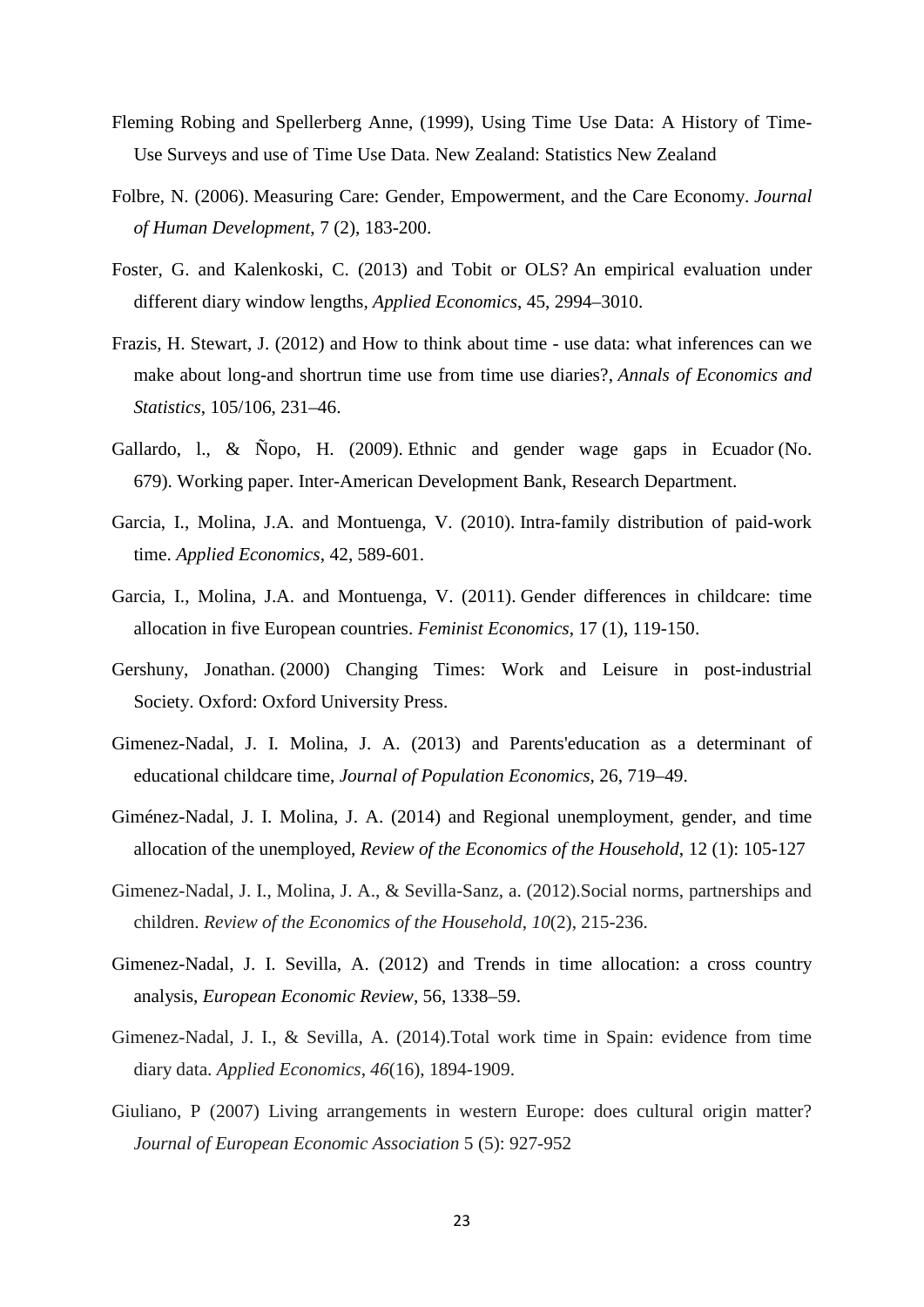- Grossbard, S., & Amuedo-Dorantes, C. (2007).Marriage markets and women's labor force participation. *Review of the Economics of the Household*, 5, 249-278.
- Grossbard-Sechtman, A. (1984). A theory of the allocation of time in markets for labour and marriage. *Economic Journal*, 94, 863-882.
- Guryan, J., Hurst, E and Kearney, M. (2008) Parental education and paretal time with children. *Journal of Economic Perspectives,* 22, 23-46
- Hochschild, Arlie Russell and Anne Machung. (1989) The Second Shift: Working Parents and the Revolution at Home. New York: Viking.
- Kahneman, D and Krueger, A. B. (2006) Developments in the measurement of subjective well-being, Journal of Economic Perspectives, 20, 3–24.
- Kahneman, D., Krueger, A. B.,and Schkade, D. (2004) a survey method for characterizing daily life experience: the day reconstruction method, *Science*, 306, 1776–1780.
- Katz, l. and Murphy, k. (1992) Changes in relative wages, 1963–1987: supply and demand factors, *Quarterly Journal of Economics*, 107, 35–78.
- Krueger, A. B. (2007) Are we having more fun yet? Categorizing and evaluating changes in time allocation, Brooking Papers on Economic Activity, 2, 193–217.
- Mateo Diaz, M., and Rodriguez Chamussy, l. (2013). Childcare and Women's work Participation: Evidence for Latin America and the Caribbean. Inter-American Development Bank.
- Molina, J.A. and Montuenga, V. (2009). The motherhood wage penalty in Spain, *Journal of Family and Economic Issues*, 20, 237-251.
- Pages, C., and Piras, C. (2010). The Gender Dividend: Capitalizing on Women's Work. Inter-American Development Bank.
- Piras, C, and Ripani L. (2005). "The Effects of Motherhood on Wages and Labor Force Participation: Evidence from Bolivia, Brazil, Ecuador and Peru." Sustainable Development Department Technical Papers Series. WID-109
- Sevilla, A. (2010) Household division of labor and cross-country differences in household formation rates, *Journal of Population Economics*, 23, 225–49.
- Sevilla, A. Giménez-Nadal, J. I. and Fernandez, C. (2010) Gender roles and the division of unpaid work in Spanish households, *Feminist Economics*, 16, 137–84.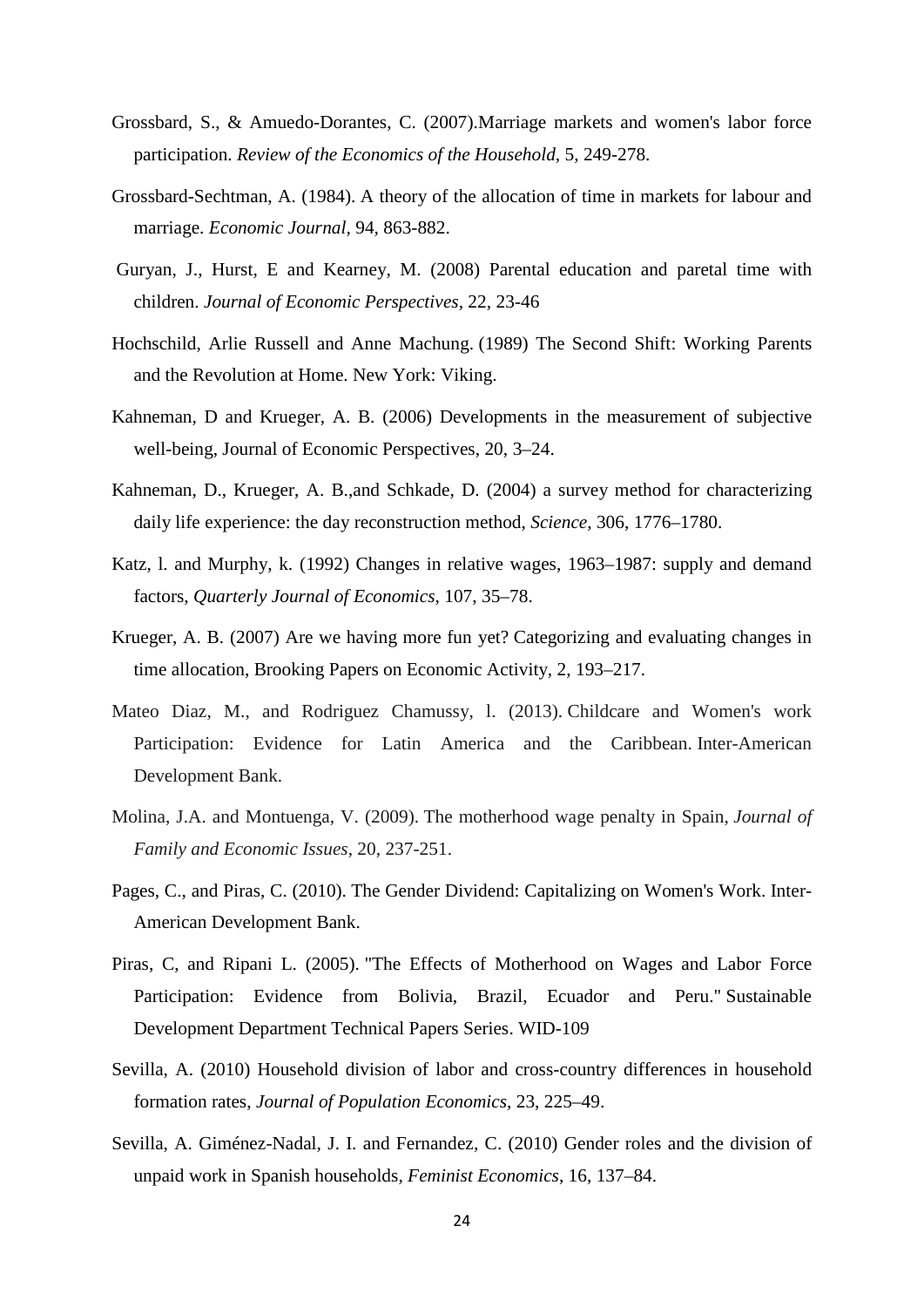Stuart, S. (2014). Situation of unpaid work and gender in the Caribbean: The measurement of unpaid work through time - use studies. United Nations (ECLAC).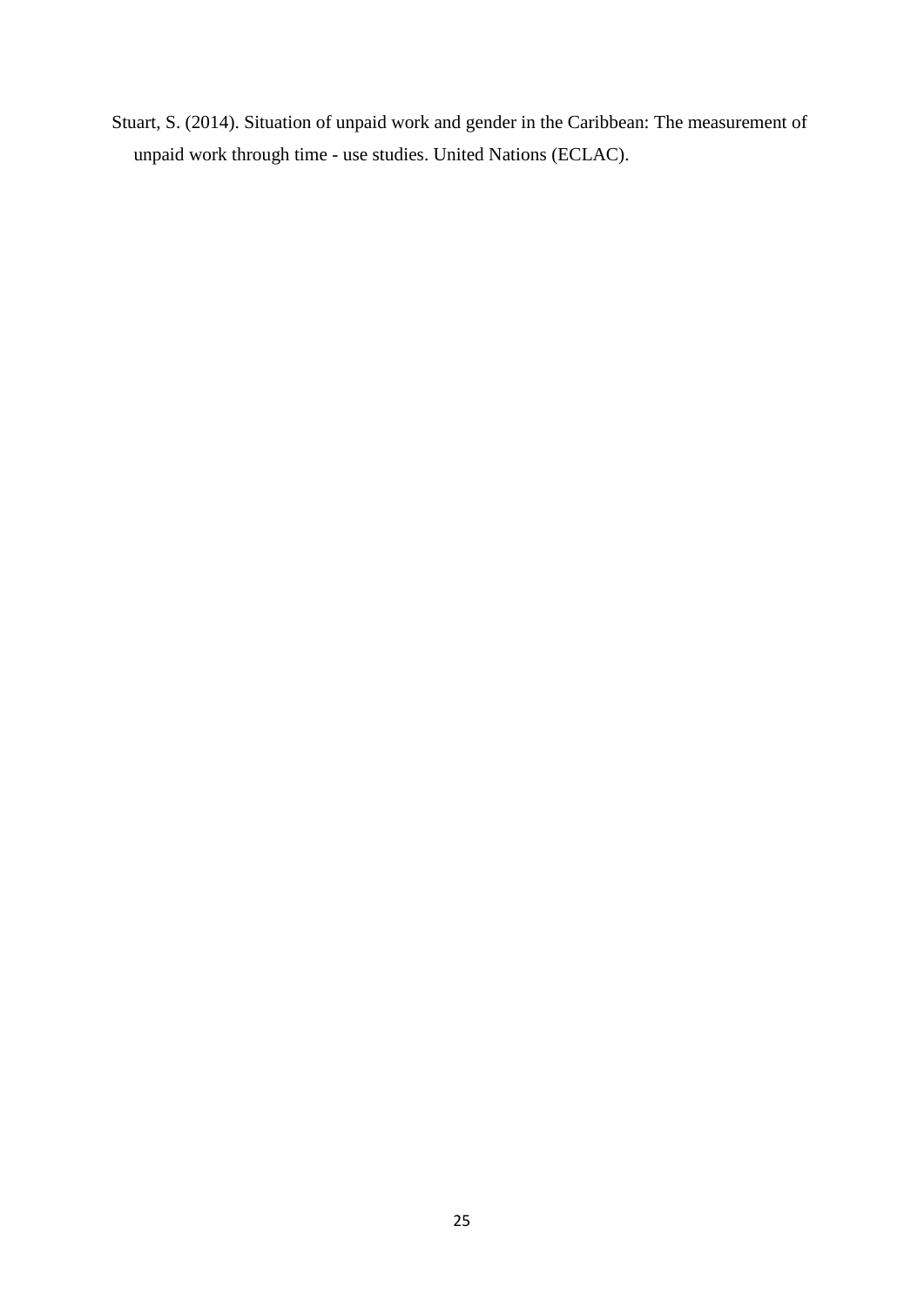|                     |       | Men       |       | Women     |            |         |
|---------------------|-------|-----------|-------|-----------|------------|---------|
| Hours per week      | Mean  | <b>SD</b> | Mean  | <b>SD</b> | Difference | P-value |
| Paid work           |       |           |       |           |            |         |
| Ecuador             | 48.57 | (15.94)   | 2259  | (24.50)   | 25.99      | (0.000) |
| Mexico              | 49.68 | (21.84)   | 21.49 | (25.54)   | 28.19      | (0.000) |
| Peru                | 50.93 | (18.67)   | 24.72 | (23.66)   | 26.21      | (0.000) |
| Colombia            | 46.91 | (32.01)   | 20.05 | (29.35)   | 26.86      | (0.000) |
| <b>Unpaid work</b>  |       |           |       |           |            |         |
| Ecuador             | 9.13  | (9.88)    | 37.54 | (19,13)   | $-28.41$   | (0.000) |
| Mexico              | 10.76 | (10.61)   | 38.91 | (20.04)   | $-28.15$   | (0.000) |
| Peru                | 13.35 | (9.74)    | 37.69 | (15.91)   | $-24.34$   | (0.000) |
| Colombia            | 8.43  | (12.63)   | 31.61 | (19.80)   | $-23.18$   | (0.000) |
| Childcare           |       |           |       |           |            |         |
| Ecuador             | 1.51  | (3.42)    | 6.43  | (8.21)    | $-4.92$    | (0.000) |
| Mexico              | 1.40  | (3.23)    | 5.13  | (7.95)    | $-3.74$    | (0.000) |
| Peru                | 1.96  | (3.06)    | 5.48  | (7.66)    | $-3.53$    | (0.000) |
| Colombia            | 1.65  | (4.51)    | 4.88  | (8.60)    | $-3.22$    | (0.000) |
| <b>Total Work</b>   |       |           |       |           |            |         |
| Ecuador             | 59.22 | (18.33)   | 66.56 | (29.15)   | $-7.34$    | (0.000) |
| Mexico              | 61.84 | (23.03)   | 65.54 | (27.35)   | $-3.70$    | (0.000) |
| Peru                | 66.23 | (17.93)   | 67.89 | (19.86)   | $-1.66$    | (0.002) |
| Colombia            | 56.99 | (29.97)   | 56.53 | (26.89)   | 0.46       | (0.026) |
| <b>Observations</b> |       | 62111     |       | 73589     |            |         |

**Table 1 Time devoted to paid work, unpaid work, childcare and total work, by gender, for Ecuador, Mexico, Peru and Colombia.**

Note: The sample is restricted to individuals between 21 and 65, who are not students and are not retired. Paid work, unpaid work, total work and childcare, are measured in hours per week. See Tables B1 to B4 for definitions of activities. Difference between genders, calculated as the time devoted to paid work, unpaid work, childcare and total work by men less time spent by women in these activities. P-value for the differences in parentheses. Demographic weights by Katz and Murphy (1992), Ecuador considered as reference country. Standard deviations in parentheses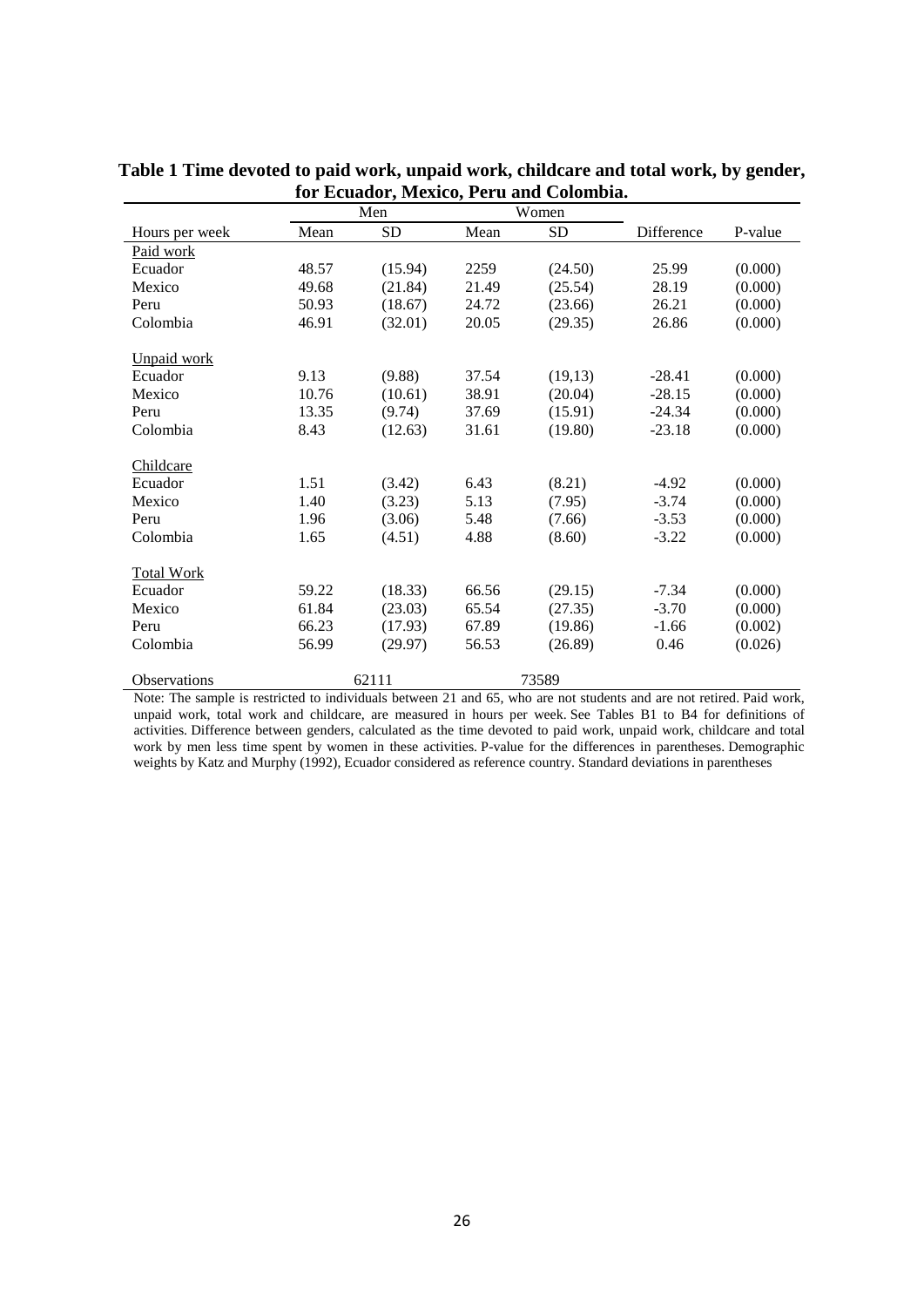|                     |             |           | Table 2: Egantarian maca: |           |           |           |
|---------------------|-------------|-----------|---------------------------|-----------|-----------|-----------|
| Country             | Egalitarian | Attitudes | Attitudes                 | Attitudes | Attitudes | Attitudes |
|                     | Index       |           | $\overline{2}$            | 3         | 4         | 5         |
| Ecuador             | 2.82        | 2.18      | 2.91                      | 3.03      | 3.02      | 2.25      |
|                     | (0.67)      | (0.98)    | (0.97)                    | (0.92)    | (0.92)    | (1.06)    |
| Mexico              | 2.86        | 2.55      | 2.94                      | 2.96      | 3.01      | 2.32      |
|                     | (0.56)      | (0.85)    | (0.78)                    | (0.81)    | (0.72)    | (0.96)    |
| Peru                | 2.97        | 2.66      | 3.07                      | 3.12      | 3.12      | 2.31      |
|                     | (0.54)      | (0.80)    | (0.80)                    | (0.77)    | (0.72)    | (0.89)    |
| Colombia            | 2.95        | 2.62      | 2.93                      | 3.22      | 3.03      | 2.41      |
|                     | (0.52)      | (0.87)    | (0.82)                    | (0.71)    | (0.80)    | (0.89)    |
| Mean                | 2.89        | 2.51      | 2.96                      | 3.07      | 3.04      | 2.33      |
|                     | (0.58)      | (0.89)    | (0.84)                    | (0.81)    | (0.81)    | (0.96)    |
| <b>Observations</b> | 4292        | 4292      | 4292                      | 4292      | 4292      | 4292      |

**Table 2. Egalitarian Index.**

Note: The sample is restricted to individuals between 21 and 65, who are not students and not retired. Higher values indicate more egalitarian social norms. Attitudes of 1 to 5, representing the percentage of individuals who: strongly agree, agree, disagree and strongly disagree with the assertions raised by the following questions: (1) When a mother works for pay, the children suffer (2) On the whole, men make better political leaders than women do (3) A university education is more important for a boy than for a girl (4)On the whole men make better business executives than women (5) Being a housewife is just as fulfilling as working for pay. Standard deviations in parentheses.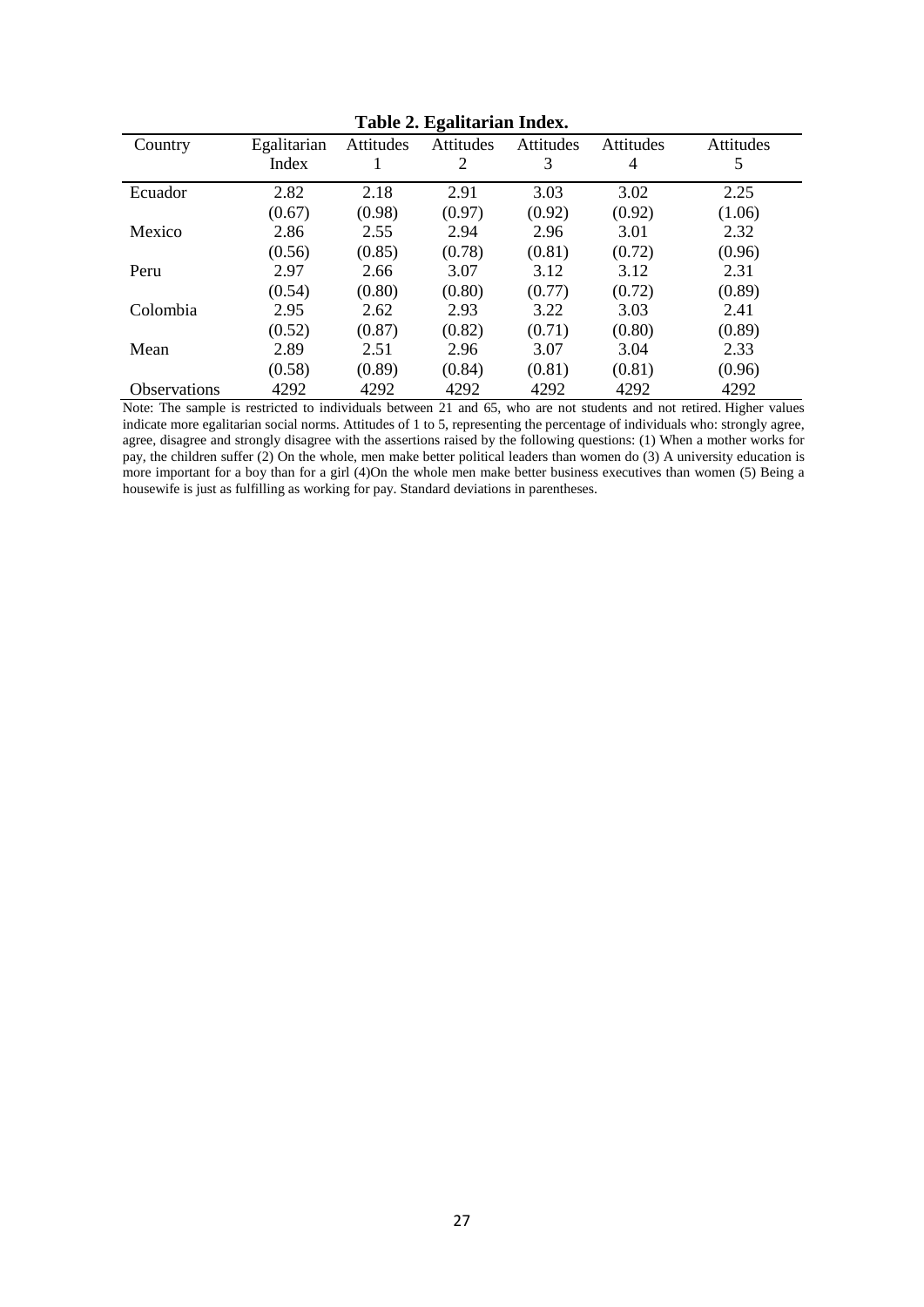|                |         | Paid work |       |          |         | Unpaid work |          |          |         |         | <b>Total Work</b> |          | Observations |       |
|----------------|---------|-----------|-------|----------|---------|-------------|----------|----------|---------|---------|-------------------|----------|--------------|-------|
|                | Men     | Women     | Diff  | P-Value  | Men     | Women       | Diff     | P-Value  | Men     | Women   | Diff              | P-Value  | Men          | Women |
| <b>Ecuador</b> |         |           |       |          |         |             |          |          |         |         |                   |          |              |       |
| Primary        | 45.86   | 20.97     | 24.89 | (0.0000) | 12.26   | 37.88       | $-25.62$ | (0.0000) | 58.12   | 58.86   | $-0.73$           | (0.3650) | 1876         | 1854  |
| Education      | (17.03) | (23.89)   |       |          | (11.37) | (19.53)     |          |          | (19.32) | (29.10) |                   |          |              |       |
| Secondary      | 48.36   | 27.62     | 20.73 | (0.0000) | 10.77   | 32.49       | $-21.71$ | (0.0000) | 59.14   | 60.12   | $-0.98$           | (0.5126) | 549          | 443   |
| Education      | (17.71) | (25.13)   |       |          | (10.66) | (19.43)     |          |          | (2035)  | (26.74) |                   |          |              |       |
| University     | 46.32   | 37,38     | 8.94  | (0.0000) | 11.12   | 26.09       | $-14.96$ | (0.0000) | 57.45   | 63.47   | $-6.02$           | (0.0000) | 539          | 492   |
| Education      | (14.71) | (21.00)   |       |          | (9.97)  | (17.33)     |          |          | (17.44) | (23.64) |                   |          |              |       |
| Total          |         |           |       |          |         |             |          |          |         |         |                   |          | 2964         | 2789  |
| <b>Mexico</b>  |         |           |       |          |         |             |          |          |         |         |                   |          |              |       |
| Primary        | 45.71   | 17.12     | 28.59 | (0.0000) | 11.89   | 38.13       | $-26.24$ | (0.0000) | 57.60   | 55.25   | 2.36              | (0.0009) | 2612         | 2728  |
| Education      | (23.52) | (24.80)   |       |          | (1155)  | (19.71)     |          |          | (24.64) | (27.25) |                   |          |              |       |
| Secondary      | 49.95   | 31.94     | 18.01 | (0.0000) | 12.49   | 30.46       | $-17.96$ | (0.0000) | 62.44   | 62.39   | 0.05              | (0.9707) | 577          | 649   |
| Education      | (21.26) | (26.01)   |       |          | (10.80) | (17.61)     |          |          | (2255)  | (25.78) |                   |          |              |       |
| University     | 48.07   | 35.90     | 12.17 | (0.0000) | 11.96   | 26.16       | $-14.20$ | (0.0000) | 60.03   | 62.06   | $-2.03$           | (0.0434) | 1125         | 963   |
| Education      | (20.63) | (23.12)   |       |          | (10.88) | (17.34)     |          |          | (22.27) | (23.50) |                   |          |              |       |
| Total          |         |           |       |          |         |             |          |          |         |         |                   |          | 4314         | 4340  |
| Peru           |         |           |       |          |         |             |          |          |         |         |                   |          |              |       |
| Primary        | 48.64   | 25.13     | 23.52 | (0.0000) | 16.32   | 40.30       | $-23.40$ | (0.0000) | 64.97   | 65.43   | $-0.46$           | (0.7508) | 390          | 442   |
| Education      | (19.72) | (24.07)   |       |          | (11.02) | (15.84)     |          |          | (21.39) | (20.59) |                   |          |              |       |
| Secondary      | 51.83   | 30.18     | 21.65 | (0.0000) | 13.06   | 34.84       | $-21.77$ | (0.0000) | 64.89   | 65.02   | $-0.12$           | (0.9492) | 268          | 165   |
| Education      | (19.45) | (26.28)   |       |          | (9.23)  | (17.35)     |          |          | (19.04) | (20.81) |                   |          |              |       |
| University     | 49.22   | 36.62     | 12.59 | (0.0000) | 13.39   | 26.58       | $-13.18$ | (0.0000) | 62.61   | 63.20   | $-0.59$           | (0.7371) | 278          | 231   |
| Education      | (21.46) | (2325)    |       |          | (8.72)  | (15.02)     |          |          | (19.90) | (19.49) |                   |          |              |       |
| Total          |         |           |       |          |         |             |          |          |         |         |                   |          | 936          | 838   |
| Colombia       |         |           |       |          |         |             |          |          |         |         |                   |          |              |       |
| Primary        | 43.68   | 16.84     | 26.84 | (0.0000) | 10.26   | 32.66       | $-2240$  | (0.0000) | 53.94   | 49.50   | 4.44              | (0.0000) | 6083         | 6060  |
| Education      | (32.04) | (27.78)   |       |          | (13.75) | (19.82)     |          |          | (30.53) | (26.23) |                   |          |              |       |
| Secondary      | 44.45   | 25.85     | 18.60 | (0.0000) | 8.79    | 26.60       | $-17.80$ | (0.0000) | 53.24   | 52.45   | 0.79              | (0.3196) | 3144         | 2569  |
| Education      | (33.08) | (31.99)   |       |          | (12.76) | (20.09)     |          |          | (31.09) | (28.35) |                   |          |              |       |
| University     | 39.72   | 30.30     | 9.42  | (0.0000) | 9.80    | 19.71       | $-9.91$  | (0.0000) | 49.52   | 50.01   | $-0.49$           | (0.4424) | 4138         | 4563  |
| Education      | (32.53) | (31.82)   |       |          | (13.02) | (18.57)     |          |          | (30.77) | (29.02) |                   |          |              |       |
| Total          |         |           |       |          |         |             |          |          |         |         |                   |          | 13365        | 13192 |

**Table 3.1 Differences by gender, considering education levels, in time devoted to paid work, unpaid work and total work for Ecuador, Mexico, Panama, Peru and Colombia, without the presence of minors in the household.**

Note: The sample is restricted to individuals between 21 and 65, who are not students and not retired. Paid work, unpaid work, and total work, are measured in hours per week by education levels. See Tables B1 to B4 to the definitions of activities Difference between genders, calculated as the time devoted to paid work, unpaid work, and total work by men less time spent by women in these activities, considering education level. Primary education is equivalent to less than a high school degree, secondary education is equivalent to high school degree and university education is equivalent to more than a high school degree. P-value for the differences in parentheses. Demographic weights by Katz and Murphy (1992), Ecuador considered as reference country. Standard deviations in parentheses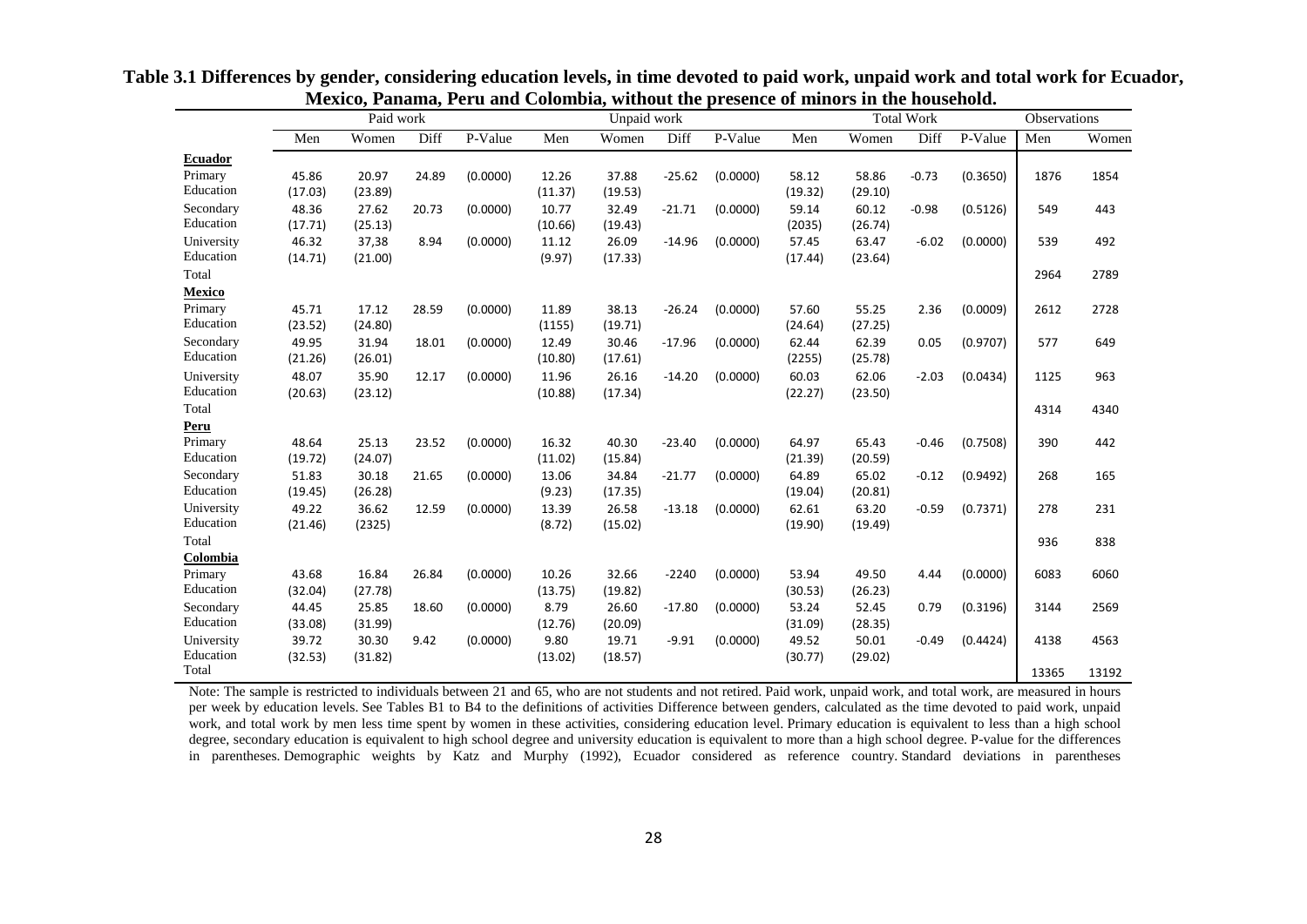|                    |         | Paid work |       |          |         | Unpaid work |          |          |        | Childcare |         |          |         | <b>Total Work</b> |          |          |       | <b>Observations</b> |
|--------------------|---------|-----------|-------|----------|---------|-------------|----------|----------|--------|-----------|---------|----------|---------|-------------------|----------|----------|-------|---------------------|
|                    | Men     | Women     | Diff  | P-Value  | Men     | Women       | Diff     | P-Value  | Men    | Women     | Diff    | P-Value  | Men     | Women             | Diff     | P-Value  | Men   | Women               |
| Ecuador            |         |           |       |          |         |             |          |          |        |           |         |          |         |                   |          |          |       |                     |
| Primary            | 49.07   | 19.73     | 29.34 | (0.0000) | 8.08    | 40.06       | $-31.98$ | (0.0000) | 1.78   | 7.84      | $-6.06$ | (0.0000) | 58.94   | 67.63             | $-8.69$  | (0.0000) | 5205  | 6643                |
| Education          | (15.66) | (24.25)   |       |          | (9.22)  | (18.99)     |          |          | (3.56) | (8.28)    |         |          | (17.92) | (29.80)           |          |          |       |                     |
| Secundary          | 51.19   | 22.13     | 29.06 | (0.0000) | 7.43    | 36.45       | $-29.02$ | (0.0000) | 2.53   | 9.41      | $-6.89$ | (0.0000) | 61.14   | 67.99             | $-6.86$  | (0.0000) | 1599  | 1925                |
| Education          | (15.84) | (24.95)   |       |          | (8.73)  | (18.27)     |          |          | (4.24) | (8.82)    |         |          | (18.36) | (28.65)           |          |          |       |                     |
| University         | 48.24   | 33.51     | 14.72 | (0.0000) | 9.43    | 31.40       | $-21.97$ | (0.0000) | 2.96   | 8.75      | $-5.80$ | (0.0000) | 60.62   | 73.67             | $-13.05$ | (0.0000) | 1003  | 1217                |
| Education          | (14.16) | (21.63)   |       |          | (9.75)  | (17.55)     |          |          | (4.53) | (8.63)    |         |          | (17.44) | (26.31)           |          |          |       |                     |
| Total              |         |           |       |          |         |             |          |          |        |           |         |          |         |                   |          |          | 7807  | 9785                |
| México             |         |           |       |          |         |             |          |          |        |           |         |          |         |                   |          |          |       |                     |
| Primary            | 50.00   | 17.59     | 32.41 | (0.0000) | 9.90    | 42.24       | $-32.34$ | (0.0000) | 1.66   | 6.15      | $-4.48$ | (0.0000) | 61.57   | 65.99             | $-4.42$  | (0.0000) | 6348  | 7987                |
| Education          | (22.13) | (24.89)   |       |          | (10.41) | (20.04)     |          |          | (3.41) | (8.23)    |         |          | (23.11) | (27.26)           |          |          |       |                     |
| Secundary          | 53.25   | 26.35     | 26.90 | (0.0000) | 11.05   | 37.38       | $-26.33$ | (0.0000) | 2.46   | 7.80      | $-5.34$ | (0.0000) | 66.76   | 71.52             | $-4.77$  | (0.0000) | 1154  | 1614                |
| Education          | (20.45) | (26.08)   |       |          | (10.57) | (18.99)     |          |          | (4.13) | (8.83)    |         |          | (21.91) | (26.83)           |          |          |       |                     |
| University         | 50.80   | 32.11     | 18.69 | (0.0000) | 10.88   | 32.74       | $-21.86$ | (0.0000) | 2.59   | 7.44      | $-4.83$ | (0.0000) | 64.29   | 72.29             | $-8.00$  | (0.0000) | 1367  | 1368                |
| Education          | (18.59) | (22.32)   |       |          | (9.00)  | (19.13)     |          |          | (4.04) | (8.86)    |         |          | (19.80) | (25.77)           |          |          |       |                     |
| Total              |         |           |       |          |         |             |          |          |        |           |         |          |         |                   |          |          | 8869  | 10969               |
| Perú               |         |           |       |          |         |             |          |          |        |           |         |          |         |                   |          |          |       |                     |
| Primary            | 50.62   | 22.27     | 28.35 | (0.0000) | 13.33   | 40.31       | $-26.98$ | (0.0000) | 2.47   | 6.47      | $-3.98$ | (0.0000) | 66.43   | 69.04             | $-2.62$  | (0.0002) | 1163  | 1674                |
| Education          | (17.98) | (22.37)   |       |          | (9.81)  | (15.28)     |          |          | (3.11) | (7.80)    |         |          | (16.41) | (19.62)           |          |          |       |                     |
| Secundary          | 54.21   | 25.87     | 28.34 | (0.0000) | 11.22   | 34.30       | $-23.08$ | (0.0000) | 2.92   | 8.23      | $-5.30$ | (0.0000) | 68.36   | 68.41             | $-0.05$  | (0.9610) | 796   | 731                 |
| Education          | (17.46) | (25.48)   |       |          | (8.63)  | (15.31)     |          |          | (3.52) | (8.24)    |         |          | (16.77) | (19.59)           |          |          |       |                     |
| University         | 51.60   | 28.89     | 22.70 | (0.0000) | 11.42   | 30.25       | $-18.82$ | (0.0000) | 3.37   | 8.20      | $-4.83$ | (0.0000) | 66.39   | 67.35             | $-0.96$  | (0.4091) | 543   | 564                 |
| Education          | (19.75) | (23.73)   |       |          | (7.89)  | (14.68)     |          |          | (3.77) | (8.48)    |         |          | (18.83) | (19.70)           |          |          |       |                     |
| Total              |         |           |       |          |         |             |          |          |        |           |         |          |         |                   |          |          | 2502  | 2969                |
| <b>Colombia</b>    |         |           |       |          |         |             |          |          |        |           |         |          |         |                   |          |          |       |                     |
| Primary            | 48.68   | 16.76     | 31.92 | (0.0000) | 7.71    | 34.59       | $-26.88$ | (0.0000) | 1.98   | 5.83      | $-3.85$ | (0.0000) | 58.37   | 57.17             | 1.19     | (0.0006) | 11311 | 13790               |
| Education          | (31.35) | (27.63)   |       |          | (12.24) | (19.21)     |          |          | (4.69) | (8.87)    |         |          | (29.28) | (25.87)           |          |          |       |                     |
| Secundary          | 49.47   | 24.10     | 25.36 | (0.0000) | 7.51    | 29.57       | $-22.06$ | (0.0000) | 2.67   | 7.39      | $-4.72$ | (0.0000) | 59.64   | 61.07             | $-1.42$  | (0.0044) | 5678  | 7753                |
| Education          | (32.62) | (30.93)   |       |          | (11.83) | (19.54)     |          |          | (5.60) | (10.12)   |         |          | (30.04) | (27.37)           |          |          |       |                     |
| University         | 45.14   | 30.26     | 14.88 | (0.0000) | 9.14    | 23.57       | $-14.42$ | (0.0000) | 3.31   | 6.77      | -3.45   | (0.0000) | 57.59   | 60.59             | $-3.00$  | (0.0000) | 4368  | 7164                |
| Education<br>Total | (32.24) | (31.62)   |       |          | (12.90) | (18.98)     |          |          | (6.46) | (9.99)    |         |          | (29.90) | (28.38)           |          |          |       |                     |
|                    |         |           |       |          |         |             |          |          |        |           |         |          |         |                   |          |          | 21357 | 28707               |

**Table 3.2 Differences by gender considering education levels in time devoted to paid work, unpaid work, childcare, and total work for Ecuador, Mexico, Panama, Peru and Colombia, with the presence of minors in the household.**

j.

Note: The sample is restricted to individuals between 21 and 65, who are not students and not retired. Paid work, unpaid work, total work and childcare, are measured in hours per week by education levels. See Tables B1 to B4 for definitions of activities Difference between gender, calculated as the time devoted to paid work, unpaid work, childcare and total work by men less time spent by women in these activities considering education level. Primary education is equivalent to less than a high school degree, secondary education is equivalent to high school degree and university education is equivalent to more than a high school degree. P-value for the differences in parentheses. Demographic weights by Katz and Murphy (1992), Ecuador considered as reference country. Standard deviations in parentheses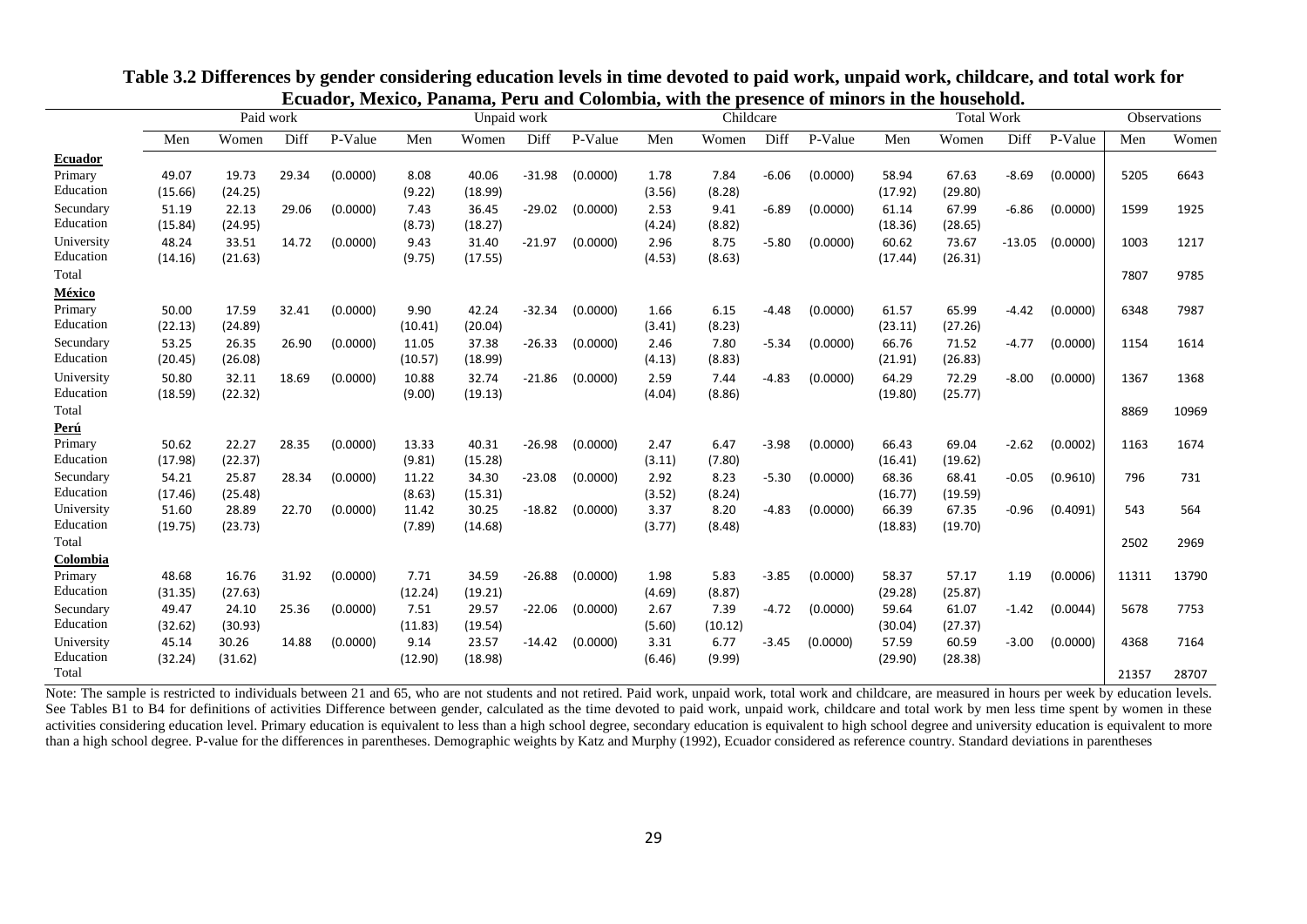| <b>Table 4 Country-variant factors.</b> |                |              |           |                        |              |  |  |  |  |  |
|-----------------------------------------|----------------|--------------|-----------|------------------------|--------------|--|--|--|--|--|
| Country                                 | <b>GDP</b> Per | Female       | Sex Ratio | <b>Total Fertility</b> | Crude        |  |  |  |  |  |
|                                         | Capita         | unemployment |           | rate                   | divorce rate |  |  |  |  |  |
|                                         | (US dollars)   | rate         |           |                        |              |  |  |  |  |  |
| Ecuador                                 | 5310.63        | 5.6          | 100.91    | 2.60                   | 1.16         |  |  |  |  |  |
| Mexico                                  | 7979.16        | 5.2          | 102.61    | 2.30                   | 0.8          |  |  |  |  |  |
| Peru                                    | 5221.06        | 4.3          | 99.8      | 2.50                   | 0.31         |  |  |  |  |  |
| Colombia                                | 8131.12        | 14.2         | 101.6     | 2.22                   | 0.39         |  |  |  |  |  |

Note. The values correspond to the years of time-use surveys. GDP per capita in current US dollars, the information comes from the IDB for Ecuador, Mexico, Peru and DANE (National Administrative Department of Statistics) for Colombia without the Amazon Region or San Andrés. GDP per capita is gross domestic product divided by the midyear population. Female unemployment rate is obtained from the World Bank for Ecuador, Peru and Colombia and from INEGI (National Institute of Statistics and Geography) for Mexico. Unemployment is the proportion of the labor force that is unemployed but available for and seeking employment. Sex Ratio comes from INEC (National Institute of Statistics and Census) for Ecuador, INEGI (National Institute of Statistics and Geography) for Mexico, INEI (National Institute of Statistics and Informatics) for Peru and DANE (National Administrative Department of Statistics) for Colombia. Sex ratios are defined as the number of women per 100 men. Fertility Rate information comes from the World Bank for Ecuador, Mexico, Peru and DANE (National Administrative Department of Statistics) for Colombia without the Amazon Region or San Andrés. Total fertility rate represents the number of children that would be born to a woman if she were to live to the end of her childbearing years and bear children in accordance with current agespecific fertility rates. Crude divorce rate is obtained from INEC (National Institute of Statistics and Census) for Ecuador, INEGI (National Institute of Statistics and Geography) for Mexico, INEI (National Institute of Statistics and Informatics) for Peru, DANE (National Administrative Department of Statistics for Colombia) and Superintendency of Notaries and Registry for Colombia without the Amazon Region or San Andrés. Crude Divorce Rates are defined as the number of divorces occurring among the population of a given geographical area during a given year, per 1,000 mid-year total population of the given geographical area during the same year.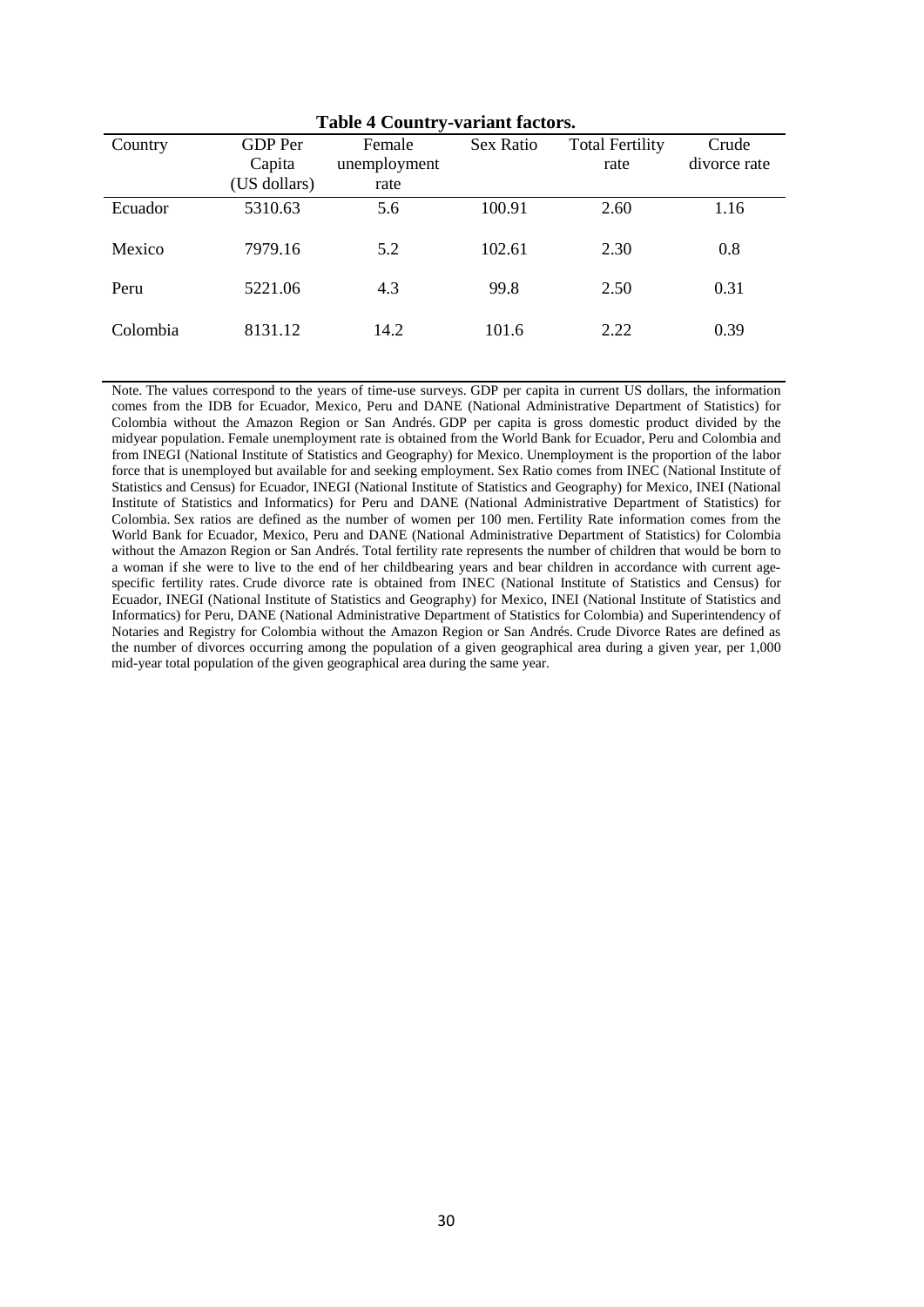|                             | (1)         | (2)         | (3)         | (4)         | (5)         | (6)         | (7)         |
|-----------------------------|-------------|-------------|-------------|-------------|-------------|-------------|-------------|
|                             | Gender      | Gender      | Gender      | Gender      | Gender      | Gender      | Gender      |
|                             |             | and GDP     | and         | and sex     | and         | and         | and         |
|                             |             | per         | Female      | ratio       | fertility   | crude       | country     |
|                             |             | capita      | unemploy-   |             | rate        | divorce     | varying     |
|                             |             |             | ment rate   |             |             | rate        | factors     |
| Woman                       | $1.577***$  | $1.587***$  | $1.578***$  | $1.560***$  | $1.570***$  | $1.540***$  | $1.555***$  |
|                             | (0.154)     | (0.154)     | (0.154)     | (0.154)     | (0.154)     | (0.154)     | (0.154)     |
| Primary Education           | $-1.415***$ | $-1.292***$ | $-1.396***$ | $-1.424***$ | $-1.291***$ | $-1.333***$ | $-1.271***$ |
|                             | (0.194)     | (0.194)     | (0.194)     | (0.194)     | (0.194)     | (0.194)     | (0.194)     |
| University Education        | $-1.167***$ | $-1.247***$ | $-1.161***$ | $-1.188***$ | $-1.233***$ | $-1.259***$ | $-1.291***$ |
|                             | (0.229)     | (0.229)     | (0.229)     | (0.229)     | (0.229)     | (0.229)     | (0.229)     |
| Age                         | $1.652***$  | $1.645***$  | $1.651***$  | $1.655***$  | $1.645***$  | $1.646***$  | $1.644***$  |
|                             | (0.0460)    | (0.0459)    | (0.0460)    | (0.0460)    | (0.0460)    | (0.0460)    | (0.0459)    |
| Age squared                 | $-2.162***$ | $-2.155***$ | $-2.160***$ | $-2.166***$ | $-2.155***$ | $-2.157***$ | $-2.156***$ |
|                             | (0.0546)    | (0.0546)    | (0.0546)    | (0.0546)    | (0.0547)    | (0.0546)    | (0.0546)    |
| Presence of minors          | 5.866***    | 5.903***    | 5.875***    | 5.859***    | 5.905***    | 5.888***    | 5.907***    |
|                             | (0.202)     | (0.202)     | (0.202)     | (0.202)     | (0.202)     | (0.202)     | (0.202)     |
| Number of household members | $-1.016***$ | $-0.999***$ | $-1.014***$ | $-1.018***$ | $-0.984***$ | $-0.965***$ | $-0.979***$ |
|                             | (0.0449)    | (0.0449)    | (0.0449)    | (0.0449)    | (0.0450)    | (0.0450)    | (0.0450)    |
| GDP per capita/1000         |             | $0.578***$  |             |             |             |             | $0.722***$  |
|                             |             | (0.0343)    |             |             |             |             | (0.0590)    |
| Female unemployment rate    |             |             | $0.521***$  |             |             |             | $0.855***$  |
|                             |             |             | (0.127)     |             |             |             | (0.147)     |
| Sex ratio                   |             |             |             | $0.360***$  |             |             | $0.253***$  |
|                             |             |             |             | (0.0389)    |             |             | (0.0535)    |
| Fertility rate              |             |             |             | ÷.          | $-5.333***$ |             | 4.358***    |
|                             |             |             |             |             | (0.393)     |             | (0.843)     |
| Crude divorce rate          |             |             |             |             |             | 8.609***    | $6.894***$  |
|                             |             |             |             |             |             | (0.522)     | (0.830)     |
| Mexico                      | $0.728***$  | $-0.815***$ | $0.898***$  | $-0.116$    | $-0.874***$ | 4.766***    | $3.027***$  |
|                             | (0.225)     | (0.243)     | (0.228)     | (0.243)     | (0.254)     | (0.325)     | (0.617)     |
| Peru                        | 4.069***    | 4.119***    | 4.746***    | 4.343***    | $3.532***$  | $12.15***$  | $12.35***$  |
|                             | (0.285)     | (0.286)     | (0.330)     | (0.286)     | (0.288)     | (0.560)     | (0.823)     |
| Colombia                    | $-6.538***$ | $-8.025***$ | $-11.02***$ | $-6.911***$ | $-8.484***$ | $0.871*$    | $-8.485***$ |
|                             | (0.195)     | (0.213)     | (1.113)     | (0.200)     | (0.239)     | (0.488)     | (1.780)     |
| Constant                    | 35.26***    | 32.18***    | 32.34***    | $-0.908$    | 49.06***    | 24.40***    | $-18.84***$ |
|                             | (0.943)     | (0.959)     | (1.184)     | (4.019)     | (1.386)     | (1.149)     | (5.227)     |
| R-squared                   | 0.053       | 0.056       | 0.053       | 0.054       | 0.055       | 0.055       | 0.057       |
|                             |             |             |             |             |             |             |             |
| Observations                | 135.700     | 135.700     | 135.700     | 135.700     | 135.700     | 135.700     | 135.700     |
|                             |             |             |             |             |             |             |             |

#### **Table 5 OLS regressions on the time devoted to total work considering gender and country-variant factors.**

Note: The sample is restricted to individuals between 21 and 65 who are not students and not retired. Total work is measured in hours per week. See Tables B1 to B4 for definitions of categories that make up total work. Primary education is equivalent to less than a high school degree, secondary education is equivalent to high school degree and university education is equivalent to more than a high school degree. \* Significant at the 90% level; \*\* Significant at the 95% level; \*\*\* Significant at the 99% level. Demographic weights by Katz and Murphy (1992), Ecuador considered as reference country. Standard deviations in parentheses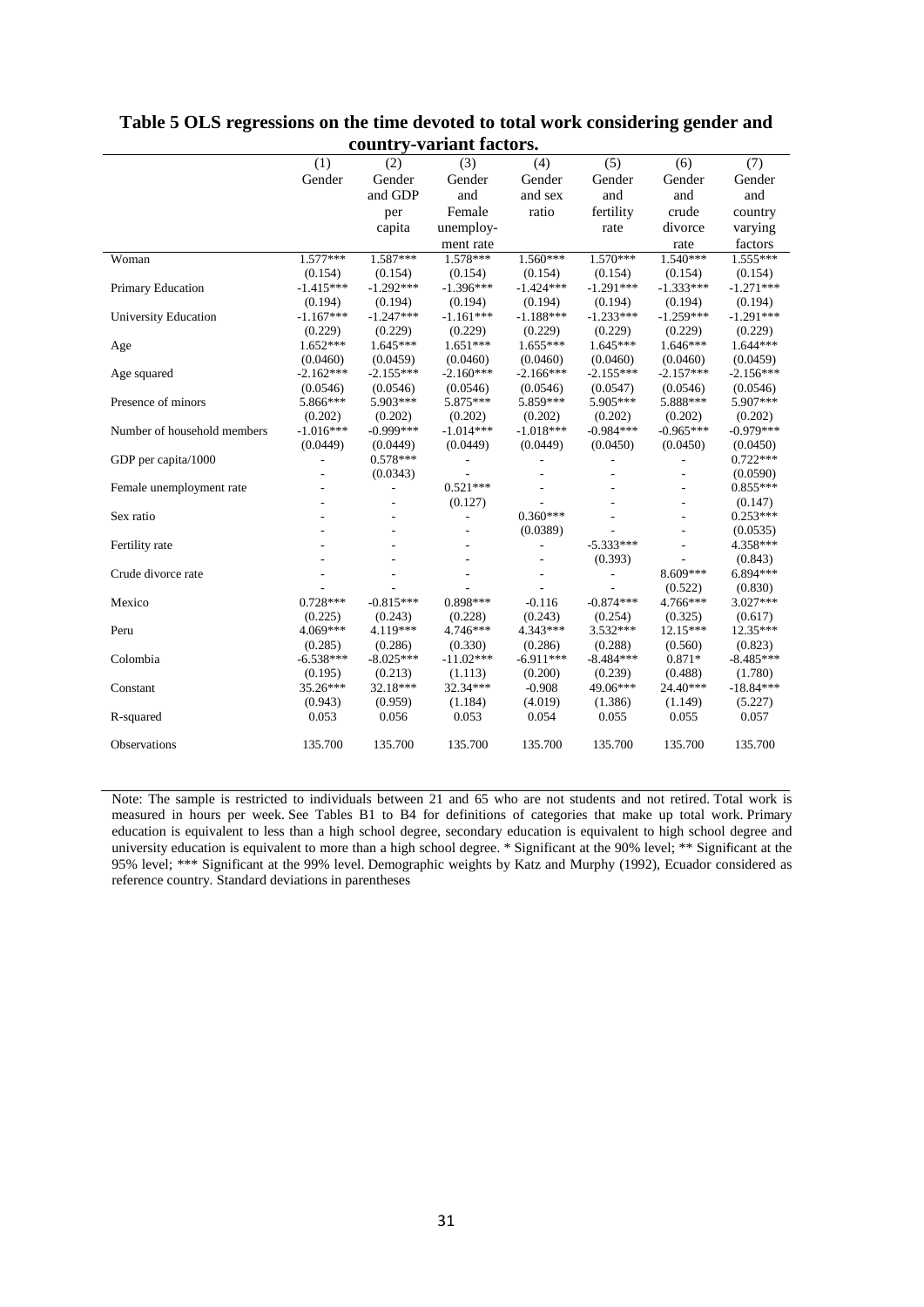|                             | (1)         | (2)             | (3)          |
|-----------------------------|-------------|-----------------|--------------|
|                             | Gender      | Country         | Egalitarian  |
|                             |             | varying factors | social norms |
| Woman                       | $1.577***$  | $1.555***$      | $-0.0230$    |
|                             | (0.154)     | (0.154)         | (0.202)      |
| Primary Education           | $-1.415***$ | $-1.271***$     | $-1.286***$  |
|                             | (0.194)     | (0.194)         | (0.194)      |
| <b>University Education</b> | $-1.167***$ | $-1.291***$     | $-1.282***$  |
|                             | (0.229)     | (0.229)         | (0.229)      |
| Age                         | $1.652***$  | $1.644***$      | $1.643***$   |
|                             | (0.0460)    | (0.0459)        | (0.0459)     |
| Age squared                 | $-2.162***$ | $-2.156***$     | $-2.156***$  |
|                             | (0.0546)    | (0.0546)        | (0.0545)     |
| Presence of minors          | 5.866***    | 5.907***        | 5.897***     |
|                             | (0.202)     | (0.202)         | (0.202)      |
| Number of household members | $-1.016***$ | $-0.979***$     | $-0.978***$  |
|                             | (0.0449)    | (0.0450)        | (0.0450)     |
| GDP per capita/1000         |             | $0.722***$      | $1.001***$   |
|                             |             | (0.0590)        | (0.0644)     |
| Female unemployment rate    |             | $0.855***$      | $0.786***$   |
|                             |             | (0.147)         | (0.147)      |
| Sex ratio                   |             | $0.253***$      | $0.289***$   |
|                             |             | (0.0535)        | (0.0537)     |
| Fertility rate              |             | 4.358***        | 9.107***     |
|                             |             | (0.843)         | (0.949)      |
| Crude divorce rate          |             | $6.894***$      | 7.394***     |
|                             |             | (0.830)         | (0.833)      |
| Egalitarian index           |             | $\frac{1}{2}$   | $12.15***$   |
|                             |             |                 | (1.049)      |
| Mexico                      | $0.728***$  | $3.027***$      | 3.848***     |
|                             | (0.225)     | (0.617)         | (0.621)      |
| Peru                        | 4.069***    | $12.35***$      | 12.12***     |
|                             | (0.285)     | (0.823)         | (0.822)      |
| Colombia                    | $-6.538***$ | $-8.485***$     | $-7.491***$  |
|                             | (0.195)     | (1.780)         | (1.783)      |
| Constant                    | 35.26***    | $-18.84***$     | $-70.36***$  |
|                             | (0.943)     | (5.227)         | (7.067)      |
| R-squared                   | 0.053       | 0.057           | 0.058        |
|                             |             |                 |              |
| Observations                | 135.700     | 135.700         | 135.700      |

#### **Table 6 OLS regressions on the time devoted to total work considering gender, country-variant factors and egalitarian social norms.**

Note: The sample is restricted to individuals between 21 and 65 who are not students and not retired). Total work is measured in hours per week. See Tables B1 to B4 for definitions of categories that make up total work. Primary education is equivalent to less than a high school degree, secondary education is equivalent to high school degree and university education is equivalent to more than a high school degree. \* Significant at the 90% level; \*\* Significant at the 95% level; \*\*\* Significant at the 99% level. Demographic weights by Katz and Murphy (1992), Ecuador considered as reference country. Standard deviations in parentheses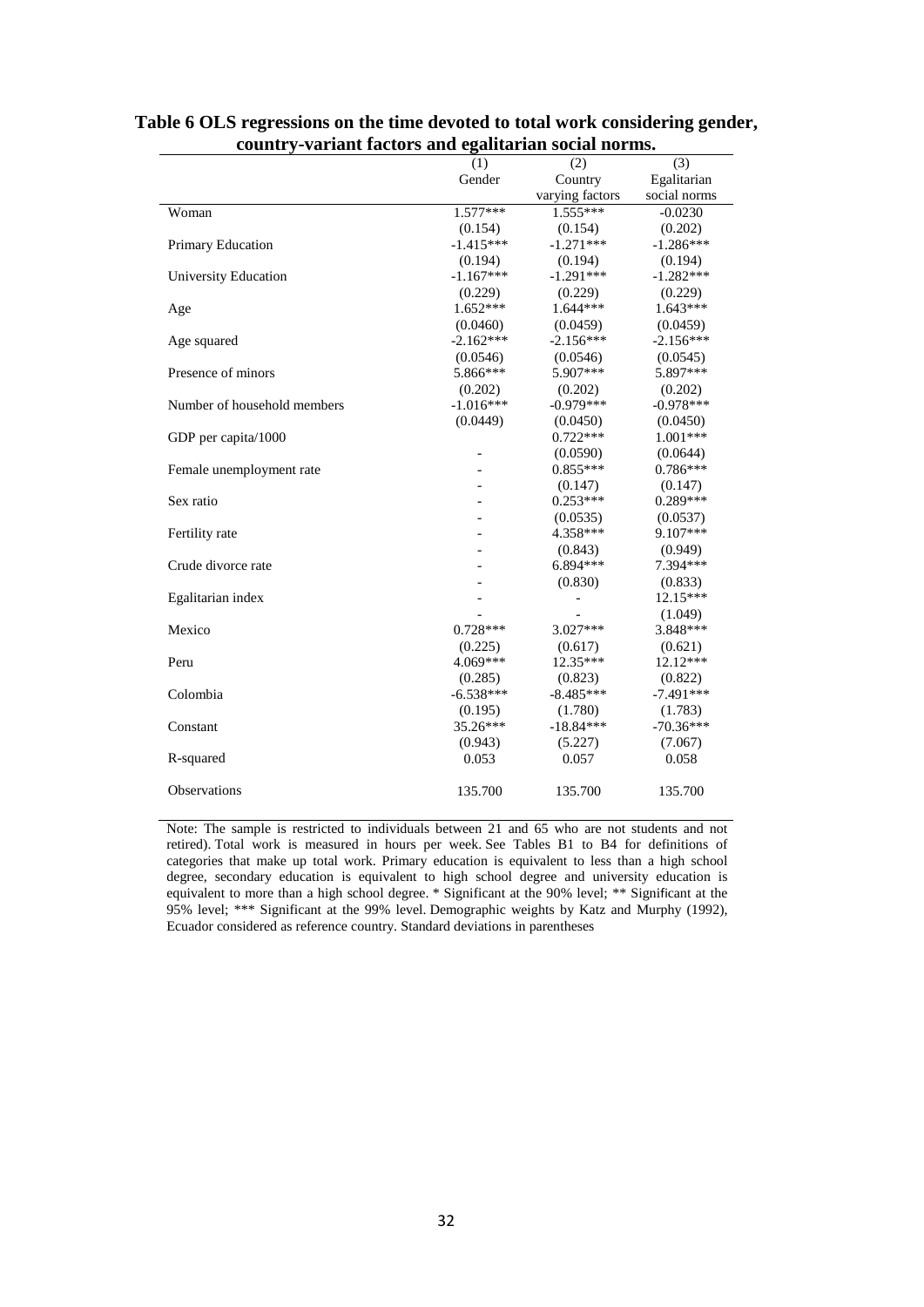|                             | (1)                      | (2)         | (3)            | (4)         | (5)            | (6)         |
|-----------------------------|--------------------------|-------------|----------------|-------------|----------------|-------------|
|                             | Primary                  | Primary     | Secundary      | Secundary   | University     | University  |
|                             | Education                | Education   | Education      | Education   | Education      | Education   |
|                             |                          | with        |                | with        |                | with        |
|                             |                          | Egalitarian |                | Egalitarian |                | Egalitarian |
|                             |                          | Index       |                | Index       |                | Index       |
| Woman                       | $-2.423***$              | $-5.450***$ | $-0.329$       | $-2.397***$ | $1.651***$     | 0.125       |
|                             | (0.380)                  | (0.508)     | (0.629)        | (0.887)     | (0.498)        | (0.756)     |
| Age                         | $2.029***$               | $2.029***$  | $2.559***$     | $2.552***$  | $2.670***$     | $2.671***$  |
|                             | (0.119)                  | (0.119)     | (0.176)        | (0.175)     | (0.151)        | (0.151)     |
| Age squared                 | $-2.383***$              | $-2.384***$ | $-3.173***$    | $-3.164***$ | $-3.124***$    | $-3.125***$ |
|                             | (0.131)                  | (0.130)     | (0.213)        | (0.213)     | (0.180)        | (0.180)     |
| Number of household members | $-1.877***$              | $-1.846***$ | $-2.063***$    | $-2.055***$ | $-1.577***$    | $-1.579***$ |
|                             | (0.152)                  | (0.152)     | (0.230)        | (0.229)     | (0.197)        | (0.197)     |
| GDP per capita/1000         | $0.733***$               | $1.267***$  | $1.107***$     | 1.479***    | 0.0559         | 0.329       |
|                             | (0.131)                  | (0.147)     | (0.219)        | (0.248)     | (0.201)        | (0.229)     |
| Female unemployment rate    | $0.683*$                 | 0.550       | 0.0872         | $-0.0274$   | 0.674          | 0.591       |
|                             | (0.359)                  | (0.359)     | (0.757)        | (0.757)     | (0.491)        | (0.492)     |
| Sex ratio                   | $0.278**$                | $0.329**$   | $-0.102$       | $-0.0842$   | $0.403**$      | $0.416**$   |
|                             | (0.129)                  | (0.129)     | (0.231)        | (0.231)     | (0.176)        | (0.176)     |
| Fertility rate              | 6.560***                 | 15.86***    | $10.46***$     | 16.76***    | $-4.174$       | 0.251       |
|                             | (1.977)                  | (2.301)     | (3.259)        | (3.843)     | (2.820)        | (3.368)     |
| Crude divorce rate          | 3.324*                   | 4.588**     | 10.56***       | 11.39***    | $-0.233$       | 0.0821      |
|                             | (2.010)                  | (2.018)     | (3.589)        | (3.611)     | (2.984)        | (2.998)     |
| Egalitarian index           | $\overline{\phantom{m}}$ | 22.88***    | $\overline{a}$ | 15.80***    | $\overline{a}$ | 11.77***    |
|                             |                          | (2.655)     |                | (4.727)     |                | (4.419)     |
| Mexico                      | $-0.305$                 | 1.608       | 8.711***       | 9.806***    | $-0.990$       | $-0.288$    |
|                             | (1.478)                  | (1.495)     | (2.725)        | (2.765)     | (2.265)        | (2.297)     |
| Peru                        | 11.88***                 | 11.78***    | 16.50***       | $16.05***$  | 3.855          | 3.407       |
|                             | (2.052)                  | (2.040)     | (3.664)        | (3.645)     | (3.143)        | (3.136)     |
| Colombia                    | $-9.116**$               | $-6.713$    | 3.016          | 4.652       | $-18.44***$    | $-17.48***$ |
|                             | (4.337)                  | (4.343)     | (8.535)        | (8.560)     | (6.007)        | (6.036)     |
| Constant                    | $-31.14**$               | $-61.61***$ | $-17.36$       | $-35.89$    | $-21.66$       | $-34.57*$   |
|                             | (12.79)                  | (13.49)     | (23.02)        | (23.85)     | (17.90)        | (18.75)     |
| R-squared                   | 0.048                    | 0.051       | 0.070          | 0.071       | 0.078          | 0.079       |
|                             |                          | 22.044      | 8.363          |             |                |             |
| Observations                | 22.044                   |             |                | 8.363       | 12.328         | 12.328      |
|                             |                          |             |                |             |                |             |

#### **Table 7 OLS regressions on the time devoted to total work considering gender, country- variant factors and egalitarian social norms. Education levels separately, without the presence of minors in the household.**

Note: The sample is restricted to individuals between 21 and 65 who are not students and not retired. Total work is measured in hours per week. See Tables B1 to B4 for definitions of categories that make up the total work. Primary education is equivalent to less than a high school degree, secondary education is equivalent to high school degree and university education is equivalent to more than a high school degree. \* Significant at the 90% level; \*\* Significant at the 95% level; \*\*\* Significant at the 99% level. Demographic weights by Katz and Murphy (1992), Ecuador considered as reference country. Standard deviations in parentheses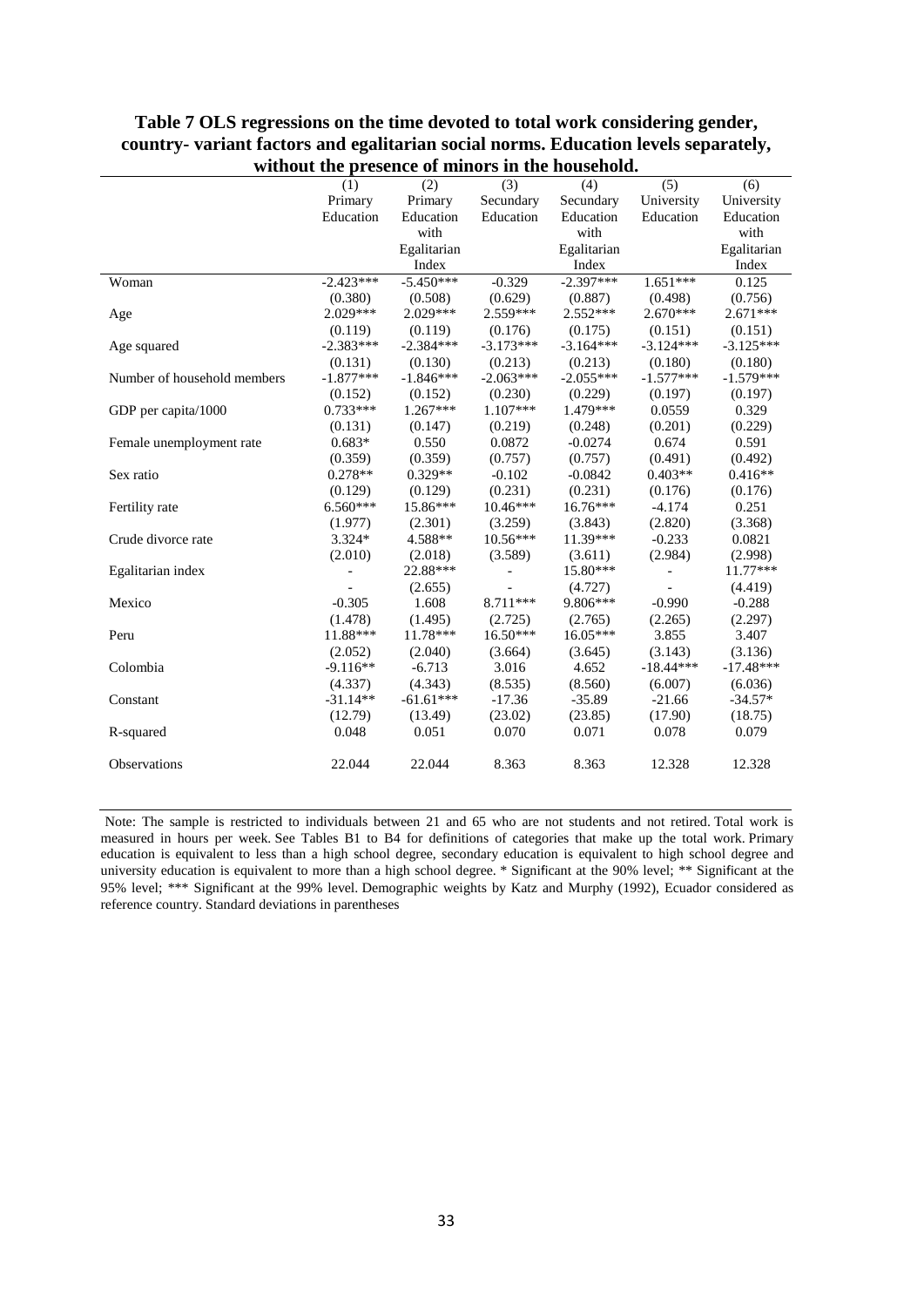|                             |             | presence or immors in the nousehold. |             |             |                |             |
|-----------------------------|-------------|--------------------------------------|-------------|-------------|----------------|-------------|
|                             | (1)         | (2)                                  | (3)         | (4)         | (5)            | (6)         |
|                             | Primary     | Primary                              | Secundary   | Secundary   | University     | University  |
|                             | Education   | Education                            | Education   | Education   | Education      | Education   |
|                             |             | with                                 |             | with        |                | with        |
|                             |             | Egalitarian                          |             | Egalitarian |                | Egalitarian |
|                             |             | Index                                |             | Index       |                | Index       |
| Woman                       | $1.623***$  | 0.0910                               | 2.598***    | $1.941***$  | 5.238***       | 4.577***    |
|                             | (0.234)     | (0.297)                              | (0.377)     | (0.501)     | (0.417)        | (0.594)     |
| Age                         | $1.472***$  | $1.470***$                           | $2.051***$  | 2.050***    | $2.371***$     | 2.369***    |
|                             | (0.0712)    | (0.0712)                             | (0.134)     | (0.134)     | (0.149)        | (0.149)     |
| Age squared                 | $-2.044***$ | $-2.043***$                          | $-2.782***$ | $-2.780***$ | $-3.032***$    | $-3.030***$ |
|                             | (0.0846)    | (0.0846)                             | (0.176)     | (0.176)     | (0.188)        | (0.188)     |
| Number of household members | $-0.602***$ | $-0.603***$                          | $-1.017***$ | $-1.018***$ | $-1.475***$    | $-1.473***$ |
|                             | (0.0600)    | (0.0599)                             | (0.104)     | (0.104)     | (0.129)        | (0.129)     |
| GDP per capita/1000         | $0.794***$  | $1.064***$                           | $0.590***$  | $0.710***$  | $0.541***$     | $0.651***$  |
|                             | (0.0894)    | (0.0962)                             | (0.140)     | (0.155)     | (0.169)        | (0.187)     |
| Female unemployment rate    | $0.884***$  | $0.824***$                           | $0.943**$   | $0.911**$   | 0.549          | 0.521       |
|                             | (0.203)     | (0.203)                              | (0.440)     | (0.440)     | (0.436)        | (0.437)     |
| Sex ratio                   | $0.319***$  | $0.360***$                           | 0.194       | 0.212       | 0.0994         | 0.114       |
|                             | (0.0765)    | (0.0770)                             | (0.156)     | (0.156)     | (0.154)        | (0.153)     |
| Fertility rate              | 5.678***    | $10.35***$                           | $-0.805$    | 1.219       | $-0.334$       | 1.433       |
|                             | (1.297)     | (1.434)                              | (2.058)     | (2.360)     | (2.342)        | (2.703)     |
| Crude divorce rate          | 9.186***    | 9.677***                             | 5.951***    | $6.195***$  | 3.271          | 3.273       |
|                             | (1.219)     | (1.221)                              | (2.179)     | (2.194)     | (2.385)        | (2.387)     |
| Egalitarian index           |             | 11.81***                             |             | 5.170**     | $\overline{a}$ | 5.059       |
|                             |             | (1.489)                              |             | (2.610)     |                | (3.242)     |
| Mexico                      | $3.477***$  | 4.288***                             | 5.043***    | 5.380***    | 0.985          | 1.171       |
|                             | (0.900)     | (0.904)                              | (1.651)     | (1.670)     | (1.800)        | (1.820)     |
| Peru                        | $14.65***$  | 14.48***                             | $10.70***$  | $10.61***$  | 3.987          | 3.662       |
|                             | (1.196)     | (1.194)                              | (2.089)     | (2.085)     | (2.430)        | (2.413)     |
| Colombia                    | $-6.280**$  | $-5.359**$                           | $-9.843*$   | $-9.385*$   | $-12.19**$     | $-12.02**$  |
|                             | (2.524)     | (2.525)                              | (5.083)     | (5.095)     | (5.257)        | (5.268)     |
| Constant                    | $-24.84***$ | $-41.33***$                          | $-0.0908$   | $-7.306$    | 8.749          | 2.904       |
|                             | (7.521)     | (7.989)                              | (14.63)     | (15.20)     | (15.43)        | (15.86)     |
| R-squared                   | 0.047       | 0.048                                | 0.048       | 0.048       | 0.067          | 0.067       |
| <b>Observations</b>         | 54.121      | 54.121                               | 21.250      | 21.250      | 17.594         | 17.594      |
|                             |             |                                      |             |             |                |             |

#### **Table 8 OLS regressions on the time devoted to total work considering gender, country- variant factors and egalitarian social norms. Education levels separately, with the presence of minors in the household.**

Note: The sample is restricted to individuals between 21 and 65 who are not students and not retired. Total work is measured in hours per week by education levels. See Tables B1 to B4 for definitions of categories that make up the total work. Primary education is equivalent to less than a high school degree, secondary education is equivalent to high school degree and university education is equivalent to more than a high school degree. \* Significant at the 90% level; \*\* Significant at the 95% level; \*\*\* Significant at the 99% level Demographic weights by Katz and Murphy (1992), Ecuador considered as reference country. Standard deviations in parentheses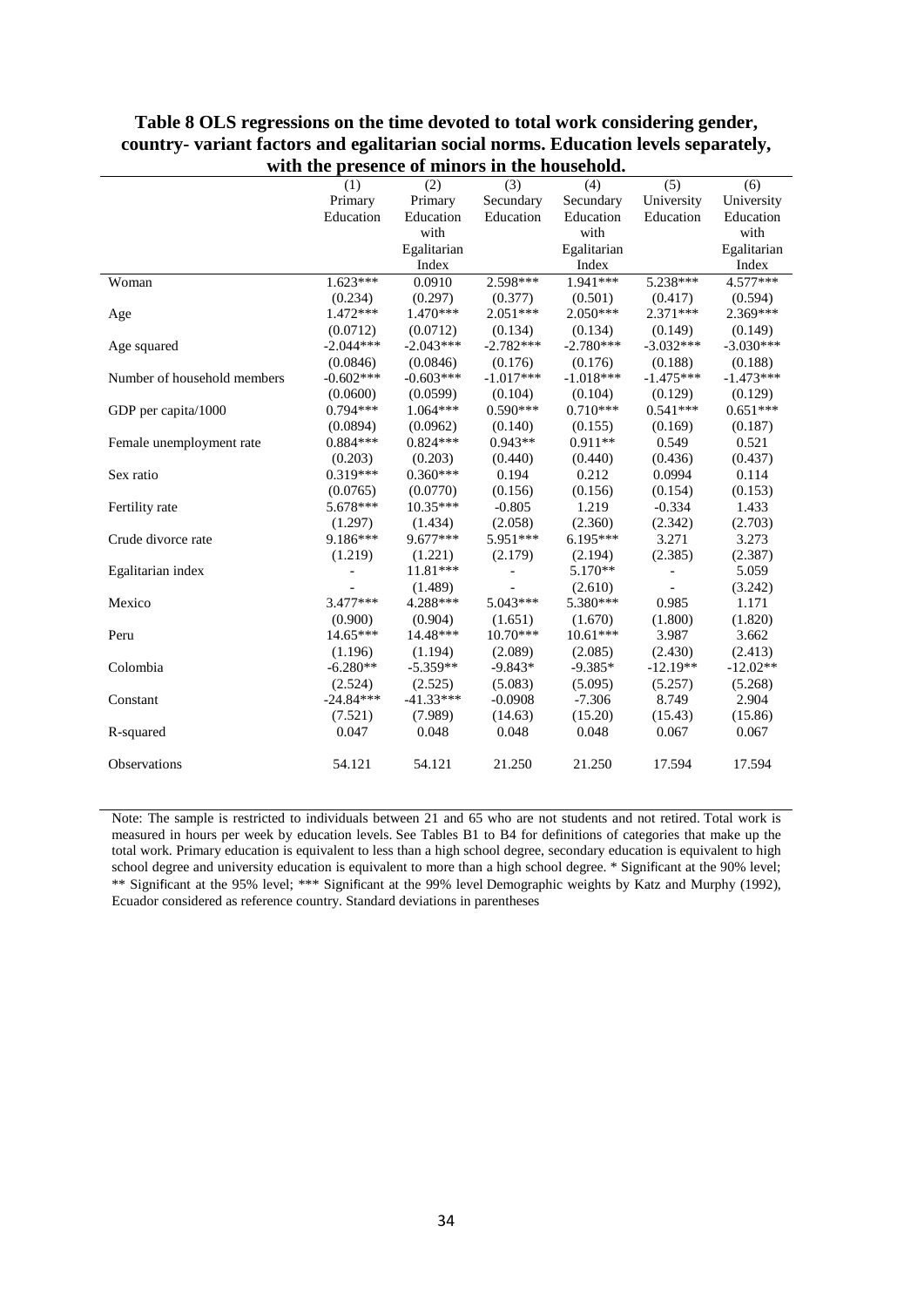#### **Appendix A: Demographic weighting**

Based on prior studies of individual time-use, such as Aguiar and Hurst (2007) and Gimenez-Nadal and Sevilla (2012, 2014), we maintain constant demographic composition, taking Ecuador as the reference country, for comparison with the three other countries studied, Mexico, Peru and Colombia. We divide the sample into demographic cells of five age groups (21-29, 30-39, 40-49, 50-59 and 60-65), three levels of education (primary, secondary, and university), gender, whether there are children in the household, and whether the respondent lives in a couple or not. We did not create a cell for the presence of children with respondents aged 60-65, due to the very limited presence of children in households of this age group. To calculate the constant weights, we unify the four surveys into one and calculate the percentage of the population that would be within each cell population within each survey. Following Katz and Murphy (1992), we use fixed weights to calculate weighted averages for each activity. As our analysis is based on gender we compute scaled weights to sum to one by gender. We compute the percentage of men and women residing in each cell population (based on age, education, presence of children, and life partner) and these percentages add up to one for men and women. By having the four surveys unified into one to calculate the percentage of population within each demographic cell, and using the weights provided by each survey (based on the reference country) we generate reference periods and each survey is represented in the same manner in the bulk sample.

Table A1 shows the summary statistics of the demographic variables used to calculate the constant demographic weight, mainly observed differences in education levels. 28% of Colombian women and 21% of Peruvian women have an education level above high school, compared to 15% and 14% of Mexican and Ecuadorian women, respectively. In the case of Colombia, we also indicate that the proportion of respondents who live with a partner, and have children in the household, are both smaller than the other three countries.

It is important to note that there is a greater presence of minors in households with primary and secondary level education (approximately 71% on average) while in households whose members have university education levels, that proportion is approximately 59% on average. Gimenez-Nadal and Sevilla (2012) show that these differences may determine changes in the distribution of time, a greater presence of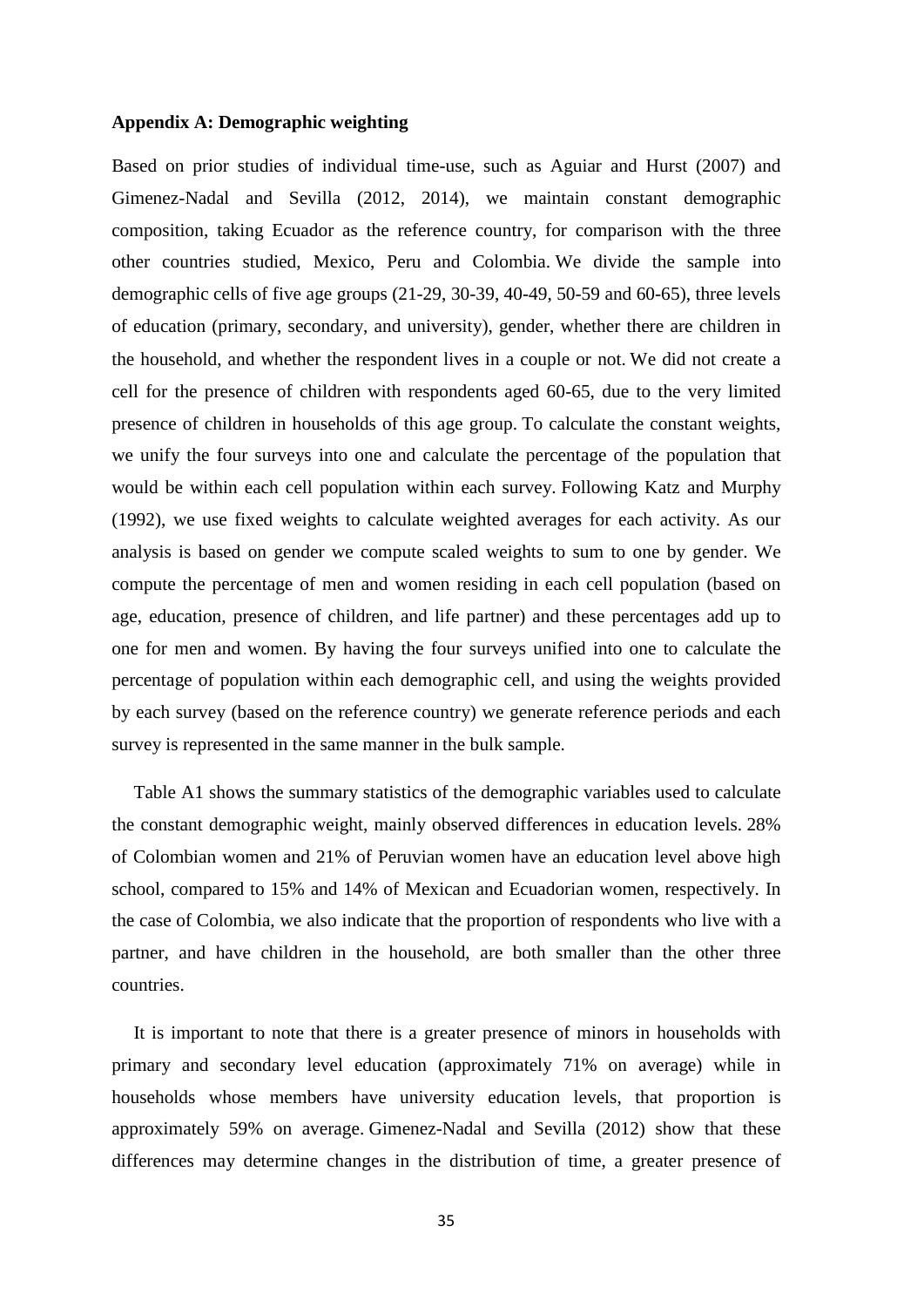minors in the household will mean more time dedicated to childcare. In addition, a higher education, as Becker (1965) argues, means more time spent in paid work, due to the greater opportunity cost of time. In trying to make a better comparative analysis between countries, we must control for the uncertainties caused by different proportions of the population in each demographic category, and so we sustain the use of population weights proposed by Katz and Murphy (1992).

|          |                  |                |                  |                |                        |                |                         |                | Tuble into Dummury buttoned for achieverupine enuructed button by country |                     |
|----------|------------------|----------------|------------------|----------------|------------------------|----------------|-------------------------|----------------|---------------------------------------------------------------------------|---------------------|
| Country  | Age              | Primary        | Education        |                | Secondary<br>Education |                | University<br>Education | Presence<br>of | Living in a<br>couple                                                     | <b>Observations</b> |
|          |                  | Men            | Women            | Men            | Women                  | Men            | Women                   | <b>Minors</b>  |                                                                           |                     |
| Ecuador  | 41.22<br>(11.99) | 0.66<br>(0.47) | 0.68<br>(0.47)   | 0.20<br>(0.40) | 0.19<br>(0.39)         | 0.14<br>(0.35) | 0.14<br>(0.34)          | 0.75<br>(0.43) | 0.72<br>(0.45)                                                            | 23345               |
| Mexico   | 39.24<br>(11.87) | 0.68<br>(0.47) | (0.70)<br>(0.46) | 0.13<br>(0.34) | 0.15<br>(0.35)         | 0.19<br>(0.39) | 0.15<br>(0.36)          | 0.69<br>(0.46) | 0.71<br>(0.45)                                                            | 28492               |
| Peru     | 40.73<br>(11.96) | 0.45<br>(0.50) | 0.56<br>(0.50)   | 0.31<br>(0.46) | 0.24<br>(0.42)         | 0.24<br>(0.43) | 0.21<br>(0.41)          | 0.75<br>(0.43) | 0.72<br>(0.45)                                                            | 7243                |
| Colombia | 40.42<br>(12.37) | 0.50<br>(0.50) | 0.47<br>(0.50)   | 0.25<br>(0.44) | 0.25<br>(0.43)         | 0.24<br>(0.43) | 0.28<br>(0.45)          | 0.65<br>(0.48) | 0.62<br>(0.49)                                                            | 76621               |

**Table A1. Summary statistics for demographic characteristics, by country**

Note: The sample is restricted to individuals between 21 and 65 who are not students and not retired. Primary education is equivalent to less than a high school degree, secondary education is equivalent to high school degree and university education is equivalent to more than a high school degree. Presence of minors refers to household members under age 18. Standard deviations in parentheses.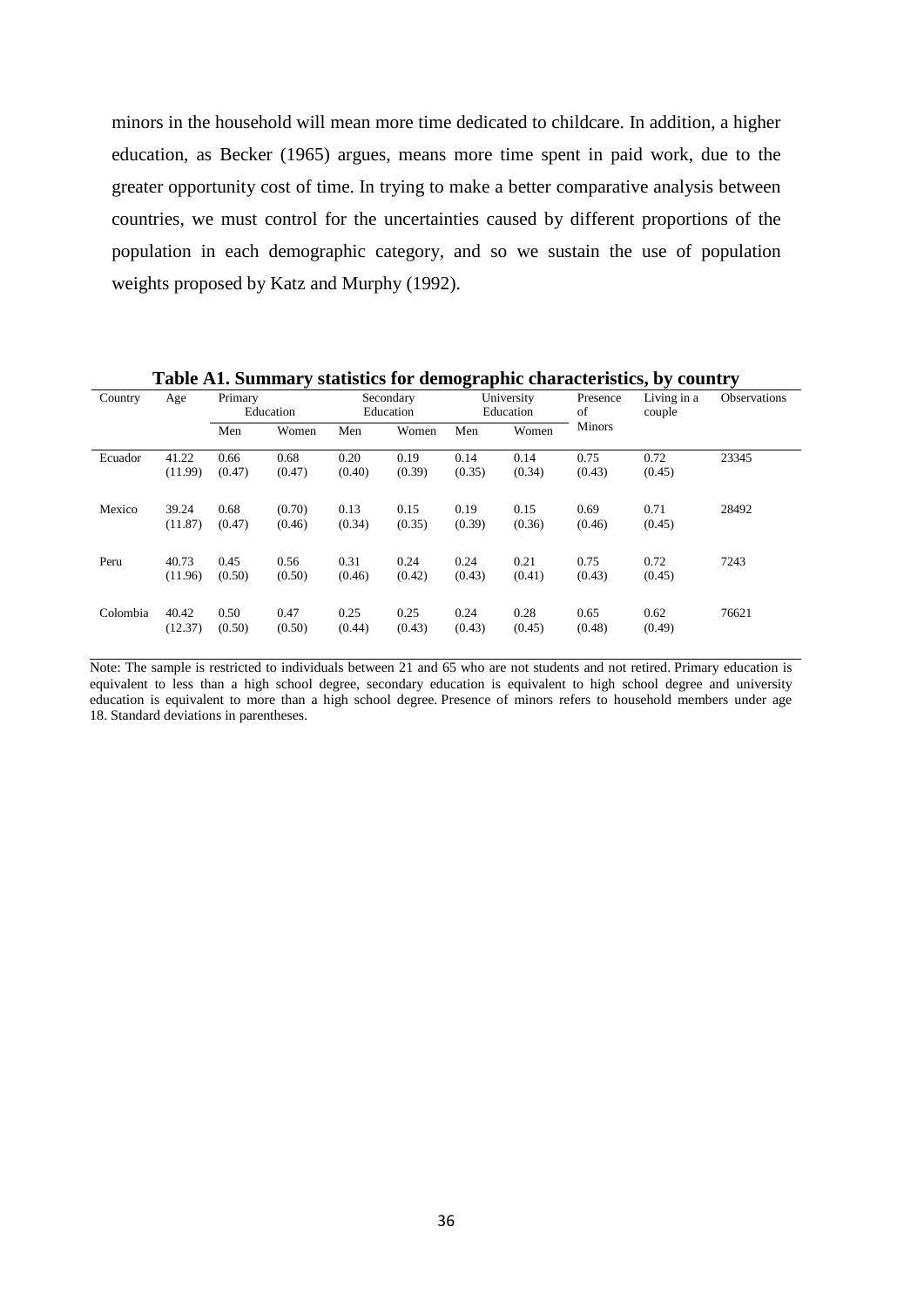## **Appendix B Classification of activities**

|                                        | <b>Table B1 Ecuador</b>                                                                                                                                                                                                                                                                                                                                                                                                                                                                                                                                                                                                                                                                                                                                                                                                                                                                                                                                                                                                                                                                                                                                                                                                                                                                                                                                                                                                                                                                                                                                                                                                                                                                                                                                                                                                                                                                                                                                                                                                                                                                                                                                                                |
|----------------------------------------|----------------------------------------------------------------------------------------------------------------------------------------------------------------------------------------------------------------------------------------------------------------------------------------------------------------------------------------------------------------------------------------------------------------------------------------------------------------------------------------------------------------------------------------------------------------------------------------------------------------------------------------------------------------------------------------------------------------------------------------------------------------------------------------------------------------------------------------------------------------------------------------------------------------------------------------------------------------------------------------------------------------------------------------------------------------------------------------------------------------------------------------------------------------------------------------------------------------------------------------------------------------------------------------------------------------------------------------------------------------------------------------------------------------------------------------------------------------------------------------------------------------------------------------------------------------------------------------------------------------------------------------------------------------------------------------------------------------------------------------------------------------------------------------------------------------------------------------------------------------------------------------------------------------------------------------------------------------------------------------------------------------------------------------------------------------------------------------------------------------------------------------------------------------------------------------|
| Paid work                              | Regular work in all jobs, travel from/to all jobs, job seeking                                                                                                                                                                                                                                                                                                                                                                                                                                                                                                                                                                                                                                                                                                                                                                                                                                                                                                                                                                                                                                                                                                                                                                                                                                                                                                                                                                                                                                                                                                                                                                                                                                                                                                                                                                                                                                                                                                                                                                                                                                                                                                                         |
| <b>Unpaid work</b>                     | Preparing food, serving food, washing dishes, cleaning the place where<br>food is prepared, thresh and grinding grain, beverage preparation,<br>slaughtering of animals for consumption, bringing food to a household<br>member, turn the wood/coal stove, making preserves, make bread,<br>preparing other food products, prepare milk, dried beans, dried meat,<br>dried fish products, making beds, cleaning bathrooms, cleaning house,<br>fetch water for household consumption, wash a vehicle, littering, shoe<br>cleaning, laundry, ironing clothes, take clothes to the cleaners, fold<br>clothes, drew up or mended clothes, buy meats/vegetables/fruits, daily<br>shopping, buy medicine, buy school supplies/clothes/shoes, buy goods/<br>appliances, buy orthopedic appliances, moving home, accommodating<br>house (terrace, closet), carry or pick up a household member to an<br>educational center, accompany household member to receive medical<br>attention, carry or pick up a household member to work, accompany a<br>household member to a special class or training, caring for sick<br>household member by day or night, carry a household member to a<br>health center, carry a household member to a therapist, prepare home<br>remedies for any household member, general home repair, repairs<br>means of transportation, appliance repair, care for farm animals,<br>milking/shearing/collect eggs, collecting water for the terrain,<br>collecting firewood/mushrooms/herbs, collect flowers and fruits,<br>hunting and fishing for consumption by household members, most<br>orchard activities (sowing, harvesting), charge government subsidies,<br>housing formalities, payment basic services, payment<br>rental<br>formalities, order documents, supervising chores, do household<br>accounts, home security monitoring; supervising home repairs; The<br>following aid for household members who are disabled; care, feeding,<br>grooming, therapies, care at night, giving special meal, take/<br>accompany therapies or medical services, perform formalities, room<br>cleaning, washing and ironing clothes separately; The following to help |
|                                        | to other households: help with housework, caring people.                                                                                                                                                                                                                                                                                                                                                                                                                                                                                                                                                                                                                                                                                                                                                                                                                                                                                                                                                                                                                                                                                                                                                                                                                                                                                                                                                                                                                                                                                                                                                                                                                                                                                                                                                                                                                                                                                                                                                                                                                                                                                                                               |
| <b>Childcare</b>                       | Child feeding, bathing children, play/talk/read stories to children,                                                                                                                                                                                                                                                                                                                                                                                                                                                                                                                                                                                                                                                                                                                                                                                                                                                                                                                                                                                                                                                                                                                                                                                                                                                                                                                                                                                                                                                                                                                                                                                                                                                                                                                                                                                                                                                                                                                                                                                                                                                                                                                   |
| Course Time Hee Survey of Founder 2012 | practices special exercise or therapy to children, attending meetings/<br>festivals/other activities in school, help with homework.                                                                                                                                                                                                                                                                                                                                                                                                                                                                                                                                                                                                                                                                                                                                                                                                                                                                                                                                                                                                                                                                                                                                                                                                                                                                                                                                                                                                                                                                                                                                                                                                                                                                                                                                                                                                                                                                                                                                                                                                                                                    |

Source: Time Use Survey of Ecuador 2012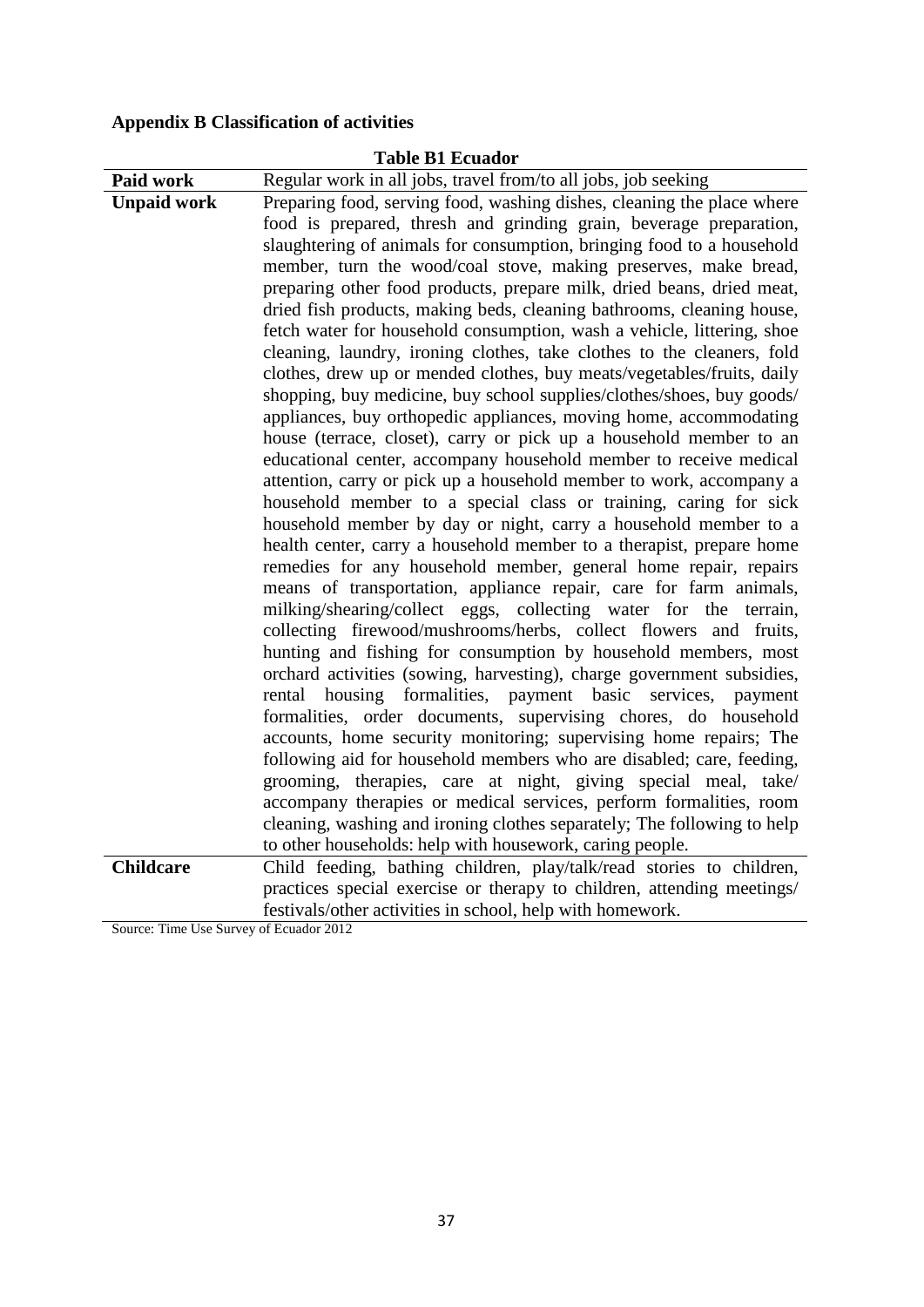|                                        | <b>Table B2 Mexico</b>                                                   |
|----------------------------------------|--------------------------------------------------------------------------|
| Paid work                              | Regular work in all jobs, travel from/to all jobs, job seeking           |
| <b>Unpaid work</b>                     | Care for or raise farm animals, caring and sow the orchard, collect/     |
|                                        | carry/store firewood, collecting fruits/mushrooms/flowers, hunting and   |
|                                        | fishing for consumption, carry or store water, elaborate or knitting     |
|                                        | clothes/tablecloth/curtains/other, threshing corn or prepare tortillas,  |
|                                        | turn the stove or oven, cooking or preparing food or drinks, heating     |
|                                        | food or drinks, serve food, washing/drying/accommodate dishes,           |
|                                        | bringing food to a household member to work or a educative center,       |
|                                        | cleaning or tidying the house, cleaning the exterior of the house,       |
|                                        | separate/remove/burn trash, wash/tender/drying clothes, separate or      |
|                                        | fold the clothes, ironing clothes, mend clothes/tablecloth/curtains,     |
|                                        | collect or bring clothes and shoes, clean shoes, construction or         |
|                                        | extension of the home, home repair, appliance repair, carry or supervise |
|                                        | appliance repair, wash or clean the vehicle, repair or maintain the      |
|                                        | vehicle, carry or repair the vehicle, home shopping, purchase            |
|                                        | construction materials, several purchases as: dishes/tablecloths/        |
|                                        | furniture/toys/clothing/footwear, carry or bring to an older person's    |
|                                        | home for medical care, supervise the construction or repair of the       |
|                                        | house, buy car/house/apartment, make payments/formalities from           |
|                                        | home, responsible for accounts/household expenses, protection            |
|                                        | measures for home, waiting home services like gas; The following aid     |
|                                        | for household members who are dependent: feeding, bathing or             |
|                                        | cleaning, administer medications, take them to receive medical           |
|                                        | attention, give special therapy or exercises; The following to help to   |
|                                        | other households: help with housework, caring people.                    |
| <b>Childcare</b>                       | Feeding a minor under 6 years, bathing/grooming/dressing a minor         |
|                                        | under 6 years, bed a minor under 6 years, picking up or dropping of a    |
|                                        | educative center a minor under 15 years, help with homework a minor      |
|                                        | under 15 years, attend activities/meetings/festivals in school from a    |
|                                        | member of household under 15 years, carrying/bringing/accompany a        |
|                                        | minor under 15 to receive medical attention                              |
| Source: Time Use Survey of Mexico 2009 |                                                                          |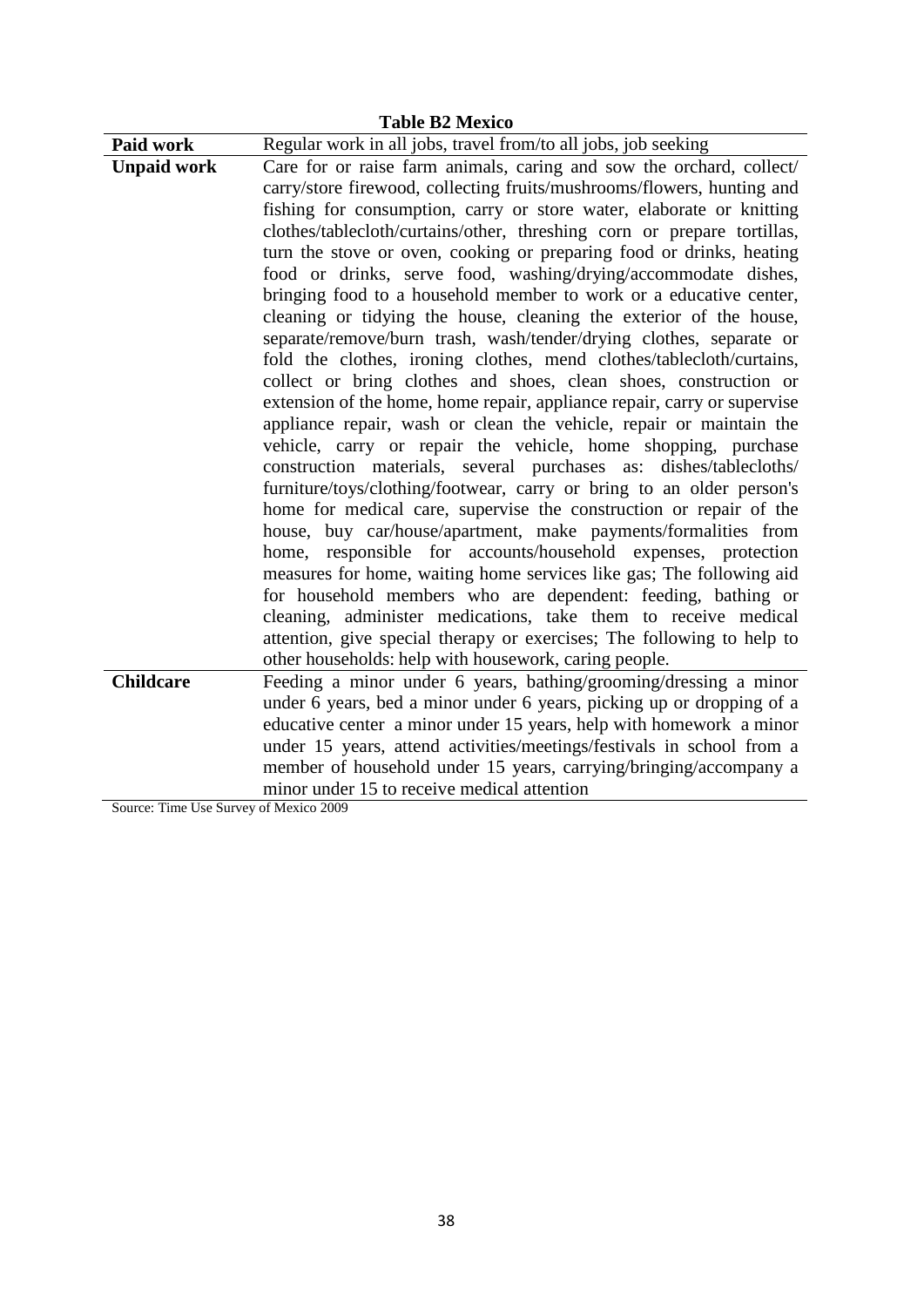| Regular work in main job, travel to main job, regular work in second<br>job, travel to second job, job seeking.<br>Cooking or preparing food, heating food, prepare food in advance,<br>wash dishes and clean the kitchen, take food to household members to<br>work or study centre, collect firewood for cooking, lighting firewood<br>for cooking, prepare pastries for home, making beds and ordering<br>clean the bathroom, general cleanliness of housing,<br>room,<br>accommodate and fix housing, tasks related to the trash, carry water for<br>household consumption, clean or wash vehicles home, laundry, ironing<br>clothes, accommodate clothing, take clothes to the laundry, shoe care,<br>mending clothing, home repairs, making housing constructions,<br>appliance repairs, carry appliances repair, care for household members<br>who are sick, bring the hospital household members who are sick, bring<br>to receive therapy household members who are sick, prepare home<br>remedies, buy household items, small household purchases, buying<br>medicine for home, buy school supplies, buy clothes, buy furniture,<br>buy spare parts for appliances, buy cars, buy spare parts for cars, carry<br>household members to work/educational centre, pick up household<br>members to work/educational centre, farm animal breeding, plant/<br>watering/fertilize the orchard, pick fruit or herbs the orchard, carrying<br>water for the orchard or animals, supervise home repairs, supervising<br>chores, responsibility for household accounts, several payments,<br>several formalities, charge government subsidies, responsible for the<br>safety of home, watch for the delivery of a service in the home such as<br>gas, paperwork to rent or buy a house; The following aid for household<br>members who are dependent: cook, clean room, washing/ironing<br>clothes, feed them, bathing, care during the hours of the night, picking<br>up or dropping care center/study center, carry health center, practice<br>therapy; The following to help to other households: cooking, general<br>cleaning, fetching water, washing and ironing clothes, home repairs,<br>care of children, sick care, carry medical center, help with shopping,<br>perform formalities, take to work/educational centre.<br><b>Childcare</b><br>Breastfeed newborn, feeding a baby or child, bathing/dressing/<br>changing diaper a baby or child, play/read stories to a baby or child,<br>help with homework for a child or teenager, attend activities of an<br>educational center that assists a child or adolescent who is a member of | <b>Table B3 Peru</b> |  |
|----------------------------------------------------------------------------------------------------------------------------------------------------------------------------------------------------------------------------------------------------------------------------------------------------------------------------------------------------------------------------------------------------------------------------------------------------------------------------------------------------------------------------------------------------------------------------------------------------------------------------------------------------------------------------------------------------------------------------------------------------------------------------------------------------------------------------------------------------------------------------------------------------------------------------------------------------------------------------------------------------------------------------------------------------------------------------------------------------------------------------------------------------------------------------------------------------------------------------------------------------------------------------------------------------------------------------------------------------------------------------------------------------------------------------------------------------------------------------------------------------------------------------------------------------------------------------------------------------------------------------------------------------------------------------------------------------------------------------------------------------------------------------------------------------------------------------------------------------------------------------------------------------------------------------------------------------------------------------------------------------------------------------------------------------------------------------------------------------------------------------------------------------------------------------------------------------------------------------------------------------------------------------------------------------------------------------------------------------------------------------------------------------------------------------------------------------------------------------------------------------------------------------------------------------------------------------------------------------------------------------------------------------|----------------------|--|
|                                                                                                                                                                                                                                                                                                                                                                                                                                                                                                                                                                                                                                                                                                                                                                                                                                                                                                                                                                                                                                                                                                                                                                                                                                                                                                                                                                                                                                                                                                                                                                                                                                                                                                                                                                                                                                                                                                                                                                                                                                                                                                                                                                                                                                                                                                                                                                                                                                                                                                                                                                                                                                                    | Paid work            |  |
|                                                                                                                                                                                                                                                                                                                                                                                                                                                                                                                                                                                                                                                                                                                                                                                                                                                                                                                                                                                                                                                                                                                                                                                                                                                                                                                                                                                                                                                                                                                                                                                                                                                                                                                                                                                                                                                                                                                                                                                                                                                                                                                                                                                                                                                                                                                                                                                                                                                                                                                                                                                                                                                    |                      |  |
|                                                                                                                                                                                                                                                                                                                                                                                                                                                                                                                                                                                                                                                                                                                                                                                                                                                                                                                                                                                                                                                                                                                                                                                                                                                                                                                                                                                                                                                                                                                                                                                                                                                                                                                                                                                                                                                                                                                                                                                                                                                                                                                                                                                                                                                                                                                                                                                                                                                                                                                                                                                                                                                    | <b>Unpaid work</b>   |  |
|                                                                                                                                                                                                                                                                                                                                                                                                                                                                                                                                                                                                                                                                                                                                                                                                                                                                                                                                                                                                                                                                                                                                                                                                                                                                                                                                                                                                                                                                                                                                                                                                                                                                                                                                                                                                                                                                                                                                                                                                                                                                                                                                                                                                                                                                                                                                                                                                                                                                                                                                                                                                                                                    |                      |  |
|                                                                                                                                                                                                                                                                                                                                                                                                                                                                                                                                                                                                                                                                                                                                                                                                                                                                                                                                                                                                                                                                                                                                                                                                                                                                                                                                                                                                                                                                                                                                                                                                                                                                                                                                                                                                                                                                                                                                                                                                                                                                                                                                                                                                                                                                                                                                                                                                                                                                                                                                                                                                                                                    |                      |  |
| the household, therapy practice a baby/child/adolescent<br>Source: Time Use Survey of Peru 2010                                                                                                                                                                                                                                                                                                                                                                                                                                                                                                                                                                                                                                                                                                                                                                                                                                                                                                                                                                                                                                                                                                                                                                                                                                                                                                                                                                                                                                                                                                                                                                                                                                                                                                                                                                                                                                                                                                                                                                                                                                                                                                                                                                                                                                                                                                                                                                                                                                                                                                                                                    |                      |  |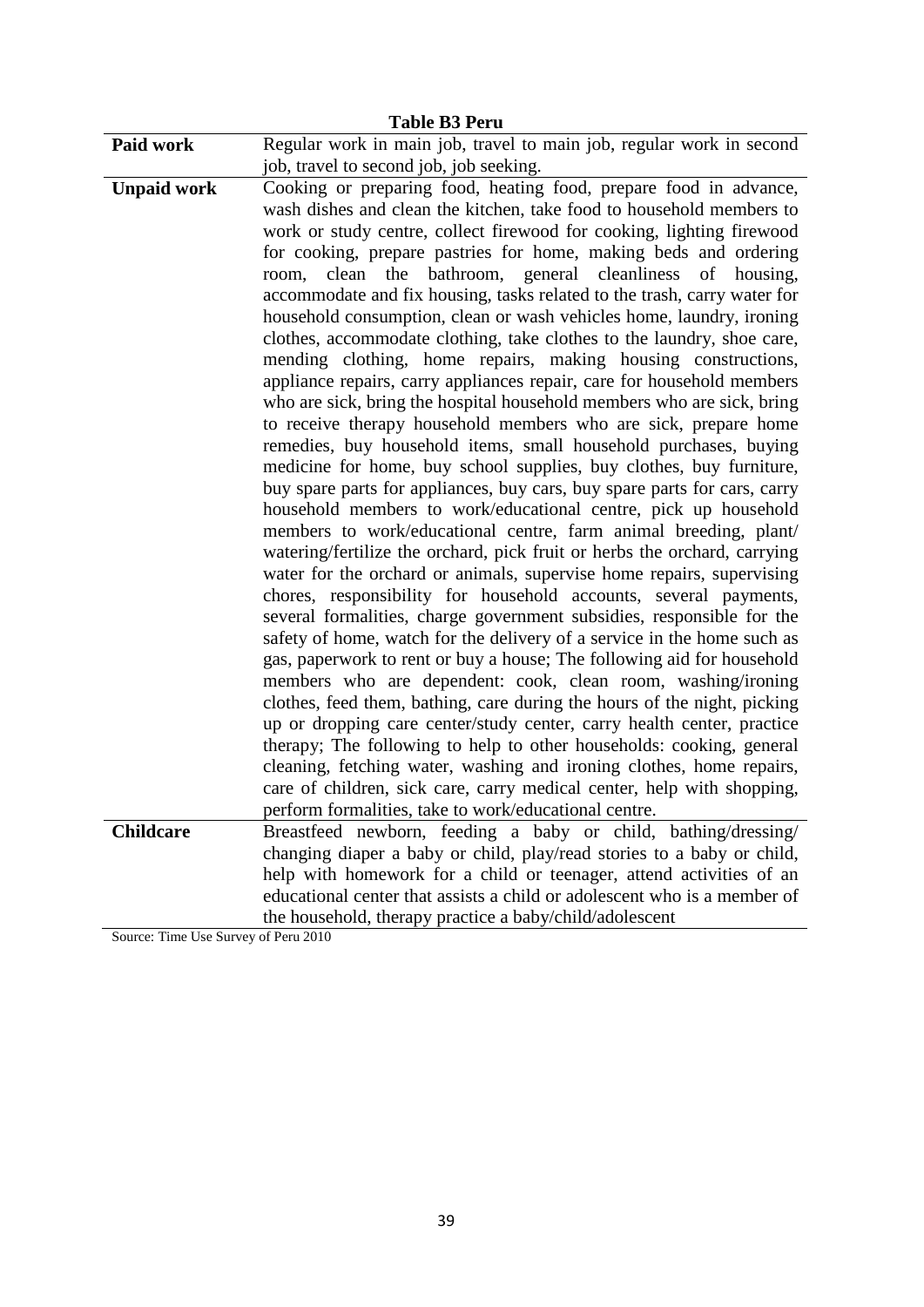| <b>Table B4 Colombia</b> |                                                                                                                                                                                                                                                                                                                                                                                                                                                                                                                                                                                                                                                                                                                                                                                                                                                                                                                                                                                                                                                                                                                                                                                                                                                                                                                                                                                                                                                                                                                                                                                                                                                                                                                                                                                                                                                                                                                                                                                                                                                                                                                                                                                                                                                                                                                                                                                                                                                                                                                                                                                                                                                                                                                                                                                                                                                                                                                               |  |
|--------------------------|-------------------------------------------------------------------------------------------------------------------------------------------------------------------------------------------------------------------------------------------------------------------------------------------------------------------------------------------------------------------------------------------------------------------------------------------------------------------------------------------------------------------------------------------------------------------------------------------------------------------------------------------------------------------------------------------------------------------------------------------------------------------------------------------------------------------------------------------------------------------------------------------------------------------------------------------------------------------------------------------------------------------------------------------------------------------------------------------------------------------------------------------------------------------------------------------------------------------------------------------------------------------------------------------------------------------------------------------------------------------------------------------------------------------------------------------------------------------------------------------------------------------------------------------------------------------------------------------------------------------------------------------------------------------------------------------------------------------------------------------------------------------------------------------------------------------------------------------------------------------------------------------------------------------------------------------------------------------------------------------------------------------------------------------------------------------------------------------------------------------------------------------------------------------------------------------------------------------------------------------------------------------------------------------------------------------------------------------------------------------------------------------------------------------------------------------------------------------------------------------------------------------------------------------------------------------------------------------------------------------------------------------------------------------------------------------------------------------------------------------------------------------------------------------------------------------------------------------------------------------------------------------------------------------------------|--|
| Paid work                | Regular work in main job, travel to main job, regular work in second<br>job, travel to second job, job seeking or formalities to start a business,<br>travel to job seeking or travel to formalities to start a business, travel<br>related to main and second job.                                                                                                                                                                                                                                                                                                                                                                                                                                                                                                                                                                                                                                                                                                                                                                                                                                                                                                                                                                                                                                                                                                                                                                                                                                                                                                                                                                                                                                                                                                                                                                                                                                                                                                                                                                                                                                                                                                                                                                                                                                                                                                                                                                                                                                                                                                                                                                                                                                                                                                                                                                                                                                                           |  |
| <b>Unpaid work</b>       | Prepare and serve food, clear the dishes/washing dishes, bring the food<br>to household members to their work/study center, washing/ironing/<br>store clothes, repairing clothes/tablecloths/blankets/shoes/etc, produce<br>clothes for persons in this household, picking up or dropping<br>clothing/shoes, clean housing, pet care/care garden/clean any household<br>vehicle, bring water for household use, bring fuel (coal, gas, oil) for<br>cooking, build/expand housing, repair/make housing installations,<br>appliances/furniture/household<br>vehicles,<br>repair<br>carry<br>repair<br>appliances/furniture/household vehicles, buy household items, buy or<br>pick up medicines, supervise or direct household activities, pay<br>bills/doing formalities, find housing for rent or purchase, charge<br>government subsidies, displacements to make purchases or formalities,<br>carry or bring any member of this household over 12 years to the study<br>center or at work, carry or bring any member of this household to<br>social/cultural/recreational events, help without pay at a job or business<br>of any member of the household, activities like planting/watering/<br>fertilize/weeding the orchard, raise animals for consumption of the<br>household, planting/watering/ weeding crops for sale without being<br>paid, raising/hunting/ fishing animals for sale without being paid,<br>mineral extraction without being paid, collect firewood for home, other<br>orchard activities, be aware of household members, feed or assist in<br>feeding to household members from 18 years of age who need help,<br>bathing/dressing to household members from 18 years of age who need<br>help, give medicines/therapies provide/treatment of diseases to<br>household members from 18 years of age who need help, accompany<br>medical appointments or other health care to household members from<br>18 years of age who need help, carry or bring to medical appointments<br>or other health care to household members from 18 years of age who<br>need help, other activities related to unpaid work; The following to<br>help to other households: help without pay at a job or business, help<br>with household chores, minor home repairs or yard work, build or<br>make any extension of the house, care for children under 12 years who<br>are not ill or are disabled, care for over 60 who are not ill or are<br>disabled, care for sick people, care for the disabled, travel for aid to<br>other households, help with activities like planting/watering/fertilize/<br>weeding the orchard, raise animals for that household consumption,<br>plant/watering/weeding crops for sale without being paid, raising/<br>hunting/fishing animals for sale without being paid, extraction of<br>minerals without being paid, gather wood for the household, other<br>activities that orchard. |  |
| <b>Childcare</b>         | Play/read stories/carry to the park to household members under five<br>years of age, carry or bring of a educative center a household member<br>who is 12 years or younger, feed or assist in feeding to minor<br>household members, bathing/dressing to minor household members,<br>give medicines/therapies provide/treatment of diseases to minor                                                                                                                                                                                                                                                                                                                                                                                                                                                                                                                                                                                                                                                                                                                                                                                                                                                                                                                                                                                                                                                                                                                                                                                                                                                                                                                                                                                                                                                                                                                                                                                                                                                                                                                                                                                                                                                                                                                                                                                                                                                                                                                                                                                                                                                                                                                                                                                                                                                                                                                                                                          |  |